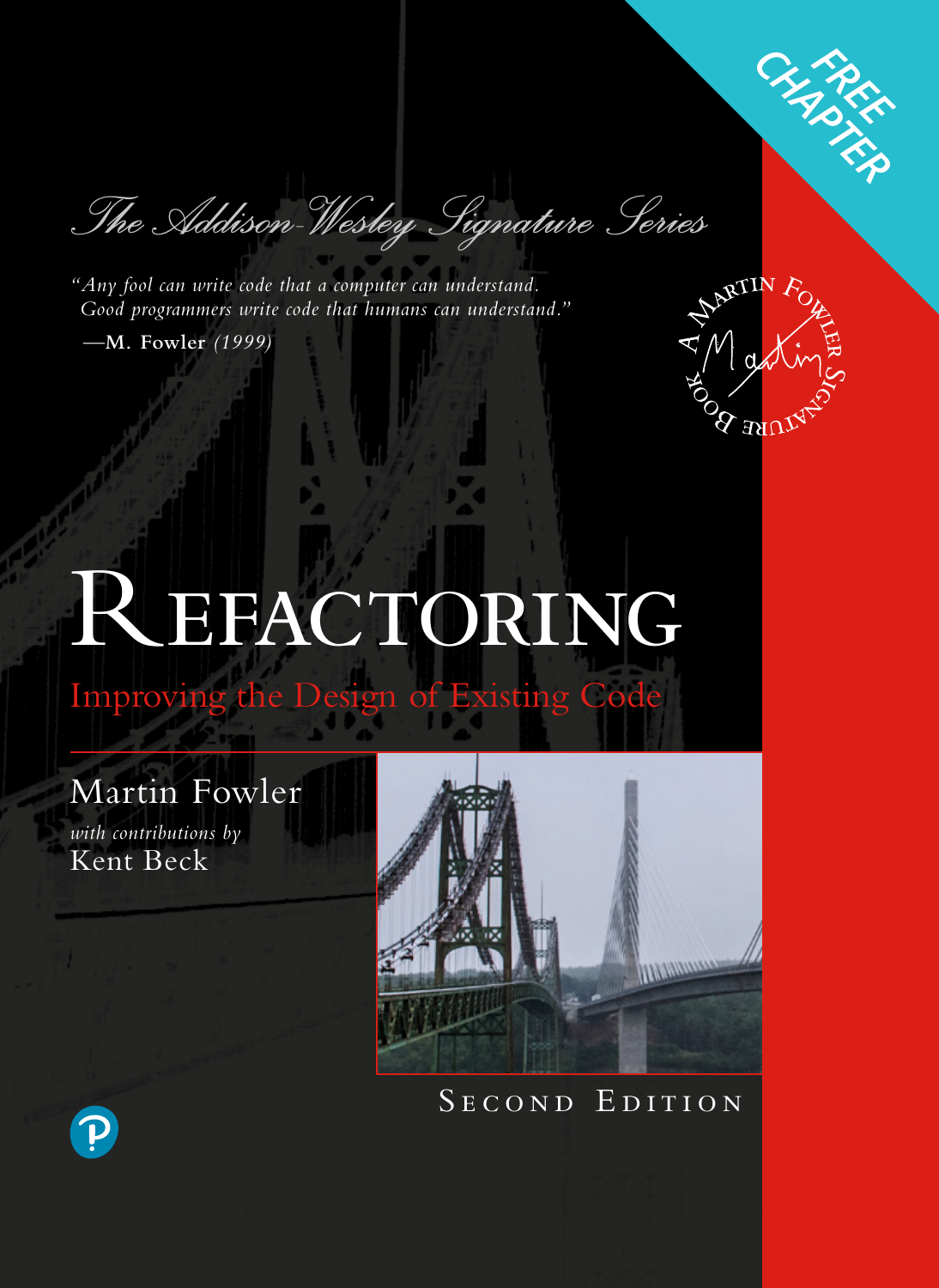# **Chapter 1**

# **Refactoring: A First Example**

How do I begin to talk about refactoring? The traditional way is by introducing the history of the subject, broad principles, and the like. When somebody does that at a conference, I get slightly sleepy. My mind starts wandering, with a low-priority background process polling the speaker until they give an example.

The examples wake me up because I can see what is going on. With principles, it is too easy to make broad generalizations—and too hard to figure out how to apply things. An example helps make things clear.

So I'm going to start this book with an example of refactoring. I'll talk about how refactoring works and will give you a sense of the refactoring process. I can then do the usual principles-style introduction in the next chapter.

With any introductory example, however, I run into a problem. If I pick a large program, describing it and how it is refactored is too complicated for a mortal reader to work through. (I tried this with the original book—and ended up throwing away two examples, which were still pretty small but took over a hundred pages each to describe.) However, if I pick a program that is small enough to be comprehensible, refactoring does not look like it is worthwhile.

I'm thus in the classic bind of anyone who wants to describe techniques that are useful for real-world programs. Frankly, it is not worth the effort to do all the refactoring that I'm going to show you on the small program I will be using. But if the code I'm showing you is part of a larger system, then the refactoring becomes important. Just look at my example and imagine it in the context of a much larger system.

#### **The Starting Point**

In the first edition of this book, my starting program printed a bill from a video rental store, which may now lead many of you to ask: "What's a video rental store?" Rather than answer that question, I've reskinned the example to something that is both older and still current.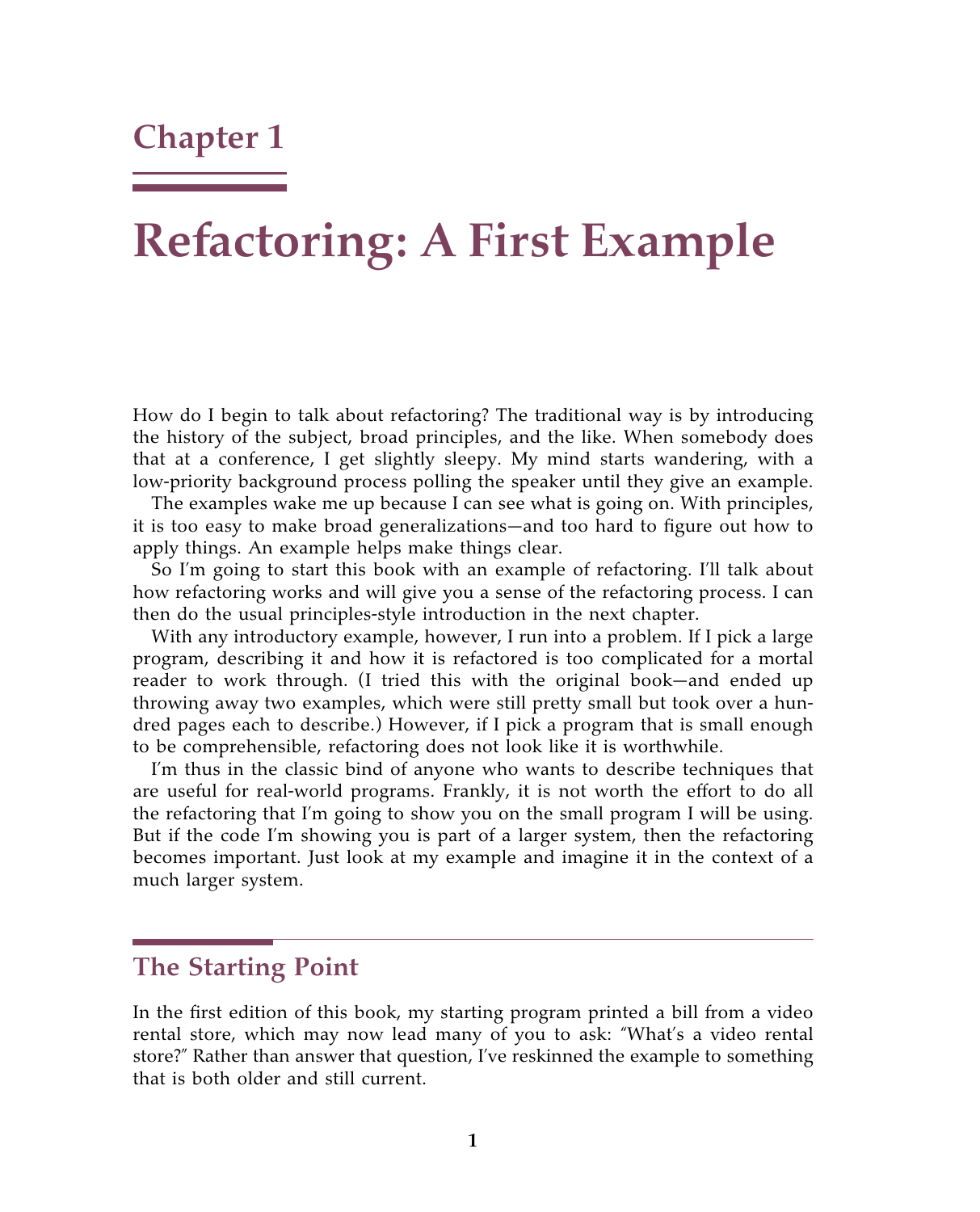Image a company of theatrical players who go out to various events performing plays. Typically, a customer will request a few plays and the company charges them based on the size of the audience and the kind of play they perform. There are currently two kinds of plays that the company performs: tragedies and comedies. As well as providing a bill for the performance, the company gives its customers "volume credits" which they can use for discounts on future performances—think of it as a customer loyalty mechanism.

The performers store data about their plays in a simple JSON file that looks something like this:

```
plays.json…
```

```
 {
   "hamlet": {"name": "Hamlet", "type": "tragedy"},
   "as-like": {"name": "As You Like It", "type": "comedy"},
   "othello": {"name": "Othello", "type": "tragedy"}
 }
```
The data for their bills also comes in a JSON file:

```
invoices.json…
```

```
\overline{\phantom{a}}\{ "customer": "BigCo",
        "performances": [
           {
             "playID": "hamlet",
             "audience": 55
          },
\overline{\mathcal{L}} "playID": "as-like",
             "audience": 35
           },
           {
             "playID": "othello",
             "audience": 40
          }
        ]
     }
   ]
```
The code that prints the bill is this simple function:

```
 function statement (invoice, plays) {
  let totalAmount = 0;
 let volumeCredits = 0;
  let result = `Statement for ${invoice.customer}\n`;
   const format = new Intl.NumberFormat("en-US",
                         { style: "currency", currency: "USD",
                           minimumFractionDigits: 2 }).format;
```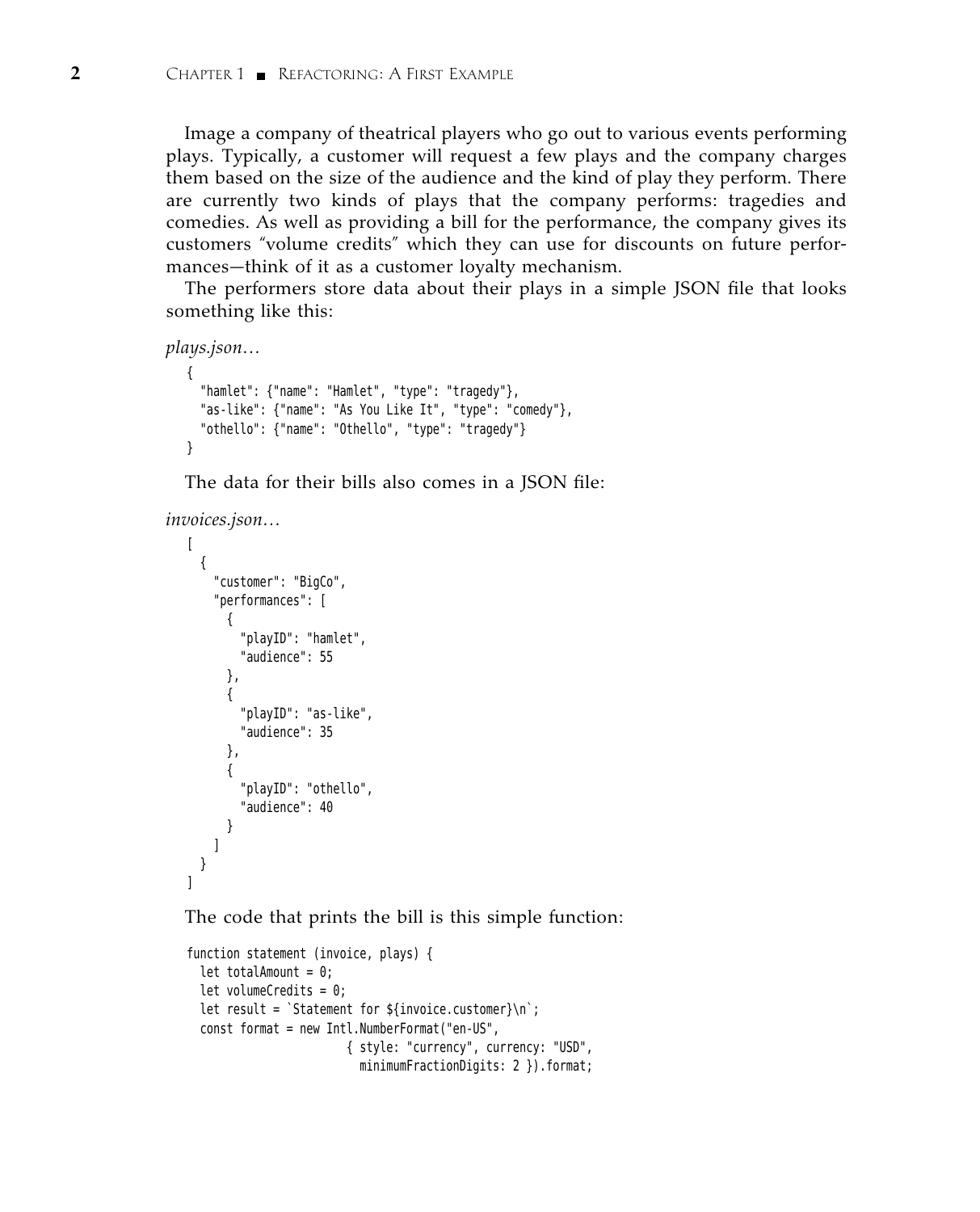```
 for (let perf of invoice.performances) {
      const play = plays[perf.playID];
     let thisAmount = 0:
      switch (play.type) {
      case "tragedy":
       thisAmount = 40000;
        if (perf.audience > 30) {
         thisAmount += 1000 * (perf.audience - 30); }
        break;
      case "comedy":
       thisAmount = 30000;
        if (perf.audience > 20) {
          thisAmount += 10000 + 500 * (perf.audience - 20); }
        thisAmount += 300 * perf.audience;
        break;
      default:
           throw new Error(`unknown type: ${play.type}`);
      }
      // add volume credits
      volumeCredits += Math.max(perf.audience - 30, 0);
      // add extra credit for every ten comedy attendees
      if ("comedy" === play.type) volumeCredits += Math.floor(perf.audience / 5);
      // print line for this order
      result += ` ${play.name}: ${format(thisAmount/100)} (${perf.audience} seats)\n`;
      totalAmount += thisAmount;
    }
    result += `Amount owed is ${format(totalAmount/100)}\n`;
    result += `You earned ${volumeCredits} credits\n`;
    return result;
```
Running that code on the test data files above results in the following output:

 Statement for BigCo Hamlet: \$650.00 (55 seats) As You Like It: \$580.00 (35 seats) Othello: \$500.00 (40 seats) Amount owed is \$1,730.00 You earned 47 credits

}

# **Comments on the Starting Program**

What are your thoughts on the design of this program? The first thing I'd say is that it's tolerable as it is—a program so short doesn't require any deep structure to be comprehensible. But remember my earlier point that I have to keep examples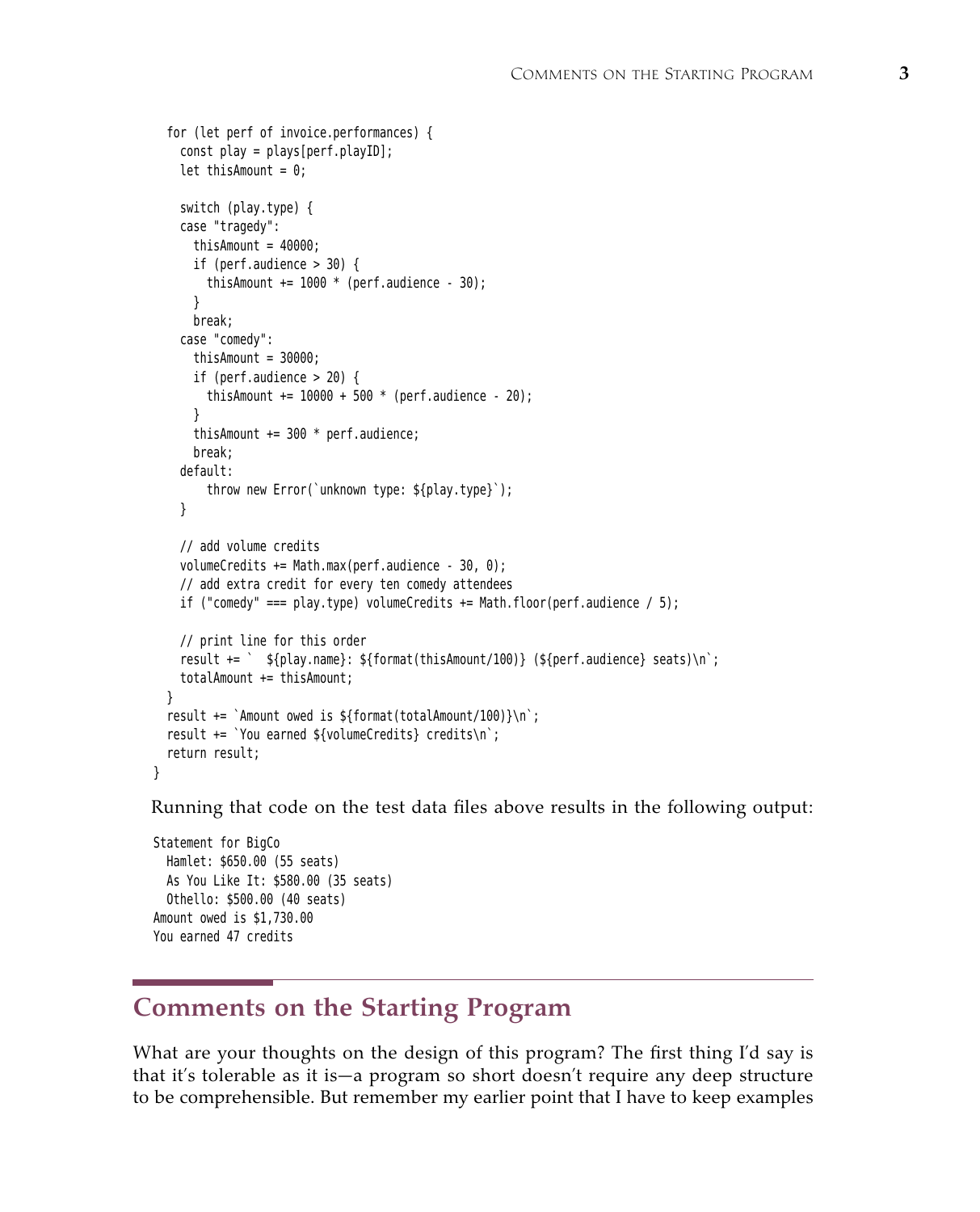small. Imagine this program on a larger scale—perhaps hundreds of lines long. At that size, a single inline function is hard to understand.

Given that the program works, isn't any statement about its structure merely an aesthetic judgment, a dislike of "ugly" code? After all, the compiler doesn't care whether the code is ugly or clean. But when I change the system, there is a human involved, and humans do care. A poorly designed system is hard to change—because it is difficult to figure out what to change and how these changes will interact with the existing code to get the behavior I want. And if it is hard to figure out what to change, there is a good chance that I will make mistakes and introduce bugs.

Thus, if I'm faced with modifying a program with hundreds of lines of code, I'd rather it be structured into a set of functions and other program elements that allow me to understand more easily what the program is doing. If the program lacks structure, it's usually easier for me to add structure to the program first, and then make the change I need.



*When you have to add a feature to a program but the code is not structured in a convenient way, first refactor the program to make it easy to add the feature, then add the feature.*

In this case, I have a couple of changes that the users would like to make. First, they want a statement printed in HTML. Consider what impact this change would have. I'm faced with adding conditional statements around every statement that adds a string to the result. That will add a host of complexity to the function. Faced with that, most people prefer to copy the method and change it to emit HTML. Making a copy may not seem too onerous a task, but it sets up all sorts of

problems for the future. Any changes to the charging logic would force me to update both methods—and to ensure they are updated consistently. If I'm writing a program that will never change again, this kind of copy-and-paste is fine. But if it's a long-lived program, then duplication is a menace.

This brings me to a second change. The players are looking to perform more kinds of plays: they hope to add history, pastoral, pastoral-comical, historicalpastoral, tragical-historical, tragical-comical-historical-pastoral, scene individable, and poem unlimited to their repertoire. They haven't exactly decided yet what they want to do and when. This change will affect both the way their plays are charged for and the way volume credits are calculated. As an experienced developer I can be sure that whatever scheme they come up with, they will change it again within six months. After all, when feature requests come, they come not as single spies but in battalions.

Again, that statement method is where the changes need to be made to deal with changes in classification and charging rules. But if I copy statement to htmlStatement, I'd need to ensure that any changes are consistent. Furthermore, as the rules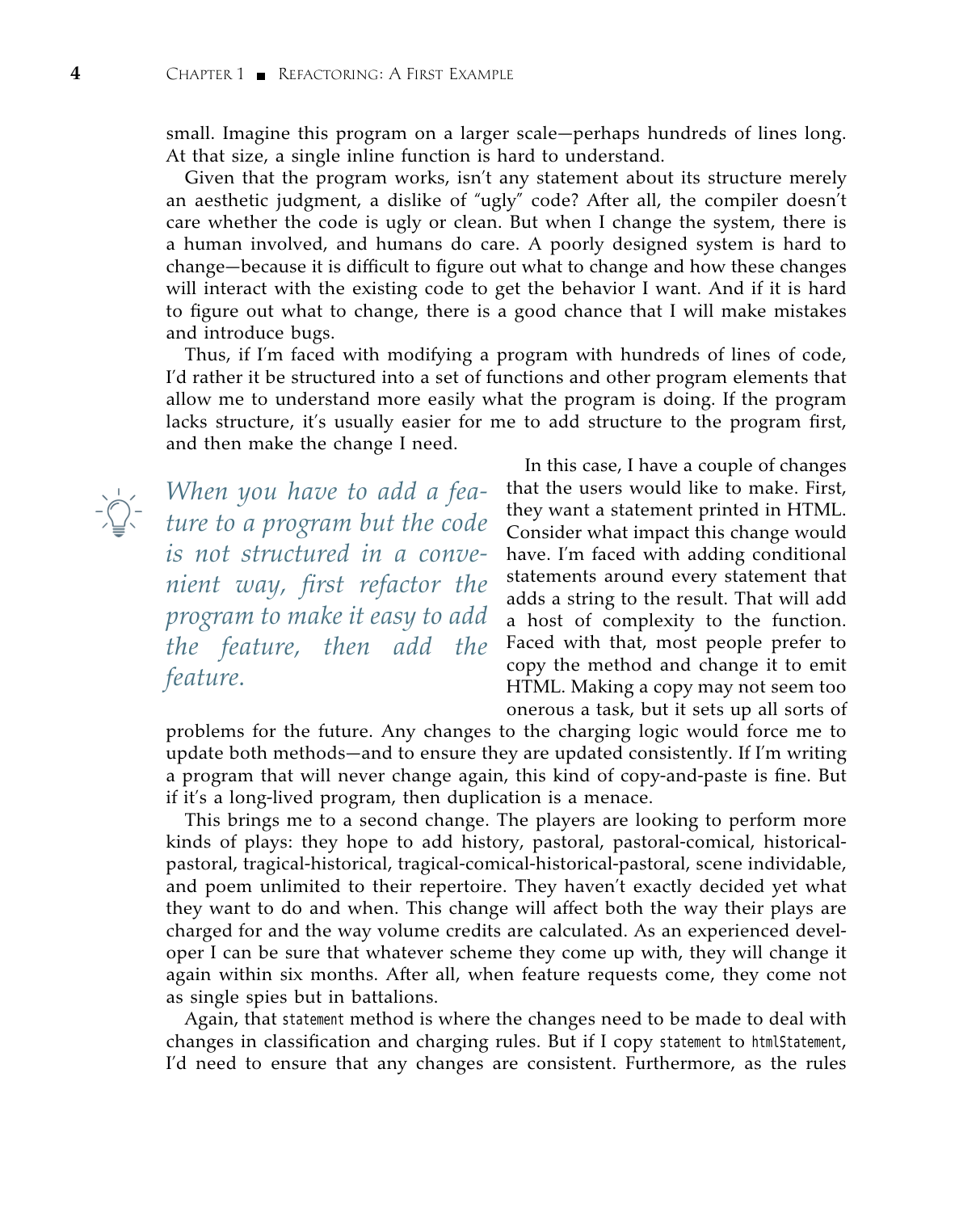grow in complexity, it's going to be harder to figure out where to make the changes and harder to do them without making a mistake.

Let me stress that it's these changes that drive the need to perform refactoring. If the code works and doesn't ever need to change, it's perfectly fine to leave it alone. It would be nice to improve it, but unless someone needs to understand it, it isn't causing any real harm. Yet as soon as someone does need to understand how that code works, and struggles to follow it, then you have to do something about it.

## **The First Step in Refactoring**

Whenever I do refactoring, the first step is always the same. I need to ensure I have a solid set of tests for that section of code. The tests are essential because even though I will follow refactorings structured to avoid most of the opportunities for introducing bugs, I'm still human and still make mistakes. The larger a program, the more likely it is that my changes will cause something to break inadvertently—in the digital age, frailty's name is software.

Since the statement returns a string, what I do is create a few invoices, give each invoice a few performances of various kinds of plays, and generate the statement strings. I then do a string comparison between the new string and some reference strings that I have hand-checked. I set up all of these tests using a testing framework so I can run them with just a simple keystroke in my development environment. The tests take only a few seconds to run, and as you will see, I run them often.

An important part of the tests is the way they report their results. They either go green, meaning that all the strings are identical to the reference strings, or red, showing a list of failures—the lines that turned out differently. The tests are thus self-checking. It is vital to make tests self-checking. If I don't, I'd end up spending time hand-checking values from the test against values on a desk pad, and that would slow me down. Modern testing frameworks provide all the features needed to write and run self-checking tests.

As I do the refactoring, I'll lean on the tests. I think of them as a bug detector to protect me against my own mistakes. By writing what I want twice, in the code and in the test, I have to make the mistake consistently in both places to fool the detector. By double-checking my work, I reduce the chance of doing

*Before you start refactoring, make sure you have a solid suite of tests. These tests must be self-checking.*

something wrong. Although it takes time to build the tests, I end up saving that time, with considerable interest, by spending less time debugging. This is such an important part of refactoring that I devote a full chapter to it (*Building Tests (85)*).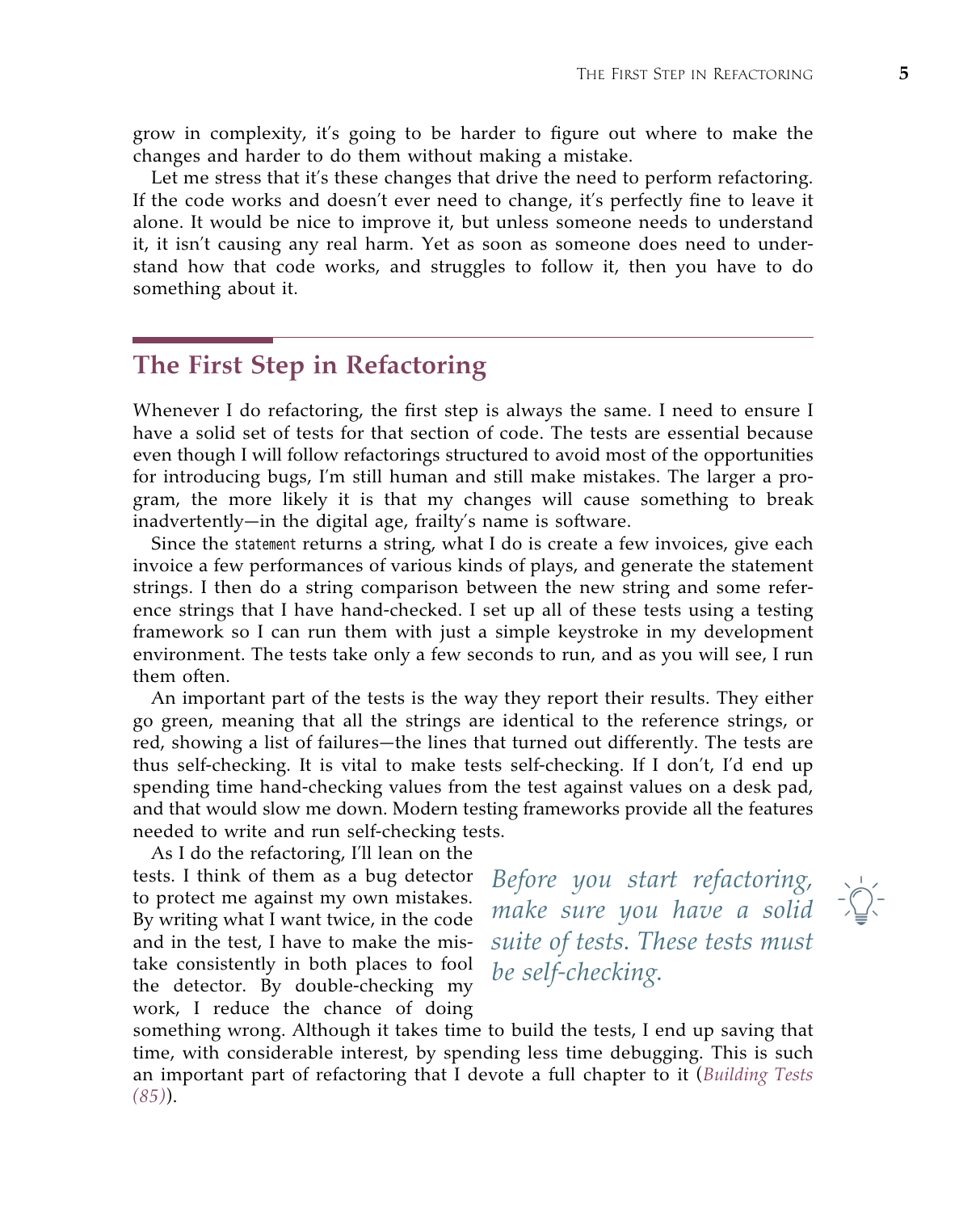# **Decomposing the statement Function**

When refactoring a long function like this, I mentally try to identify points that separate different parts of the overall behavior. The first chunk that leaps to my eye is the switch statement in the middle.

```
function statement (invoice, plays) {
  let totalAmount = 0:
  let volumeCredits = 0;
   let result = `Statement for ${invoice.customer}\n`;
   const format = new Intl.NumberFormat("en-US",
                          { style: "currency", currency: "USD",
                            minimumFractionDigits: 2 }).format;
   for (let perf of invoice.performances) {
     const play = plays[perf.playID];
    let thisAmount = 0;
     switch (play.type) {
     case "tragedy":
      thisAmount = <math>40000</math>: if (perf.audience > 30) {
        thisAmount += 1000 * (perf.audience - 30); }
       break;
     case "comedy":
      thisAmount = <math>30000</math>: if (perf.audience > 20) {
        thisAmount += 10000 + 500 * (perf.audience - 20); }
       thisAmount += 300 * perf.audience;
       break;
     default:
         throw new Error(`unknown type: ${play.type}`);
     }
     // add volume credits
     volumeCredits += Math.max(perf.audience - 30, 0);
     // add extra credit for every ten comedy attendees
     if ("comedy" === play.type) volumeCredits += Math.floor(perf.audience / 5);
     // print line for this order
     result += ` ${play.name}: ${format(thisAmount/100)} (${perf.audience} seats)\n`;
     totalAmount += thisAmount;
 }
   result += `Amount owed is ${format(totalAmount/100)}\n`;
   result += `You earned ${volumeCredits} credits\n`;
   return result;
}
```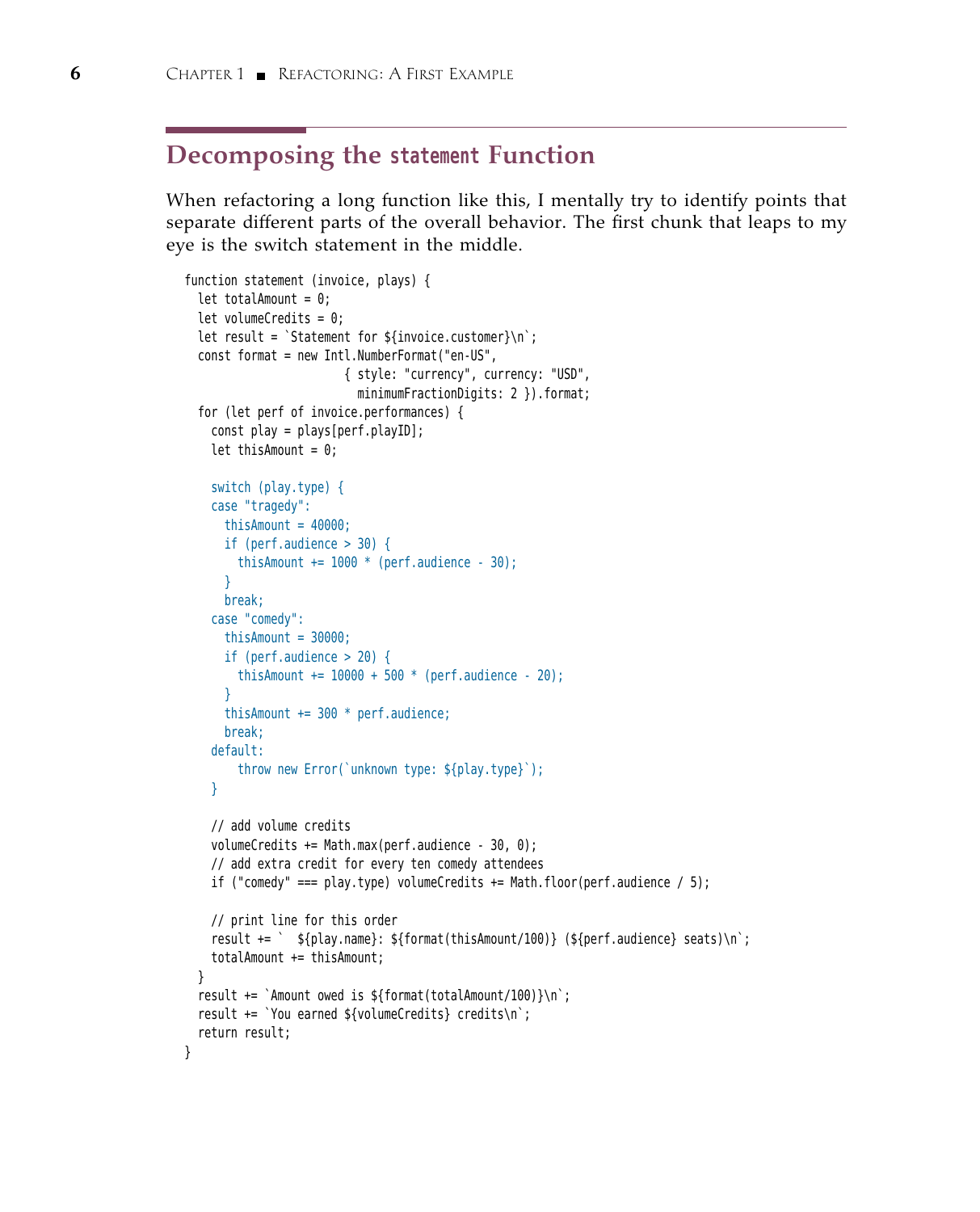As I look at this chunk, I conclude that it's calculating the charge for one performance. That conclusion is a piece of insight about the code. But as Ward Cunningham puts it, this understanding is in my head—a notoriously volatile form of storage. I need to persist it by moving it from my head back into the code itself. That way, should I come back to it later, the code will tell me what it's doing—I don't have to figure it out again.

The way to put that understanding into code is to turn that chunk of code into its own function, naming it after what it does—something like amountFor(aPerformance). When I want to turn a chunk of code into a function like this, I have a procedure for doing it that minimizes my chances of getting it wrong. I wrote down this procedure and, to make it easy to reference, named it *Extract Function (106)*.

First, I need to look in the fragment for any variables that will no longer be in scope once I've extracted the code into its own function. In this case, I have three: perf, play, and thisAmount. The first two are used by the extracted code, but not modified, so I can pass them in as parameters. Modified variables need more care. Here, there is only one, so I can return it. I can also bring its initialization inside the extracted code. All of which yields this:

```
function statement…
```

```
 function amountFor(perf, play) {
   let thisAmount = 0;
    switch (play.type) {
    case "tragedy":
     thisAmount = 40000; if (perf.audience > 30) {
       thisAmount += 1000 * (perf.audience - 30); }
      break;
    case "comedy":
     thisAmount = <math>30000;</math> if (perf.audience > 20) {
        thisAmount += 10000 + 500 * (perf.audience - 20); }
      thisAmount += 300 * perf.audience;
      break;
    default:
         throw new Error(`unknown type: ${play.type}`);
    }
    return thisAmount;
  }
```
When I use a header like "*function someName…*" in italics for some code, that means that the following code is within the scope of the function, file, or class named in the header. There is usually other code within that scope that I won't show, as I'm not discussing it at the moment.

The original statement code now calls this function to populate thisAmount: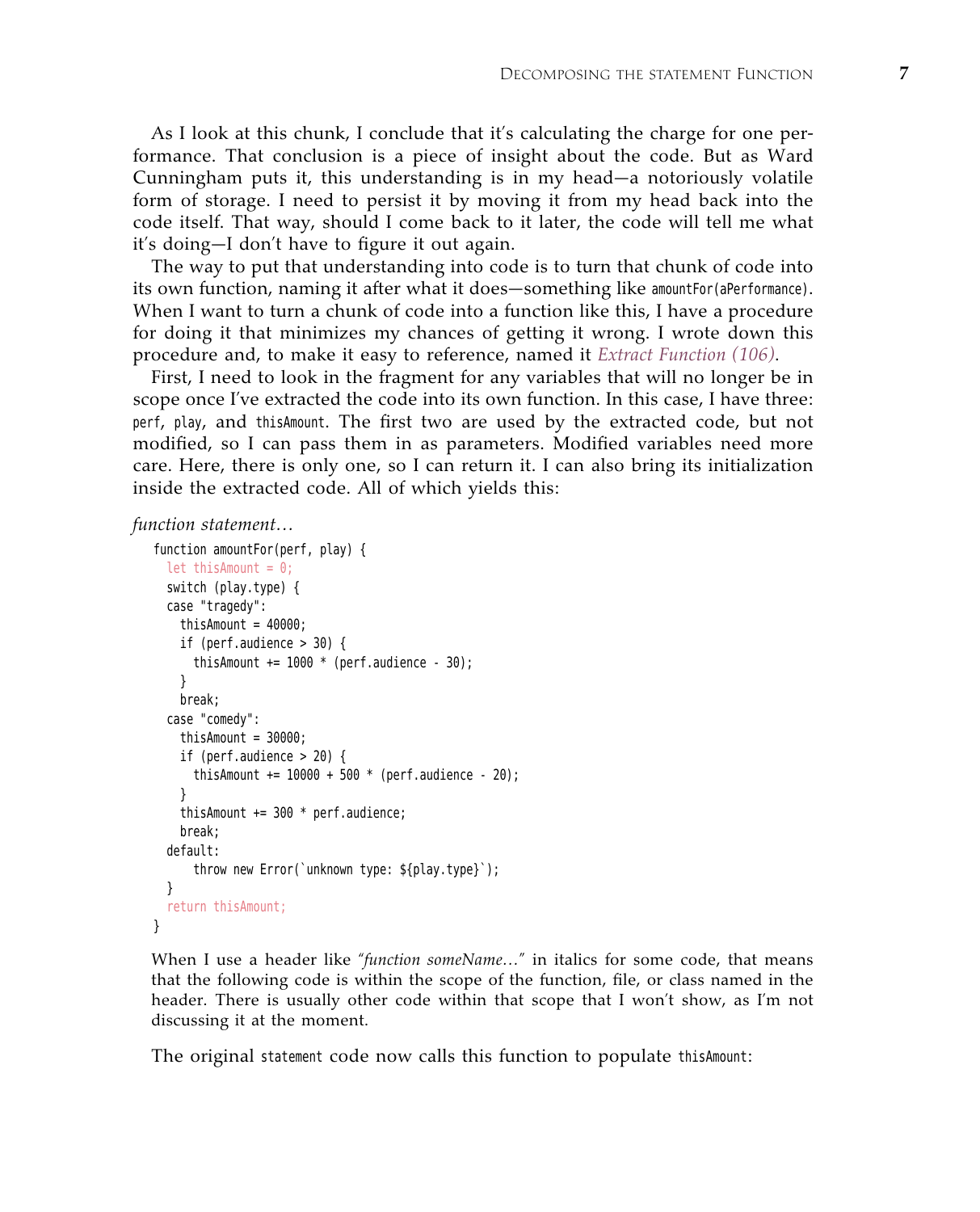```
top level…
    function statement (invoice, plays) {
     let totalAmount = 0;
    let volumeCredits = 0;
     let result = `Statement for ${invoice.customer}\n`;
      const format = new Intl.NumberFormat("en-US",
                            { style: "currency", currency: "USD",
                              minimumFractionDigits: 2 }).format;
      for (let perf of invoice.performances) {
        const play = plays[perf.playID];
        let thisAmount = amountFor(perf, play);
        // add volume credits
        volumeCredits += Math.max(perf.audience - 30, 0);
        // add extra credit for every ten comedy attendees
        if ("comedy" === play.type) volumeCredits += Math.floor(perf.audience / 5);
        // print line for this order
        result += ` ${play.name}: ${format(thisAmount/100)} (${perf.audience} seats)\n`;
        totalAmount += thisAmount;
      }
      result += `Amount owed is ${format(totalAmount/100)}\n`;
      result += `You earned ${volumeCredits} credits\n`;
      return result;
```
Once I've made this change, I immediately compile and test to see if I've broken anything. It's an important habit to test after every refactoring, however simple. Mistakes are easy to make—at least, I find them easy to make. Testing after each change means that when I make a mistake, I only have a small change to consider in order to spot the error, which makes it far easier to find and fix. This is the essence of the refactoring process: small changes and testing after each change. If I try to do too much, making a mistake will force me into a tricky debugging episode that can take a long time. Small changes, enabling a tight feedback loop, are the key to avoiding that mess.

I use *compile* here to mean doing whatever is needed to make the JavaScript executable. Since JavaScript is directly executable, that may mean nothing, but in other cases it may mean moving code to an output directory and/or using a processor such as Babel [babel].



*Refactoring changes the programs in small steps, so if you make a mistake, it is easy to find where the bug is.*

This being JavaScript, I can extract amountFor into a nested function of statement. This is helpful as it means I don't have to pass data that's inside the scope of the containing function to the newly extracted function. That doesn't make a difference in this case, but it's one less issue to deal with.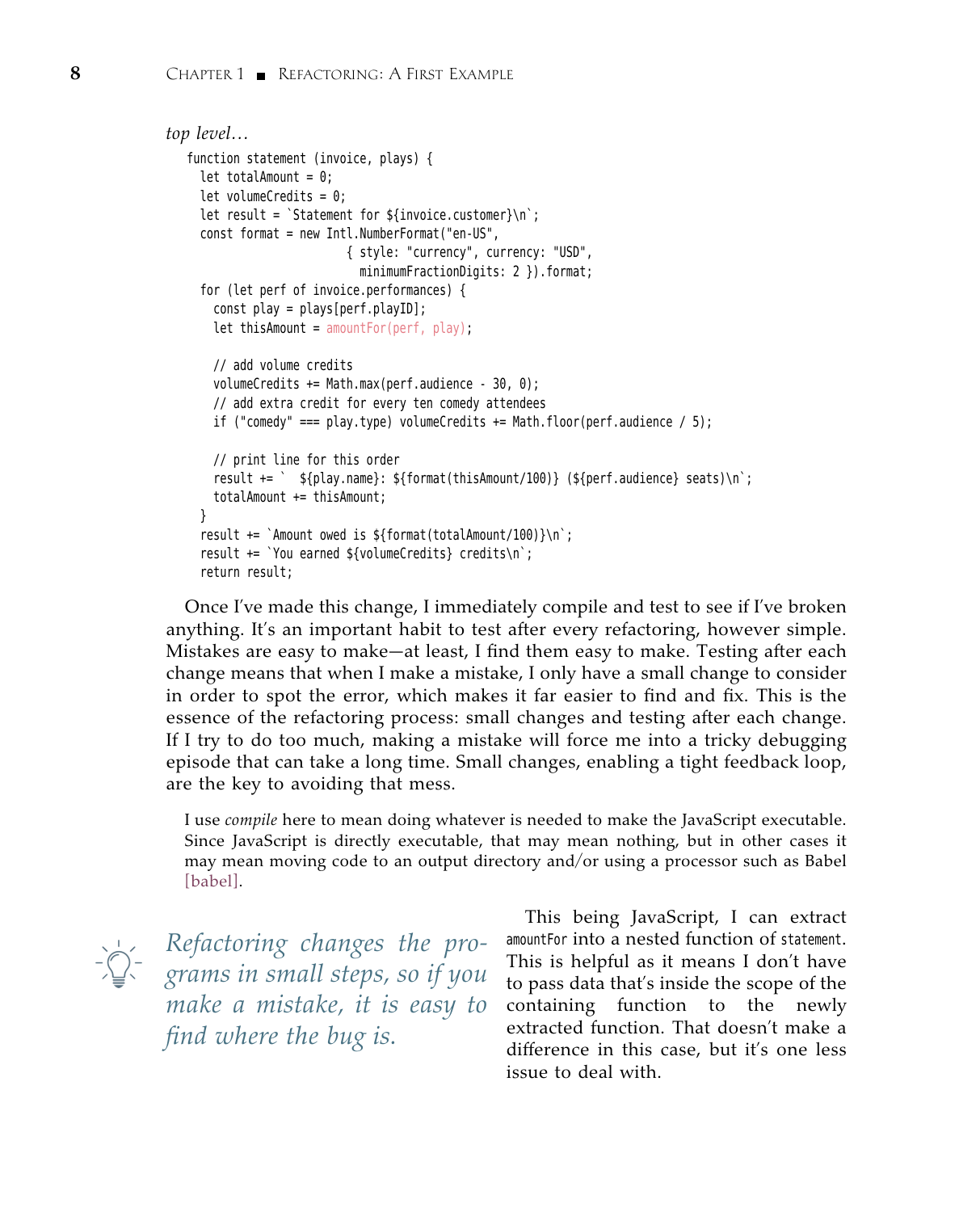In this case the tests passed, so my next step is to commit the change to my local version control system. I use a version control system, such as git or mercurial, that allows me to make private commits. I commit after each successful refactoring, so I can easily get back to a working state should I mess up later. I then squash changes into more significant commits before I push the changes to a shared repository.

*Extract Function (106)* is a common refactoring to automate. If I was programming in Java, I would have instinctively reached for the key sequence for my IDE to perform this refactoring. As I write this, there is no such robust support for this refactoring in JavaScript tools, so I have to do this manually. It's not hard, although I have to be careful with those locally scoped variables.

Once I've used *Extract Function (106)*, I take a look at what I've extracted to see if there are any quick and easy things I can do to clarify the extracted function. The first thing I do is rename some of the variables to make them clearer, such as changing thisAmount to result.

*function statement…*

```
 function amountFor(perf, play) {
   let result = 0;
    switch (play.type) {
    case "tragedy":
     result = 40000;
      if (perf.audience > 30) {
       result += 1000 * (perf.audience - 30); }
      break;
    case "comedy":
     result = 30000;
      if (perf.audience > 20) {
       result += 10000 + 500 * (perf.audience - 20); }
     result += 300 * perf.audience;
      break;
    default:
        throw new Error(`unknown type: ${play.type}`);
    }
    return result;
  }
```
It's my coding standard to always call the return value from a function "result". That way I always know its role. Again, I compile, test, and commit. Then I move onto the first argument.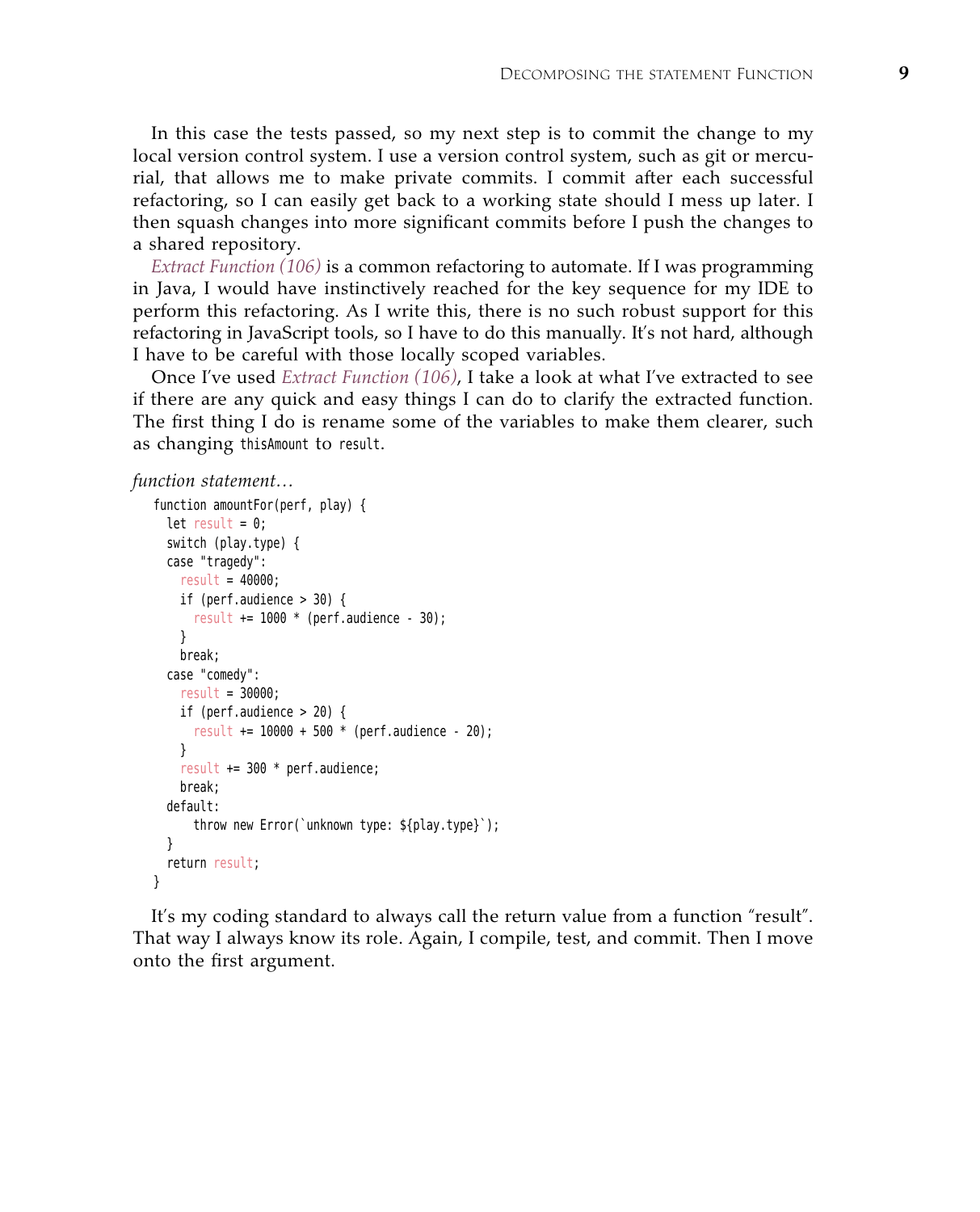```
function statement…
    function amountFor(aPerformance, play) {
     let result = 0:
      switch (play.type) {
      case "tragedy":
       result = 40000; if (aPerformance.audience > 30) {
          result += 1000 * (aPerformance.audience - 30);
  }
        break;
      case "comedy":
        result = 30000;
        if (aPerformance.audience > 20) {
         result += 10000 + 500 * (aPerformance.audience - 20);
        }
        result += 300 * aPerformance.audience;
        break;
      default:
          throw new Error(`unknown type: ${play.type}`);
      }
      return result;
    }
```
Again, this is following my coding style. With a dynamically typed language such as JavaScript, it's useful to keep track of types—hence, my default name for a parameter includes the type name. I use an indefinite article with it unless there is some specific role information to capture in the name. I learned this convention from Kent Beck [Beck SBPP] and continue to find it helpful.



*Any fool can write code that a computer can understand. Good programmers write code that humans can understand.*

Is this renaming worth the effort? Absolutely. Good code should clearly communicate what it is doing, and variable names are a key to clear code. Never be afraid to change names to improve clarity. With good find-and-replace tools, it is usually not difficult; testing, and static typing in a language that supports

it, will highlight any occurrences you miss. And with automated refactoring tools, it's trivial to rename even widely used functions.

The next item to consider for renaming is the play parameter, but I have a different fate for that.

#### **Removing the play Variable**

As I consider the parameters to amountFor, I look to see where they come from. aPerformance comes from the loop variable, so naturally changes with each iteration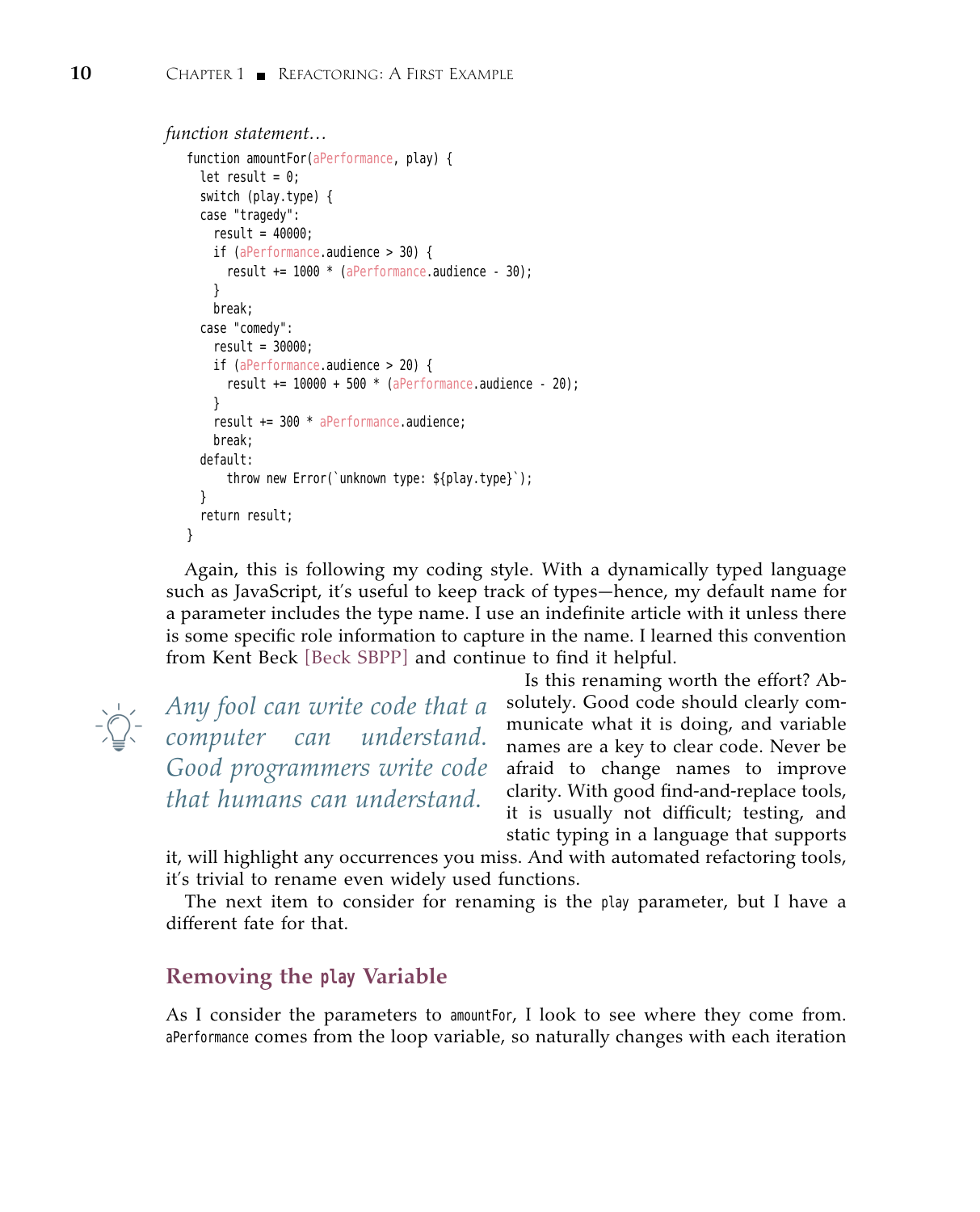through the loop. But play is computed from the performance, so there's no need to pass it in as a parameter at all—I can just recalculate it within amountFor. When I'm breaking down a long function, I like to get rid of variables like play, because temporary variables create a lot of locally scoped names that complicate extractions. The refactoring I will use here is *Replace Temp with Query (178)*.

I begin by extracting the right-hand side of the assignment into a function.

*function statement…*

```
 function playFor(aPerformance) {
       return plays[aPerformance.playID];
     }
top level…
    function statement (invoice, plays) {
     let totalAmount = 0;
     let volumeCredits = 0;
      let result = `Statement for ${invoice.customer}\n`;
      const format = new Intl.NumberFormat("en-US",
                            { style: "currency", currency: "USD",
                              minimumFractionDigits: 2 }).format;
      for (let perf of invoice.performances) {
       const play = playFor(perf); let thisAmount = amountFor(perf, play);
        // add volume credits
        volumeCredits += Math.max(perf.audience - 30, 0);
        // add extra credit for every ten comedy attendees
        if ("comedy" === play.type) volumeCredits += Math.floor(perf.audience / 5);
        // print line for this order
        result += ` ${play.name}: ${format(thisAmount/100)} (${perf.audience} seats)\n`;
        totalAmount += thisAmount;
      }
      result += `Amount owed is ${format(totalAmount/100)}\n`;
      result += `You earned ${volumeCredits} credits\n`;
      return result;
  I compile-test-commit, and then use Inline Variable (123).
top level…
```

```
 function statement (invoice, plays) {
 let totalAmount = 0;
 let volumeCredits = 0;
  let result = `Statement for ${invoice.customer}\n`;
   const format = new Intl.NumberFormat("en-US",
                         { style: "currency", currency: "USD",
                           minimumFractionDigits: 2 }).format;
```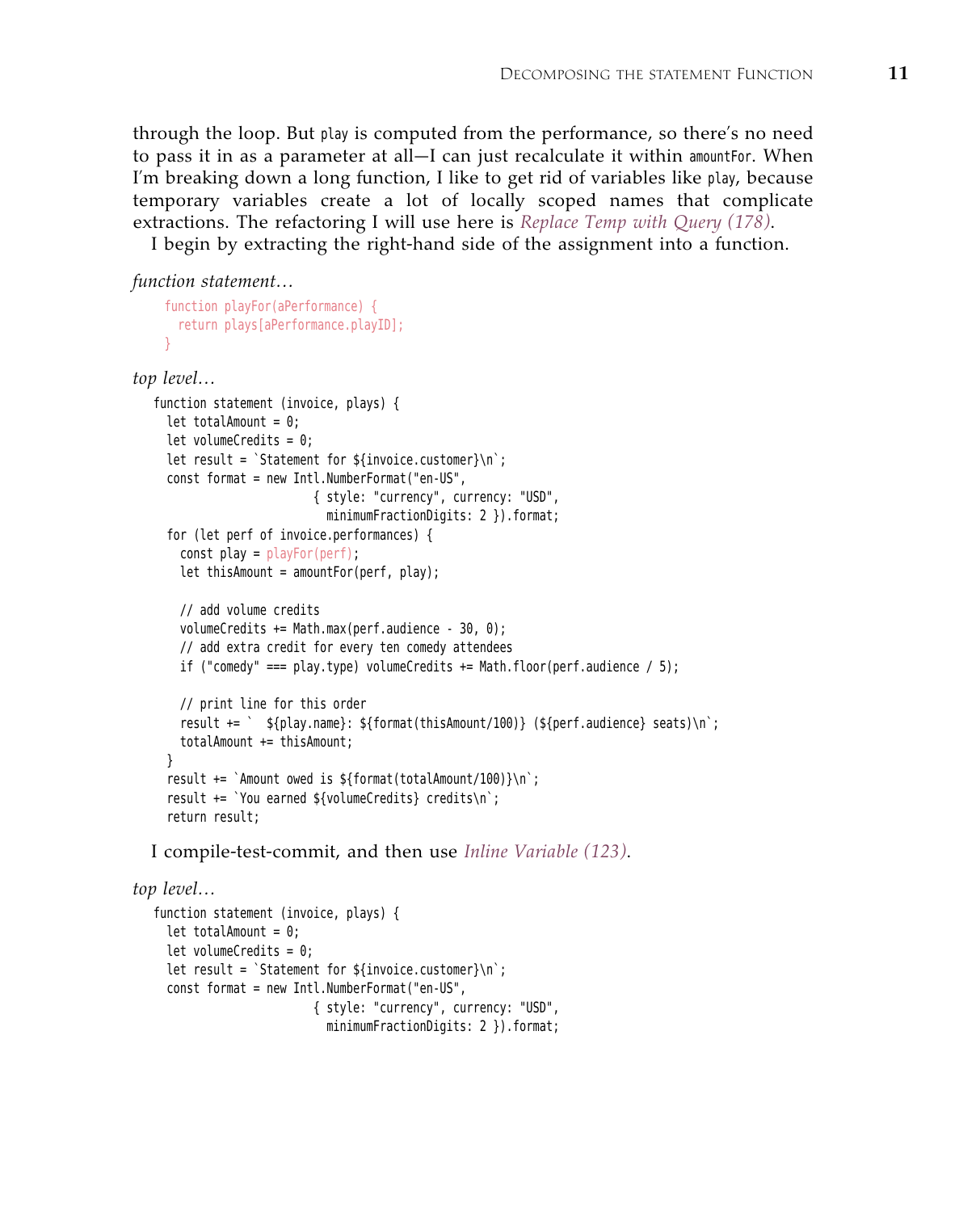```
 for (let perf of invoice.performances) {
  const play = playFor(perf);
  let thisAmount = amountFor(perf, playFor(perf));
   // add volume credits
   volumeCredits += Math.max(perf.audience - 30, 0);
   // add extra credit for every ten comedy attendees
   if ("comedy" === playFor(perf).type) volumeCredits += Math.floor(perf.audience / 5);
   // print line for this order
   result += ` ${playFor(perf).name}: ${format(thisAmount/100)} (${perf.audience} seats)\n`;
   totalAmount += thisAmount;
 }
 result += `Amount owed is ${format(totalAmount/100)}\n`;
 result += `You earned ${volumeCredits} credits\n`;
 return result;
```
I compile-test-commit. With that inlined, I can then apply *Change Function Declaration (124)* to amountFor to remove the play parameter. I do this in two steps. First, I use the new function inside amountFor.

```
function statement…
```

```
 function amountFor(aPerformance, play) {
   let result = 0:
    switch (playFor(aPerformance).type) {
    case "tragedy":
     result = 40000; if (aPerformance.audience > 30) {
        result += 1000 * (aPerformance.audience - 30);
 }
      break;
    case "comedy":
      result = 30000;
      if (aPerformance.audience > 20) {
       result += 10000 + 500 * (aPerformance.audience - 20);
 }
      result += 300 * aPerformance.audience;
      break;
    default:
        throw new Error(`unknown type: ${playFor(aPerformance).type}`);
    }
    return result;
  }
```
I compile-test-commit, and then delete the parameter.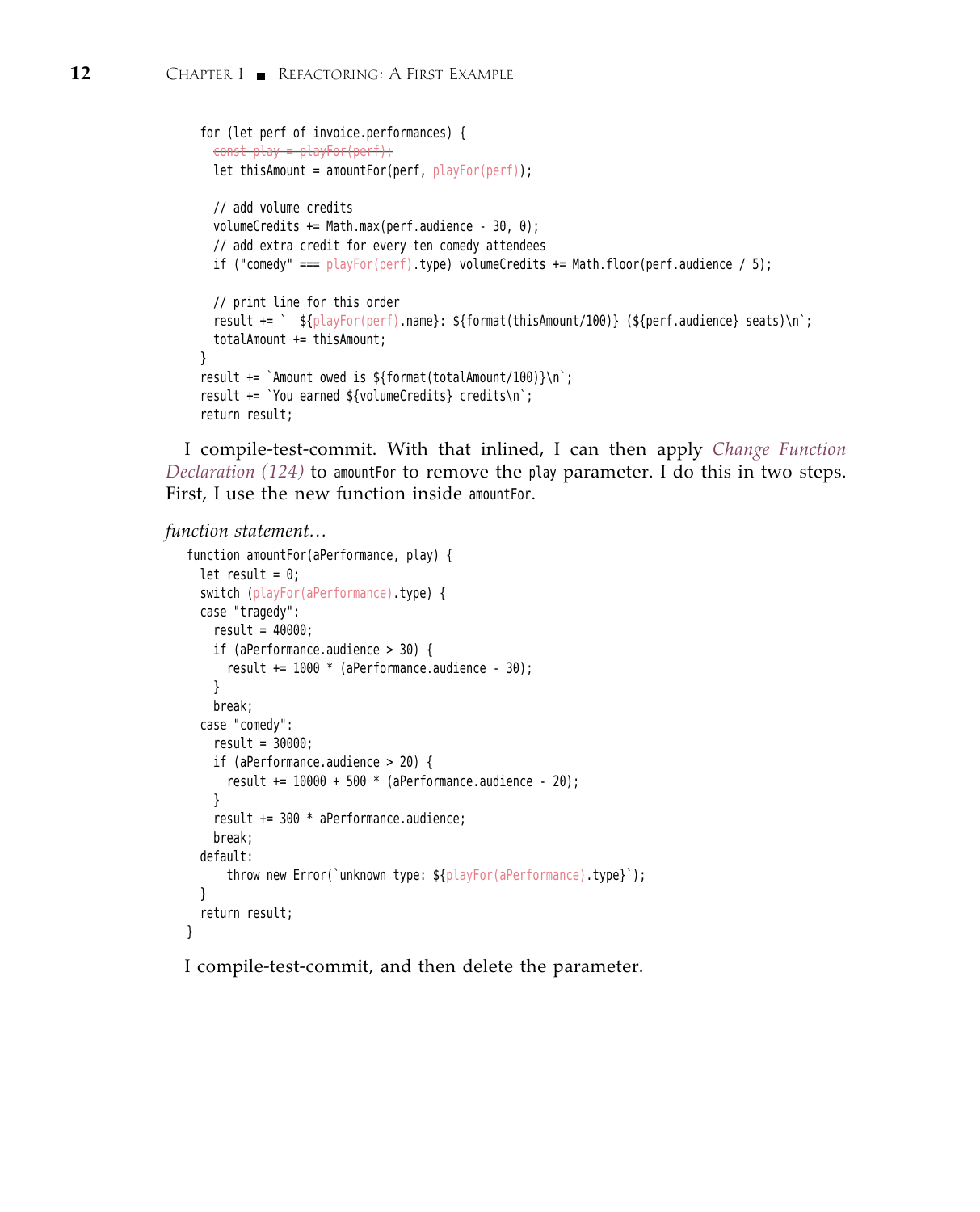```
top level…
    function statement (invoice, plays) {
     let totalAmount = 0:
     let volumeCredits = 0;
      let result = `Statement for ${invoice.customer}\n`;
      const format = new Intl.NumberFormat("en-US",
                             { style: "currency", currency: "USD",
                               minimumFractionDigits: 2 }).format;
      for (let perf of invoice.performances) {
       let thisAmount = amountFor(perf, plane per(perf));
        // add volume credits
        volumeCredits += Math.max(perf.audience - 30, 0);
        // add extra credit for every ten comedy attendees
       if ("comedy" === playFor(perf).type) volumeCredits += Math.floor(perf.audience / 5); // print line for this order
        result += ` ${playFor(perf).name}: ${format(thisAmount/100)} (${perf.audience} seats)\n`;
        totalAmount += thisAmount;
      }
      result += `Amount owed is ${format(totalAmount/100)}\n`;
      result += `You earned ${volumeCredits} credits\n`;
      return result;
function statement…
   function amountFor(aPerformance, play) {
     let result = 0;
      switch (playFor(aPerformance).type) {
      case "tragedy":
        result = 40000;
        if (aPerformance.audience > 30) {
          result += 1000 * (aPerformance.audience - 30);
        }
        break;
      case "comedy":
        result = 30000;
        if (aPerformance.audience > 20) {
         result += 10000 + 500 * (aPerformance.audience - 20); }
        result += 300 * aPerformance.audience;
        break;
      default:
          throw new Error(`unknown type: ${playFor(aPerformance).type}`);
      }
      return result;
    }
```
And compile-test-commit again.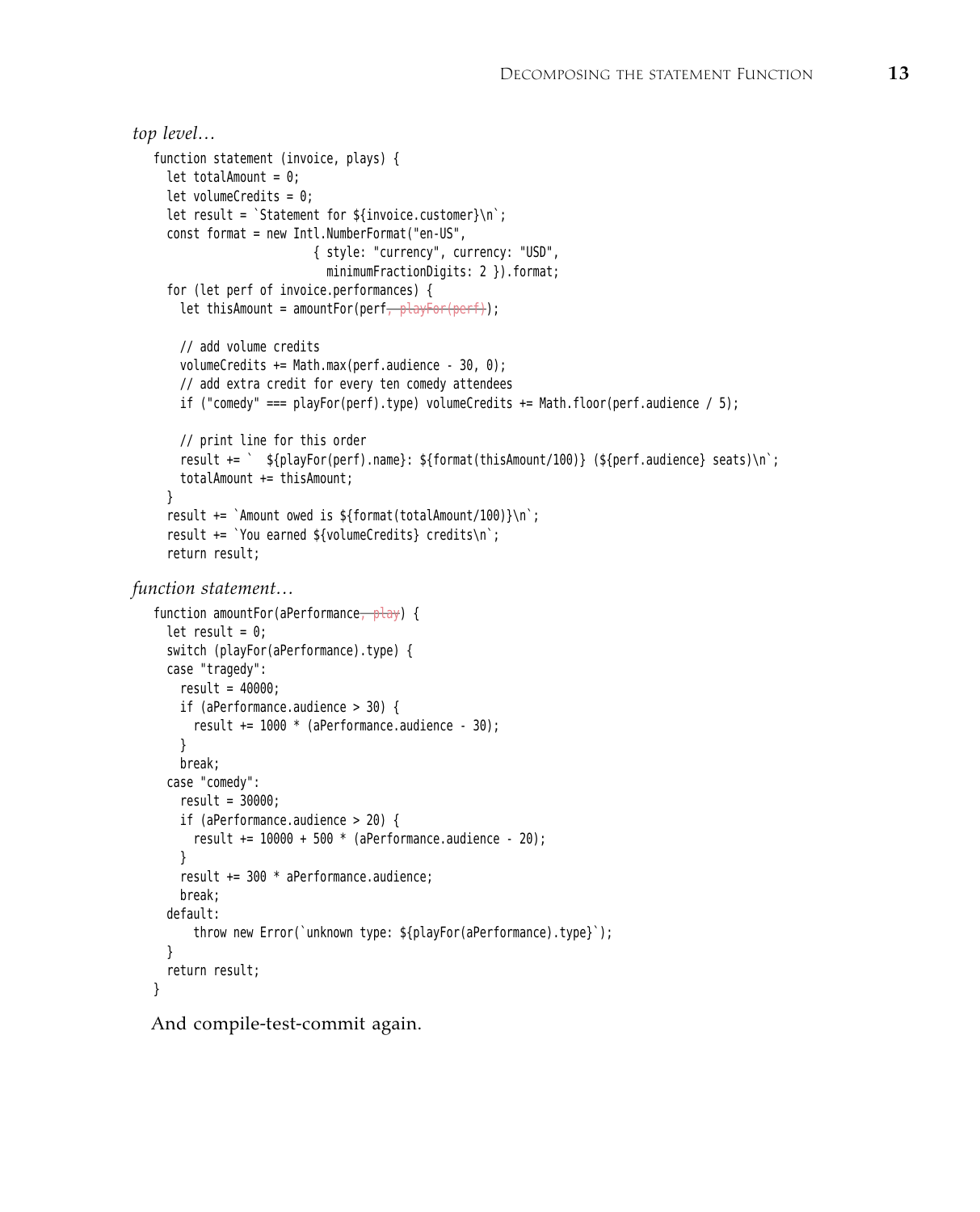This refactoring alarms some programmers. Previously, the code to look up the play was executed once in each loop iteration; now, it's executed thrice. I'll talk about the interplay of refactoring and performance later, but for the moment I'll just observe that this change is unlikely to significantly affect performance, and even if it were, it is much easier to improve the performance of a well-factored code base.

The great benefit of removing local variables is that it makes it much easier to do extractions, since there is less local scope to deal with. Indeed, usually I'll take out local variables before I do any extractions.

Now that I'm done with the arguments to amountFor, I look back at where it's called. It's being used to set a temporary variable that's not updated again, so I apply *Inline Variable (123)*.

```
top level…
```

```
 function statement (invoice, plays) {
 let totalAmount = 0;
 let volumeCredits = 0:
  let result = `Statement for ${invoice.customer}\n`;
   const format = new Intl.NumberFormat("en-US",
                         { style: "currency", currency: "USD",
                           minimumFractionDigits: 2 }).format;
     for (let perf of invoice.performances) {
     // add volume credits
     volumeCredits += Math.max(perf.audience - 30, 0);
     // add extra credit for every ten comedy attendees
     if ("comedy" === playFor(perf).type) volumeCredits += Math.floor(perf.audience / 5);
     // print line for this order
     result += ` ${playFor(perf).name}: ${format(amountFor(perf)/100)} (${perf.audience} seats)\n`;
     totalAmount += amountFor(perf);
   }
   result += `Amount owed is ${format(totalAmount/100)}\n`;
   result += `You earned ${volumeCredits} credits\n`;
   return result;
```
#### **Extracting Volume Credits**

Here's the current state of the statement function body:

```
top level…
    function statement (invoice, plays) {
     let totalAmount = 0;
    let volumeCredits = 0;
     let result = `Statement for ${invoice.customer}\n`;
     const format = new Intl.NumberFormat("en-US",
                            { style: "currency", currency: "USD",
                              minimumFractionDigits: 2 }).format;
```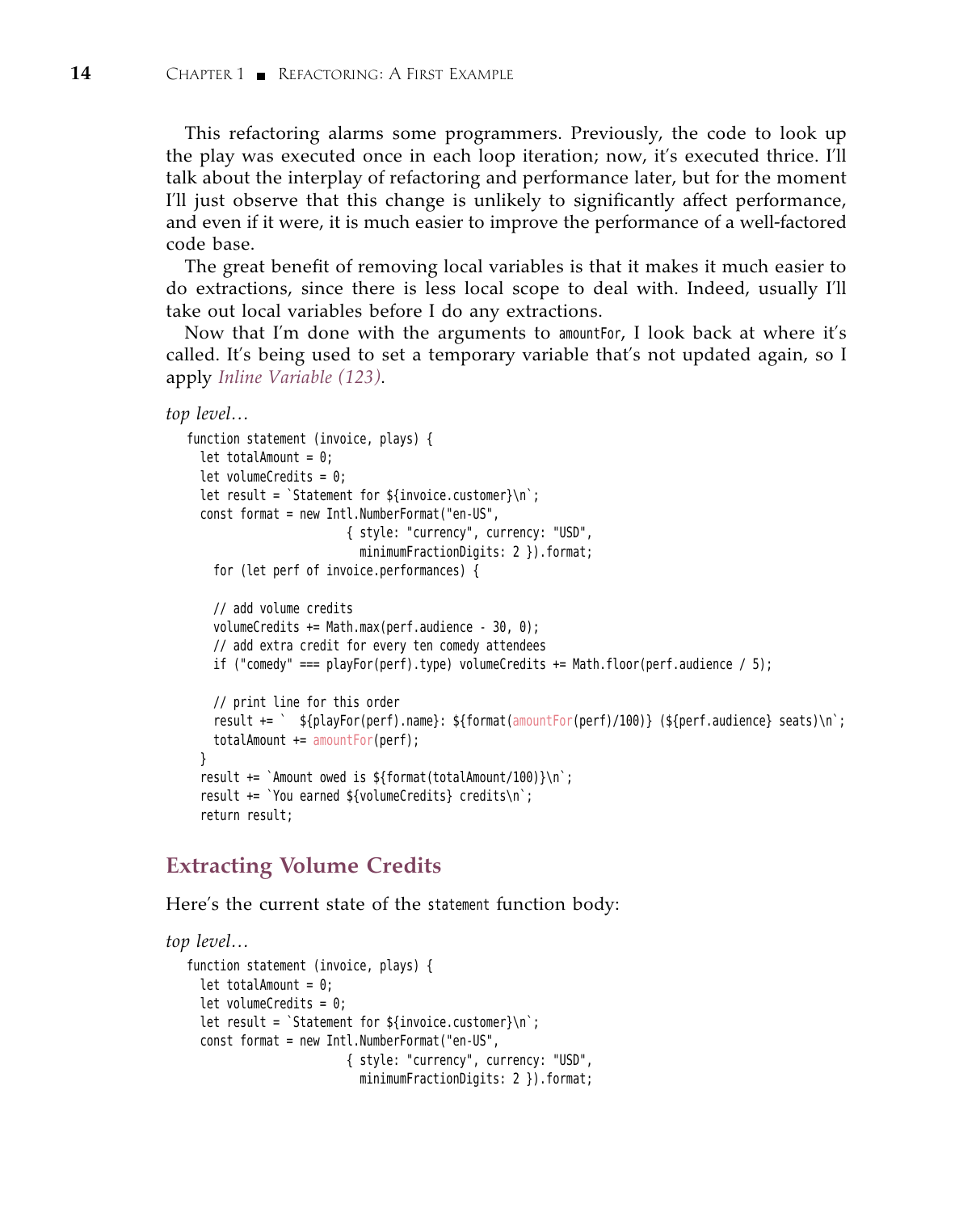```
 for (let perf of invoice.performances) {
  // add volume credits
  volumeCredits += Math.max(perf.audience - 30, 0);
  // add extra credit for every ten comedy attendees
  if ("comedy" === playFor(perf).type) volumeCredits += Math.floor(perf.audience / 5);
  // print line for this order
  result += ` ${playFor(perf).name}: ${format(amountFor(perf)/100)} (${perf.audience} seats)\n`;
  totalAmount += amountFor(perf);
 }
 result += `Amount owed is ${format(totalAmount/100)}\n`;
 result += `You earned ${volumeCredits} credits\n`;
 return result;
```
Now I get the benefit from removing the play variable as it makes it easier to extract the volume credits calculation by removing one of the locally scoped variables.

I still have to deal with the other two. Again, perf is easy to pass in, but volumeCredits is a bit more tricky as it is an accumulator updated in each pass of the loop. So my best bet is to initialize a shadow of it inside the extracted function and return it.

```
function statement…
```

```
 function volumeCreditsFor(perf) {
        let volumeCredits = 0;
        volumeCredits += Math.max(perf.audience - 30, 0);
        if ("comedy" === playFor(perf).type) volumeCredits += Math.floor(perf.audience / 5);
        return volumeCredits;
     }
top level…
    function statement (invoice, plays) {
      let totalAmount = 0;
     let volumeCredits = 0;
      let result = `Statement for ${invoice.customer}\n`;
      const format = new Intl.NumberFormat("en-US",
                             { style: "currency", currency: "USD",
                               minimumFractionDigits: 2 }).format;
      for (let perf of invoice.performances) {
        volumeCredits += volumeCreditsFor(perf);
        // print line for this order
        result += ` ${playFor(perf).name}: ${format(amountFor(perf)/100)} (${perf.audience} seats)\n`;
        totalAmount += amountFor(perf);
      }
      result += `Amount owed is ${format(totalAmount/100)}\n`;
      result += `You earned ${volumeCredits} credits\n`;
      return result;
```
I remove the unnecessary (and, in this case, downright misleading) comment.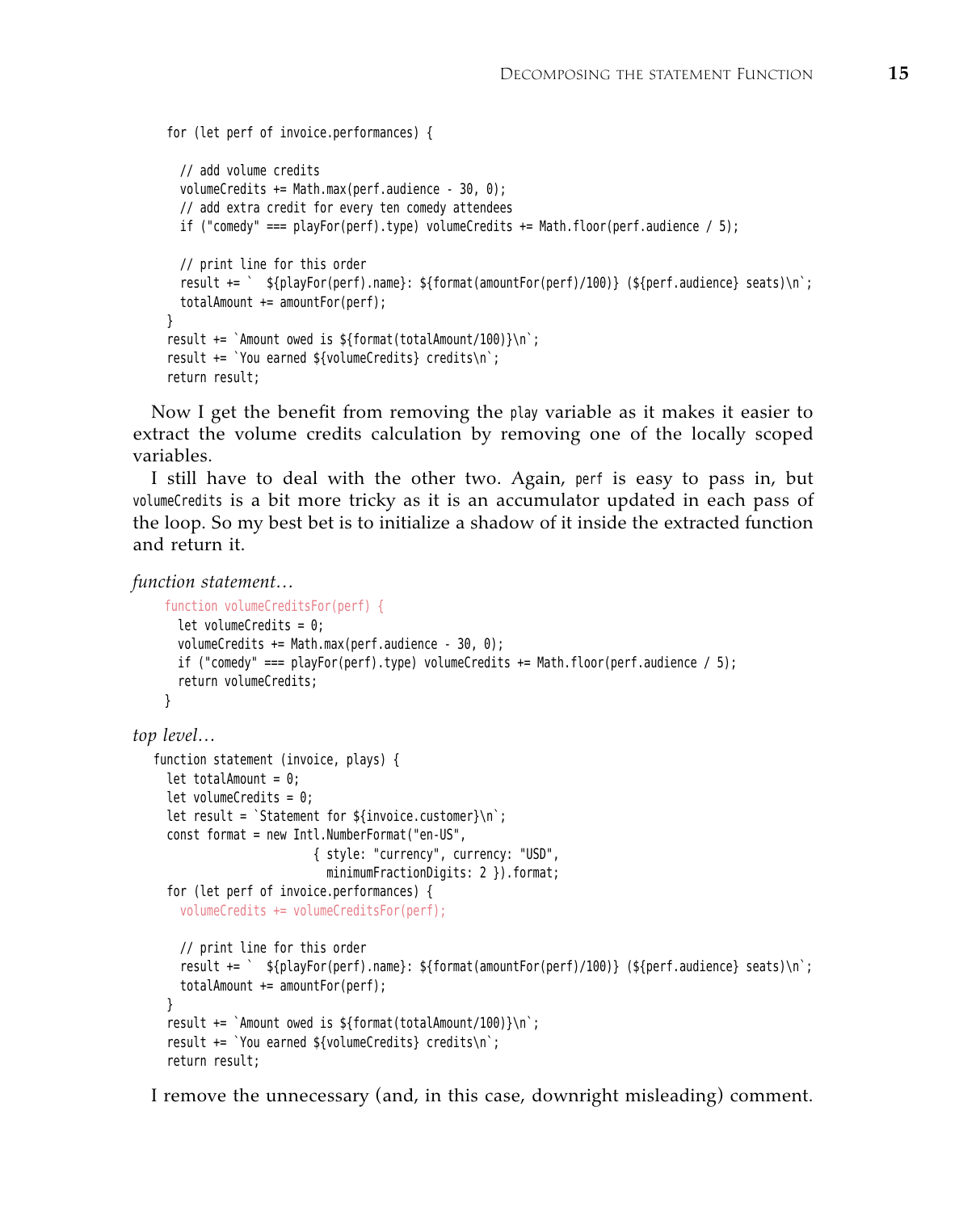I compile-test-commit that, and then rename the variables inside the new function.

```
function statement…
    function volumeCreditsFor(aPerformance) {
      let result = 0;
     result += Math.max(aPerformance.audience - 30, 0);
      if ("comedy" === playFor(aPerformance).type) result += Math.floor(aPerformance.audience / 5);
      return result;
    }
```
I've shown it in one step, but as before I did the renames one at a time, with a compile-test-commit after each.

#### **Removing the format Variable**

Let's look at the main statement method again:

```
top level…
    function statement (invoice, plays) {
     let totalAmount = 0;
    let volumeCredits = 0;
     let result = `Statement for ${invoice.customer}\n`;
      const format = new Intl.NumberFormat("en-US",
                            { style: "currency", currency: "USD",
                              minimumFractionDigits: 2 }).format;
      for (let perf of invoice.performances) {
        volumeCredits += volumeCreditsFor(perf);
        // print line for this order
        result += ` ${playFor(perf).name}: ${format(amountFor(perf)/100)} (${perf.audience} seats)\n`;
        totalAmount += amountFor(perf);
     }
      result += `Amount owed is ${format(totalAmount/100)}\n`;
      result += `You earned ${volumeCredits} credits\n`;
      return result;
```
As I suggested before, temporary variables can be a problem. They are only useful within their own routine, and therefore they encourage long, complex routines. My next move, then, is to replace some of them. The easiest one is format. This is a case of assigning a function to a temp, which I prefer to replace with a declared function.

*function statement…*

```
 function format(aNumber) {
   return new Intl.NumberFormat("en-US",
                       { style: "currency", currency: "USD",
                        minimumFractionDigits: 2 }).format(aNumber);
 }
```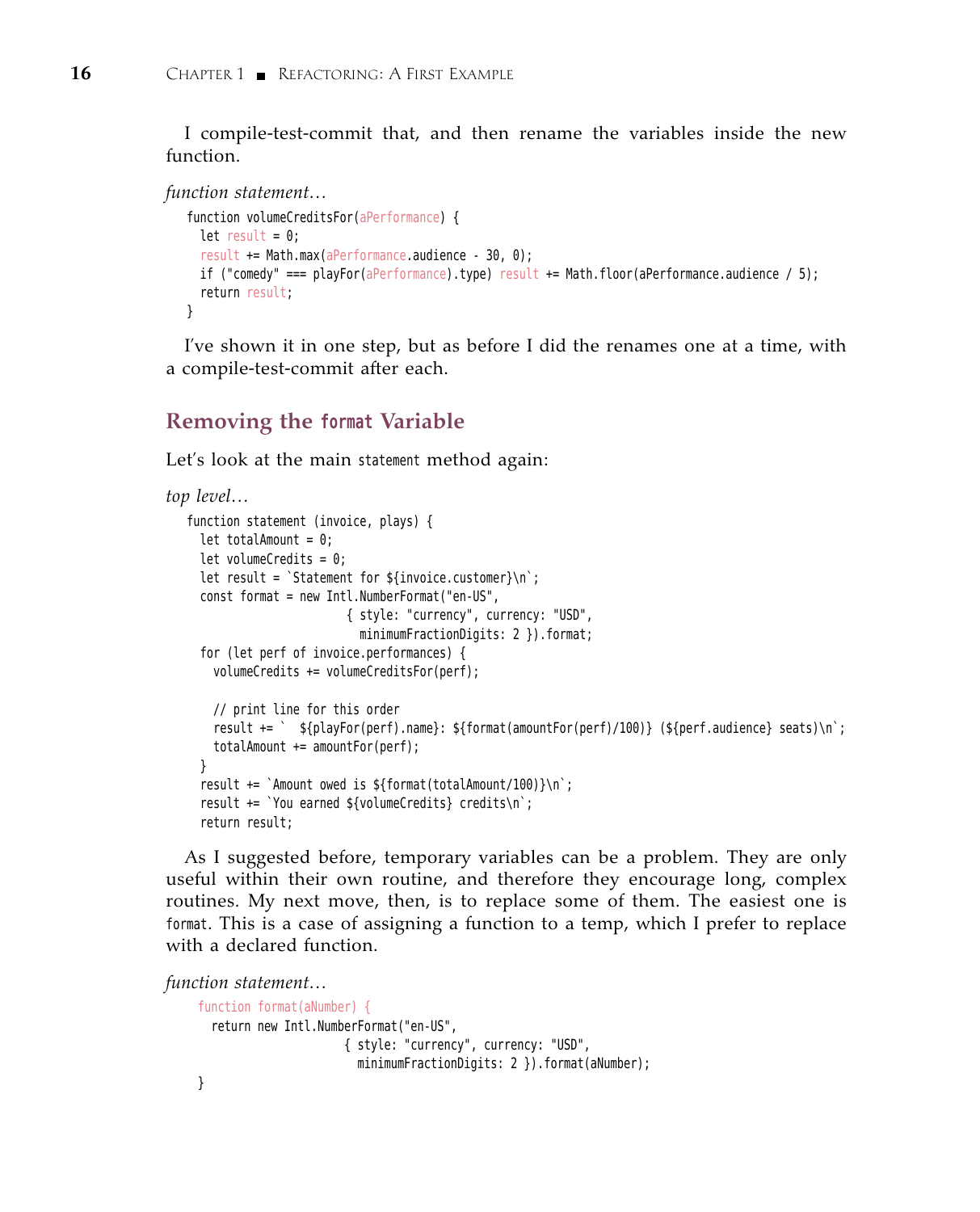```
top level…
    function statement (invoice, plays) {
      let totalAmount = 0;
      let volumeCredits = 0;
      let result = `Statement for ${invoice.customer}\n`;
      for (let perf of invoice.performances) {
        volumeCredits += volumeCreditsFor(perf);
        // print line for this order
        result += ` ${playFor(perf).name}: ${format(amountFor(perf)/100)} (${perf.audience} seats)\n`;
        totalAmount += amountFor(perf);
  }
      result += `Amount owed is ${format(totalAmount/100)}\n`;
      result += `You earned ${volumeCredits} credits\n`;
      return result;
```
Although changing a function variable to a declared function is a refactoring, I haven't named it and included it in the catalog. There are many refactorings that I didn't feel important enough for that. This one is both simple to do and relatively rare, so I didn't think it was worthwhile.

I'm not keen on the name—"format" doesn't really convey enough of what it's doing. "formatAsUSD" would be a bit too long-winded since it's being used in a string template, particularly within this small scope. I think the fact that it's formatting a currency amount is the thing to highlight here, so I pick a name that suggests that and apply *Change Function Declaration (124)*.

```
top level…
    function statement (invoice, plays) {
     let totalAmount = 0;
     let volumeCredits = 0;
      let result = `Statement for ${invoice.customer}\n`;
      for (let perf of invoice.performances) {
        volumeCredits += volumeCreditsFor(perf);
        // print line for this order
       result += ` ${playFor(perf).name}: ${usd(amountFor(perf))} (${perf.audience} seats)\n`;
        totalAmount += amountFor(perf);
      }
     result += `Amount owed is \frac{1}{3} (totalAmount)}\n`;
      result += `You earned ${volumeCredits} credits\n`;
      return result;
function statement…
    function usd(aNumber) {
      return new Intl.NumberFormat("en-US",
                           { style: "currency", currency: "USD",
                            minimumFractionDigits: 2 }).format(aNumber/100);
    }
```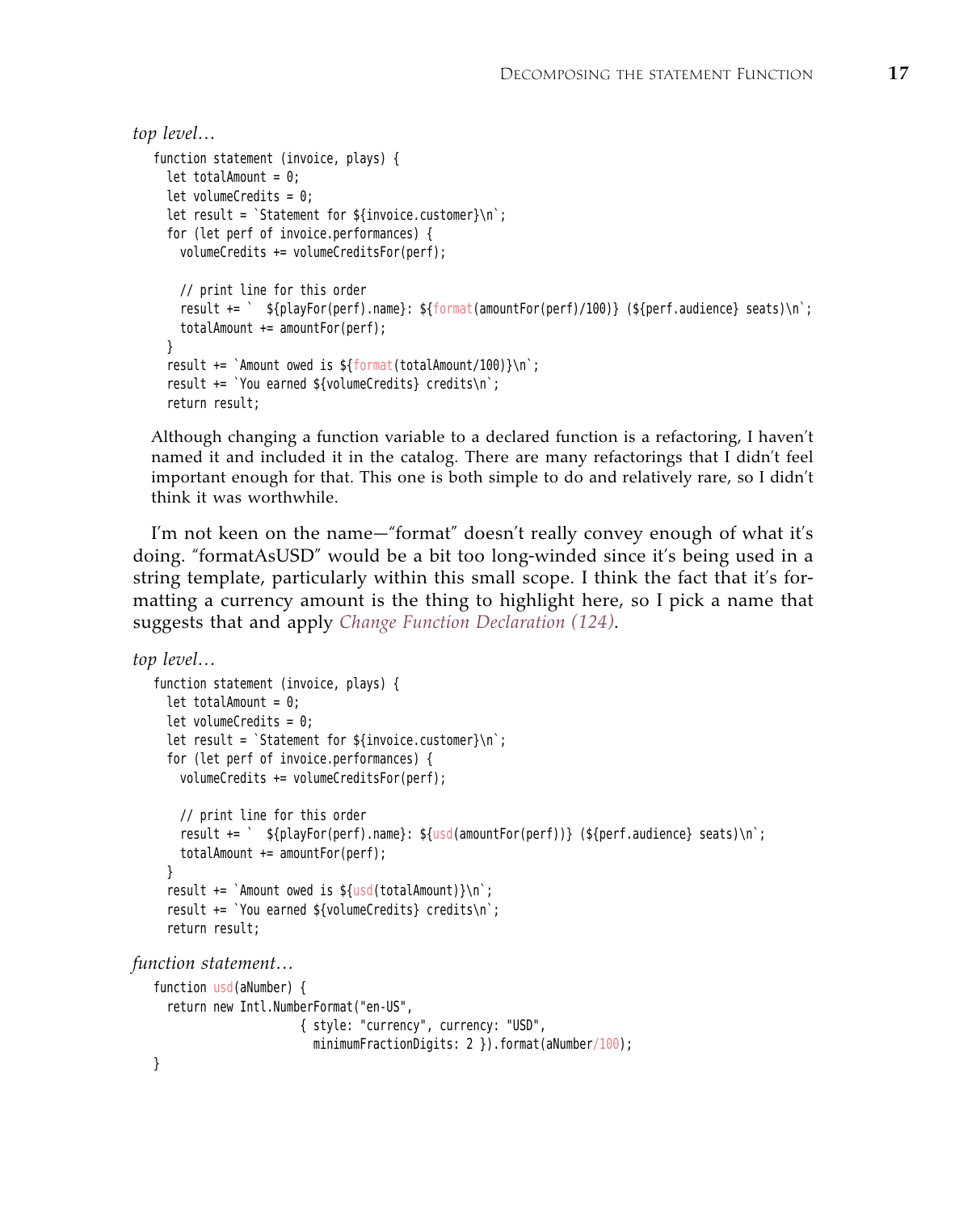Naming is both important and tricky. Breaking a large function into smaller ones only adds value if the names are good. With good names, I don't have to read the body of the function to see what it does. But it's hard to get names right the first time, so I use the best name I can think of for the moment, and don't hesitate to rename it later. Often, it takes a second pass through some code to realize what the best name really is.

As I'm changing the name, I also move the duplicated division by 100 into the function. Storing money as integer cents is a common approach—it avoids the dangers of storing fractional monetary values as floats but allows me to use arithmetic operators. Whenever I want to display such a penny-integer number, however, I need a decimal, so my formatting function should take care of the division.

#### **Removing Total Volume Credits**

My next target variable is volumeCredits. This is a trickier case, as it's built up during the iterations of the loop. My first move, then, is to use *Split Loop (227)* to separate the accumulation of volumeCredits.

```
top level…
```

```
 function statement (invoice, plays) {
   let totalAmount = 0;
   let volumeCredits = 0;
    let result = `Statement for ${invoice.customer}\n`;
    for (let perf of invoice.performances) {
      // print line for this order
      result += ` ${playFor(perf).name}: ${usd(amountFor(perf))} (${perf.audience} seats)\n`;
      totalAmount += amountFor(perf);
 }
    for (let perf of invoice.performances) {
      volumeCredits += volumeCreditsFor(perf);
    }
    result += `Amount owed is ${usd(totalAmount)}\n`;
    result += `You earned ${volumeCredits} credits\n`;
    return result;
```
With that done, I can use *Slide Statements (223)* to move the declaration of the variable next to the loop.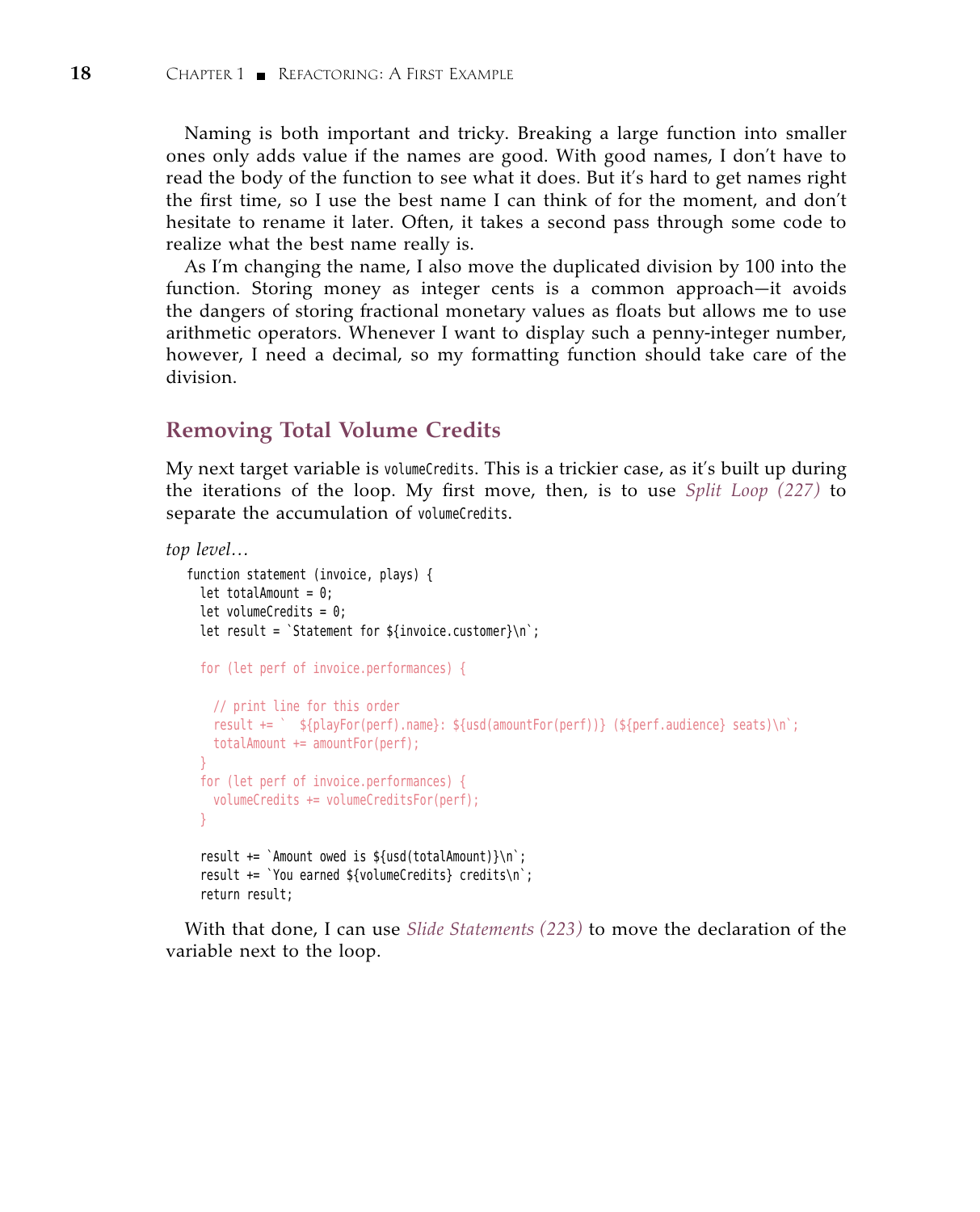```
top level…
    function statement (invoice, plays) {
      let totalAmount = 0;
      let result = `Statement for ${invoice.customer}\n`;
      for (let perf of invoice.performances) {
        // print line for this order
        result += ` ${playFor(perf).name}: ${usd(amountFor(perf))} (${perf.audience} seats)\n`;
        totalAmount += amountFor(perf);
      }
     let volumeCredits = 0;
      for (let perf of invoice.performances) {
        volumeCredits += volumeCreditsFor(perf);
      }
      result += `Amount owed is ${usd(totalAmount)}\n`;
      result += `You earned ${volumeCredits} credits\n`;
      return result;
```
Gathering together everything that updates the volumeCredits variable makes it easier to do *Replace Temp with Query (178)*. As before, the first step is to apply *Extract Function (106)* to the overall calculation of the variable.

```
function statement…
```

```
 function totalVolumeCredits() {
      let volumeCredits = 0;
        for (let perf of invoice.performances) {
          volumeCredits += volumeCreditsFor(perf);
        }
        return volumeCredits;
     }
top level…
    function statement (invoice, plays) {
     let totalAmount = 0:
      let result = `Statement for ${invoice.customer}\n`;
      for (let perf of invoice.performances) {
        // print line for this order
        result += ` ${playFor(perf).name}: ${usd(amountFor(perf))} (${perf.audience} seats)\n`;
        totalAmount += amountFor(perf);
      }
      let volumeCredits = totalVolumeCredits();
      result += `Amount owed is ${usd(totalAmount)}\n`;
      result += `You earned ${volumeCredits} credits\n`;
      return result;
```
Once everything is extracted, I can apply *Inline Variable (123)*: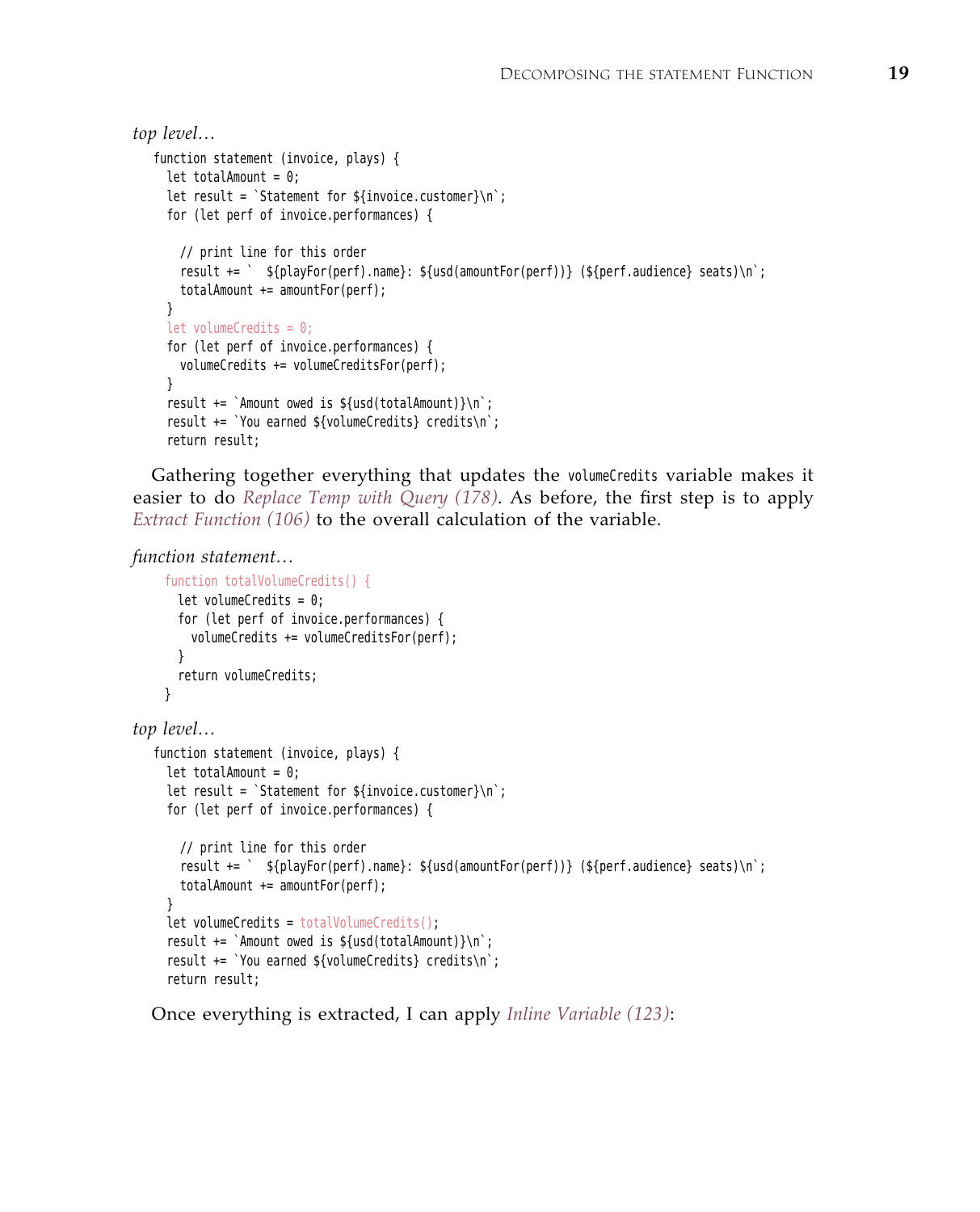```
top level…
    function statement (invoice, plays) {
     let totalAmount = 0;
     let result = `Statement for ${invoice.customer}\n`;
      for (let perf of invoice.performances) {
        // print line for this order
        result += ` ${playFor(perf).name}: ${usd(amountFor(perf))} (${perf.audience} seats)\n`;
        totalAmount += amountFor(perf);
      }
      result += `Amount owed is ${usd(totalAmount)}\n`;
      result += `You earned ${totalVolumeCredits()} credits\n`;
      return result;
```
Let me pause for a bit to talk about what I've just done here. Firstly, I know readers will again be worrying about performance with this change, as many people are wary of repeating a loop. But most of the time, rerunning a loop like this has a negligible effect on performance. If you timed the code before and after this refactoring, you would probably not notice any significant change in speed—and that's usually the case. Most programmers, even experienced ones, are poor judges of how code actually performs. Many of our intuitions are broken by clever compilers, modern caching techniques, and the like. The performance of software usually depends on just a few parts of the code, and changes anywhere else don't make an appreciable difference.

But "mostly" isn't the same as "alwaysly." Sometimes a refactoring will have a significant performance implication. Even then, I usually go ahead and do it, because it's much easier to tune the performance of well-factored code. If I introduce a significant performance issue during refactoring, I spend time on performance tuning afterwards. It may be that this leads to reversing some of the refactoring I did earlier—but most of the time, due to the refactoring, I can apply a more effective performance-tuning enhancement instead. I end up with code that's both clearer and faster.

So, my overall advice on performance with refactoring is: Most of the time you should ignore it. If your refactoring introduces performance slow-downs, finish refactoring first and do performance tuning afterwards.

The second aspect I want to call your attention to is how small the steps were to remove volumeCredits. Here are the four steps, each followed by compiling, testing, and committing to my local source code repository:

- *Split Loop* (227) to isolate the accumulation
- *Slide Statements (223)* to bring the initializing code next to the accumulation
- *Extract Function (106)* to create a function for calculating the total
- *Inline Variable (123)* to remove the variable completely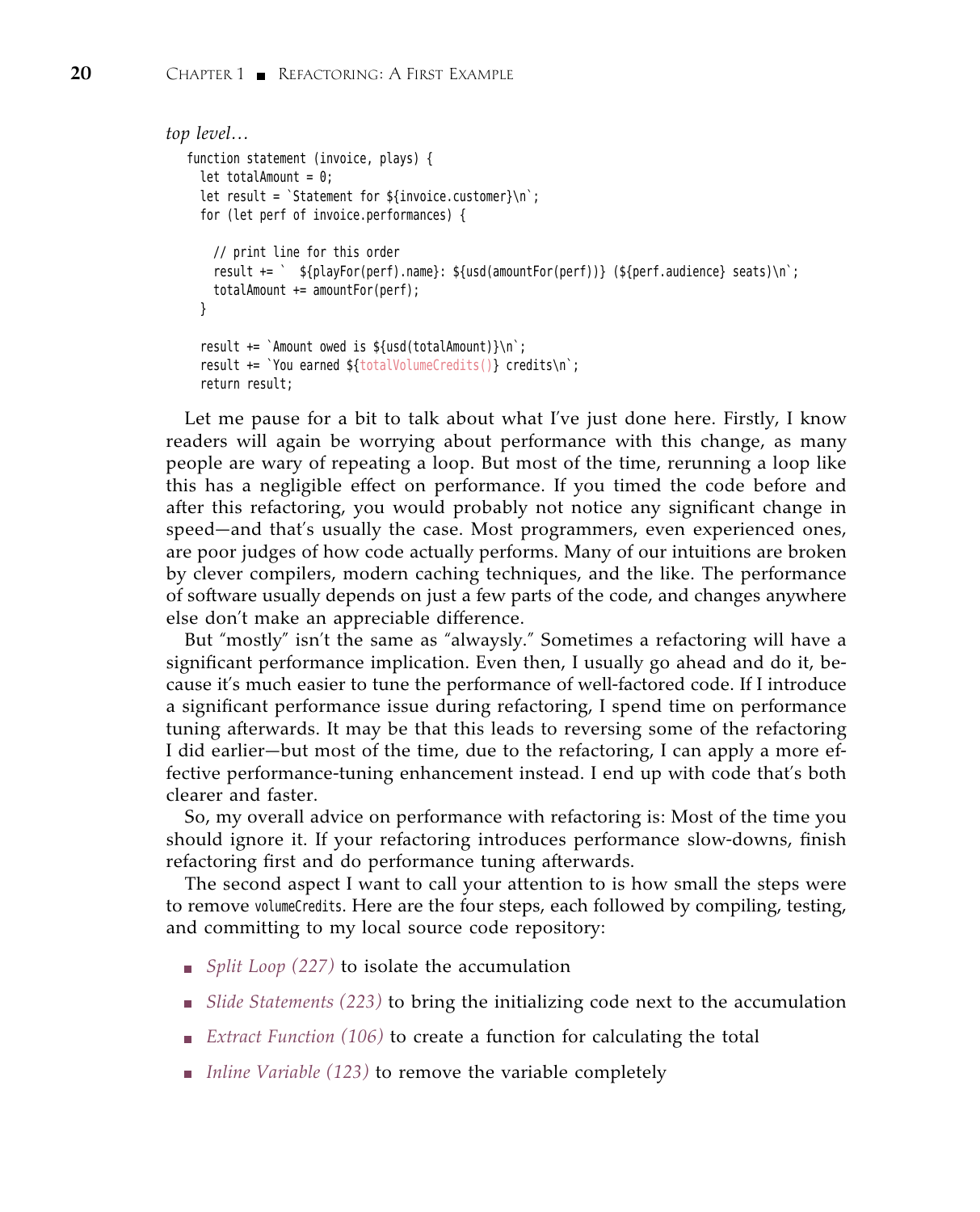I confess I don't always take quite as short steps as these—but whenever things get difficult, my first reaction is to take shorter steps. In particular, should a test fail during a refactoring, if I can't immediately see and fix the problem, I'll revert to my last good commit and redo what I just did with smaller steps. That works because I commit so frequently and because small steps are the key to moving quickly, particularly when working with difficult code.

I then repeat that sequence to remove totalAmount. I start by splitting the loop (compile-test-commit), then I slide the variable initialization (compile-test-commit), and then I extract the function. There is a wrinkle here: The best name for the function is "totalAmount", but that's the name of the variable, and I can't have both at the same time. So I give the new function a random name when I extract it (and compile-test-commit).

```
function statement…
```

```
 function appleSauce() {
      let totalAmount = 0;
       for (let perf of invoice.performances) {
         totalAmount += amountFor(perf);
       }
       return totalAmount;
     }
top level…
    function statement (invoice, plays) {
      let result = `Statement for ${invoice.customer}\n`;
      for (let perf of invoice.performances) {
        result += ` ${playFor(perf).name}: ${usd(amountFor(perf))} (${perf.audience} seats)\n`;
  }
     let totalAmount = appleSource();
      result += `Amount owed is ${usd(totalAmount)}\n`;
      result += `You earned ${totalVolumeCredits()} credits\n`;
      return result;
```
Then I inline the variable (compile-test-commit) and rename the function to something more sensible (compile-test-commit).

```
top level…
    function statement (invoice, plays) {
      let result = `Statement for ${invoice.customer}\n`;
      for (let perf of invoice.performances) {
        result += ` ${playFor(perf).name}: ${usd(amountFor(perf))} (${perf.audience} seats)\n`;
      }
      result += `Amount owed is ${usd(totalAmount())}\n`;
      result += `You earned ${totalVolumeCredits()} credits\n`;
      return result;
```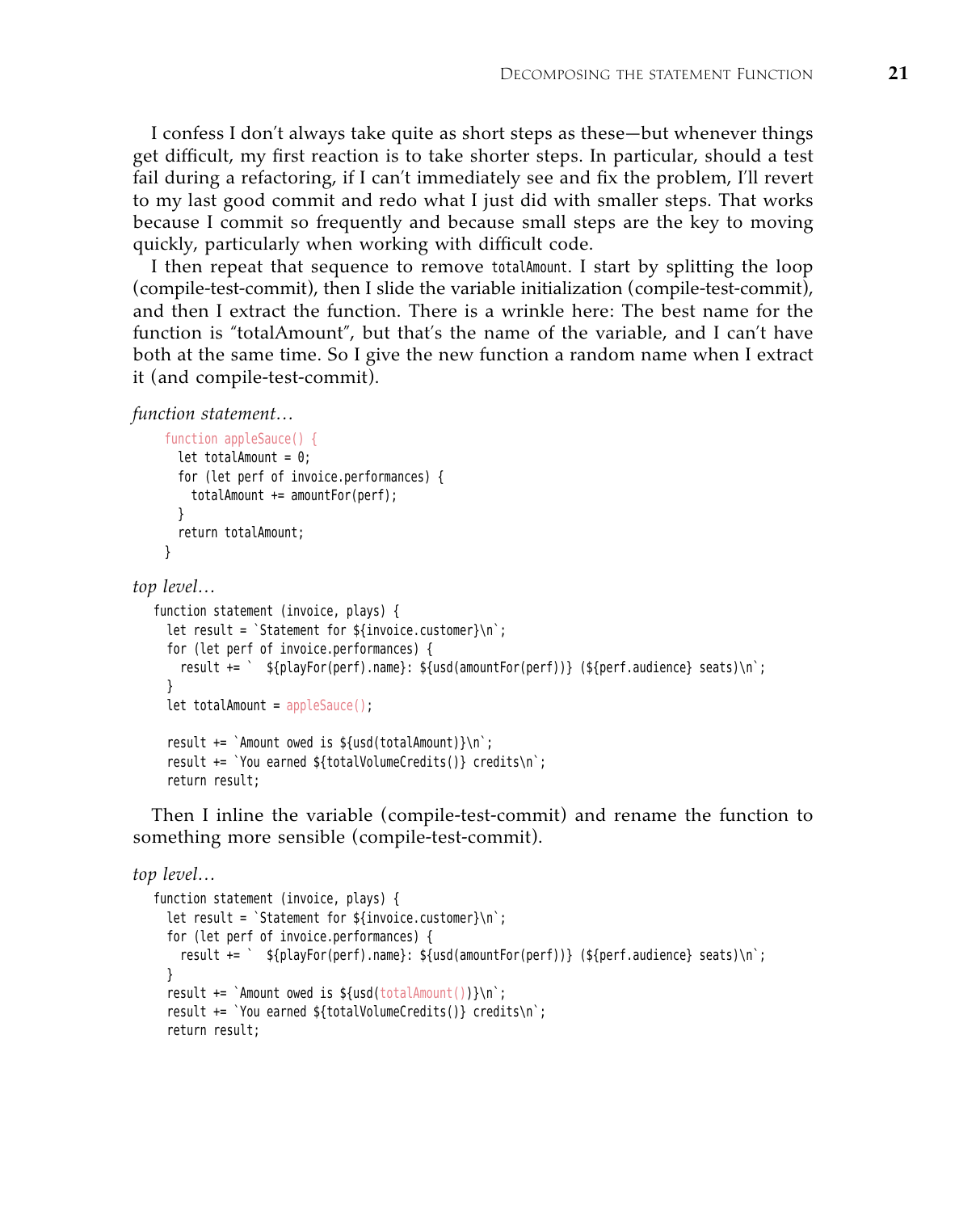```
function statement…
    function totalAmount() {
      let totalAmount = 0;
      for (let perf of invoice.performances) {
        totalAmount += amountFor(perf);
      }
      return totalAmount;
    }
```
I also take the opportunity to change the names inside my extracted functions to adhere to my convention.

```
function statement…
```

```
 function totalAmount() {
 let result = 0;
  for (let perf of invoice.performances) {
    result += amountFor(perf);
  }
  return result;
 }
 function totalVolumeCredits() {
 let result = 0;
  for (let perf of invoice.performances) {
    result += volumeCreditsFor(perf);
  }
  return result;
 }
```
# **Status: Lots of Nested Functions**

Now is a good time to pause and take a look at the overall state of the code:

```
function statement (invoice, plays) {
  let result = `Statement for ${invoice.customer}\n`;
  for (let perf of invoice.performances) {
     result += ` ${playFor(perf).name}: ${usd(amountFor(perf))} (${perf.audience} seats)\n`;
  }
 result += `Amount owed is \frac{1}{3} {usd(totalAmount())}\n`;
   result += `You earned ${totalVolumeCredits()} credits\n`;
  return result;
 function totalAmount() {
   let result = 0;
     for (let perf of invoice.performances) {
       result += amountFor(perf);
     }
     return result;
  }
```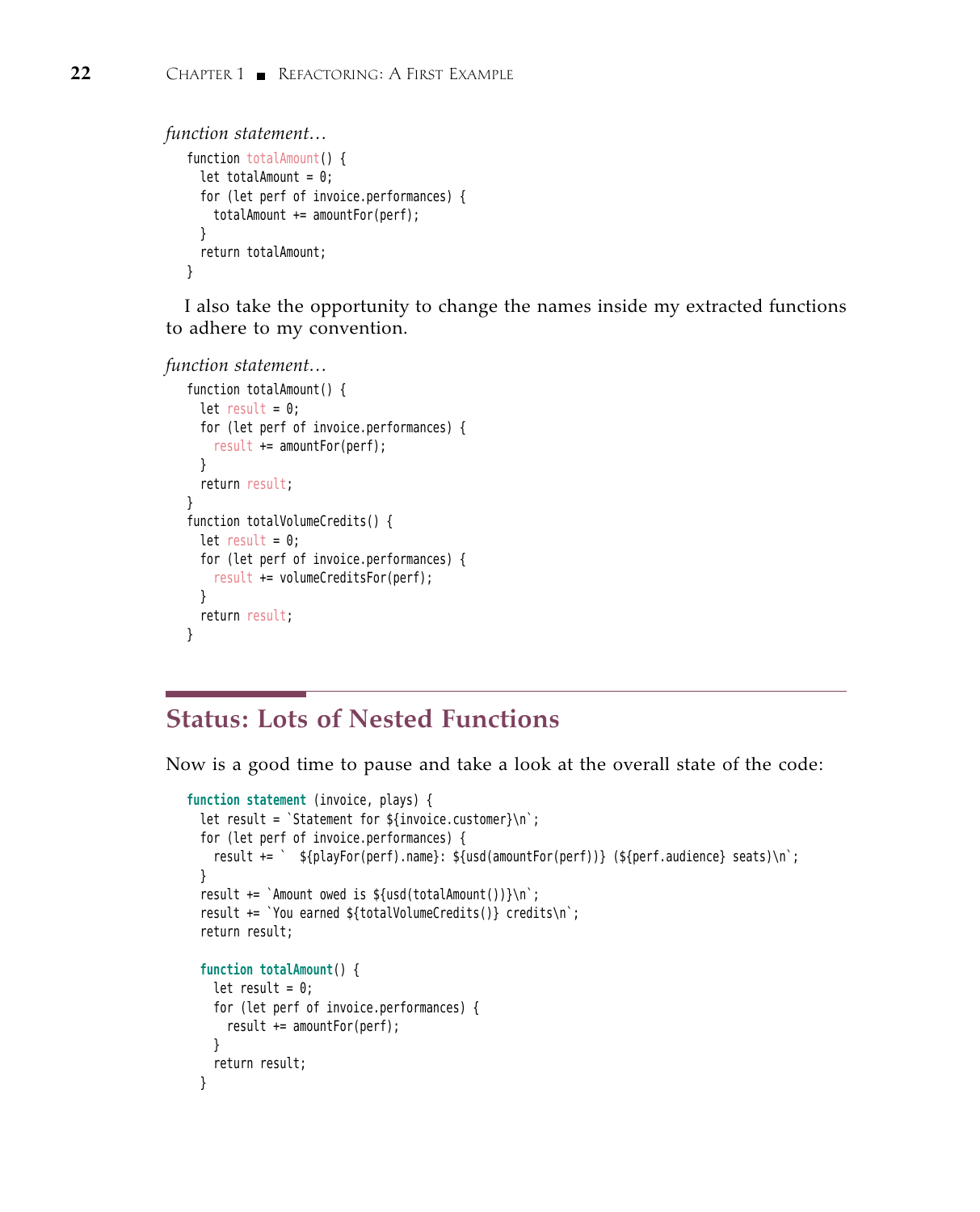```
function totalVolumeCredits() {
     let result = 0;
      for (let perf of invoice.performances) {
        result += volumeCreditsFor(perf);
      }
      return result;
    }
   function usd(aNumber) {
      return new Intl.NumberFormat("en-US",
                           { style: "currency", currency: "USD",
                            minimumFractionDigits: 2 }).format(aNumber/100);
    }
   function volumeCreditsFor(aPerformance) {
     let result = 0;
      result += Math.max(aPerformance.audience - 30, 0);
      if ("comedy" === playFor(aPerformance).type) result += Math.floor(aPerformance.audience / 5);
      return result;
 }
   function playFor(aPerformance) {
       return plays[aPerformance.playID];
 }
   function amountFor(aPerformance) {
     let result = 0;
      switch (playFor(aPerformance).type) {
      case "tragedy":
        result = 40000;
        if (aPerformance.audience > 30) {
          result += 1000 * (aPerformance.audience - 30);
        }
        break;
      case "comedy":
        result = 30000;
        if (aPerformance.audience > 20) {
         result += 10000 + 500 * (aPerformance.audience - 20);
        }
        result += 300 * aPerformance.audience;
        break;
      default:
           throw new Error(`unknown type: ${playFor(aPerformance).type}`);
       }
      return result;
    }
  }
```
The structure of the code is much better now. The top-level statement function is now just seven lines of code, and all it does is laying out the printing of the statement. All the calculation logic has been moved out to a handful of supporting functions. This makes it easier to understand each individual calculation as well as the overall flow of the report.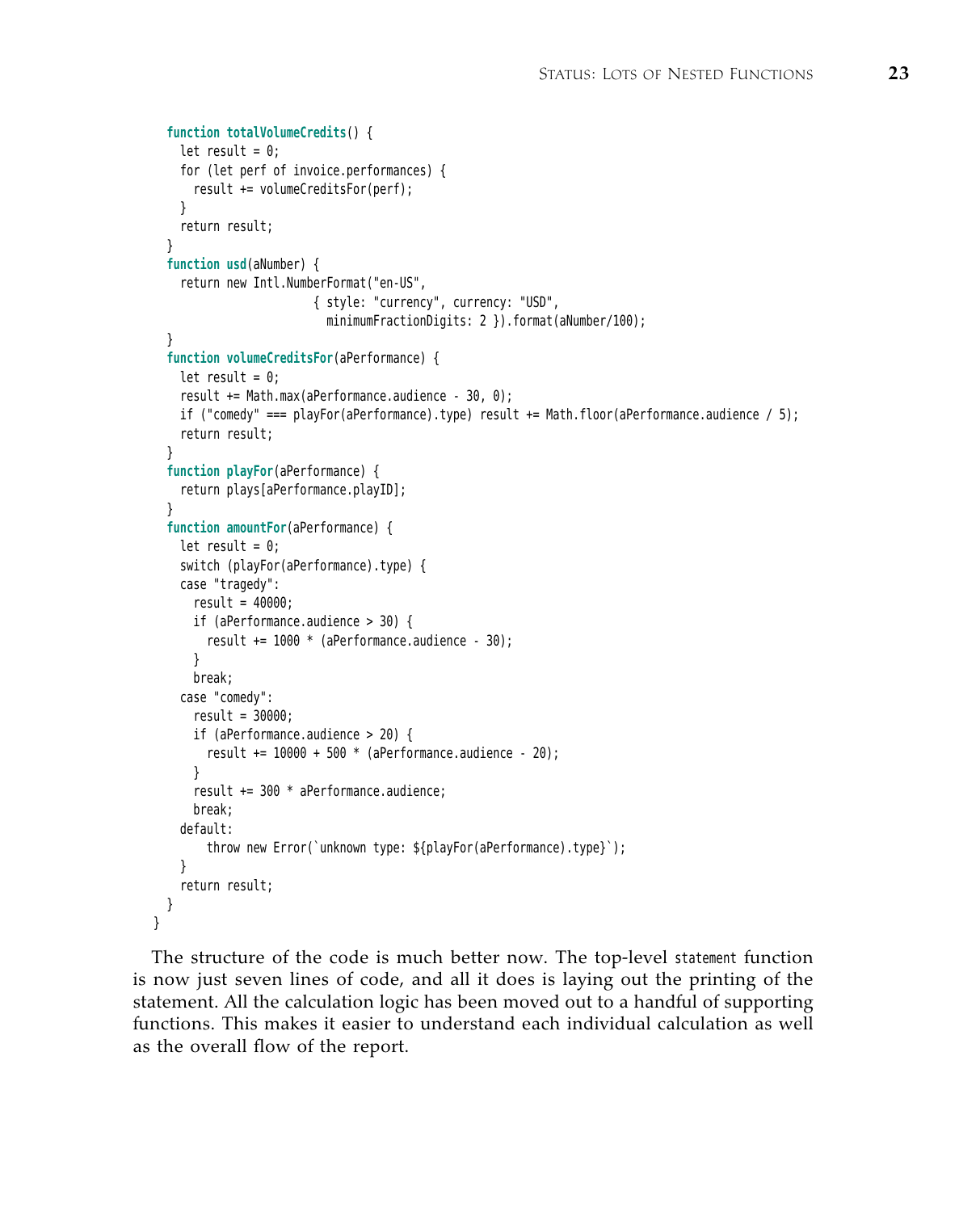## **Splitting the Phases of Calculation and Formatting**

So far, my refactoring has focused on adding enough structure to the function so that I can understand it and see it in terms of its logical parts. This is often the case early in refactoring. Breaking down complicated chunks into small pieces is important, as is naming things well. Now, I can begin to focus more on the functionality change I want to make—specifically, providing an HTML version of this statement. In many ways, it's now much easier to do. With all the calculation code split out, all I have to do is write an HTML version of the seven lines of code at the top. The problem is that these broken-out functions are nested within the textual statement method, and I don't want to copy and paste them into a new function, however well organized. I want the same calculation functions to be used by the text and HTML versions of the statement.

There are various ways to do this, but one of my favorite techniques is *Split Phase (154)*. My aim here is to divide the logic into two parts: one that calculates the data required for the statement, the other that renders it into text or HTML. The first phase creates an intermediate data structure that it passes to the second.

I start a *Split Phase (154)* by applying *Extract Function (106)* to the code that makes up the second phase. In this case, that's the statement printing code, which is in fact the entire content of statement. This, together with all the nested functions, goes into its own top-level function which I call renderPlainText.

```
function statement (invoice, plays) {
   return renderPlainText(invoice, plays);
}
function renderPlainText(invoice, plays) {
   let result = `Statement for ${invoice.customer}\n`;
   for (let perf of invoice.performances) {
     result += ` ${playFor(perf).name}: ${usd(amountFor(perf))} (${perf.audience} seats)\n`;
   }
   result += `Amount owed is ${usd(totalAmount())}\n`;
   result += `You earned ${totalVolumeCredits()} credits\n`;
   return result;
function totalAmount() {...}
   function totalVolumeCredits() {...}
   function usd(aNumber) {...}
   function volumeCreditsFor(aPerformance) {...}
   function playFor(aPerformance) {...}
   function amountFor(aPerformance) {...}
```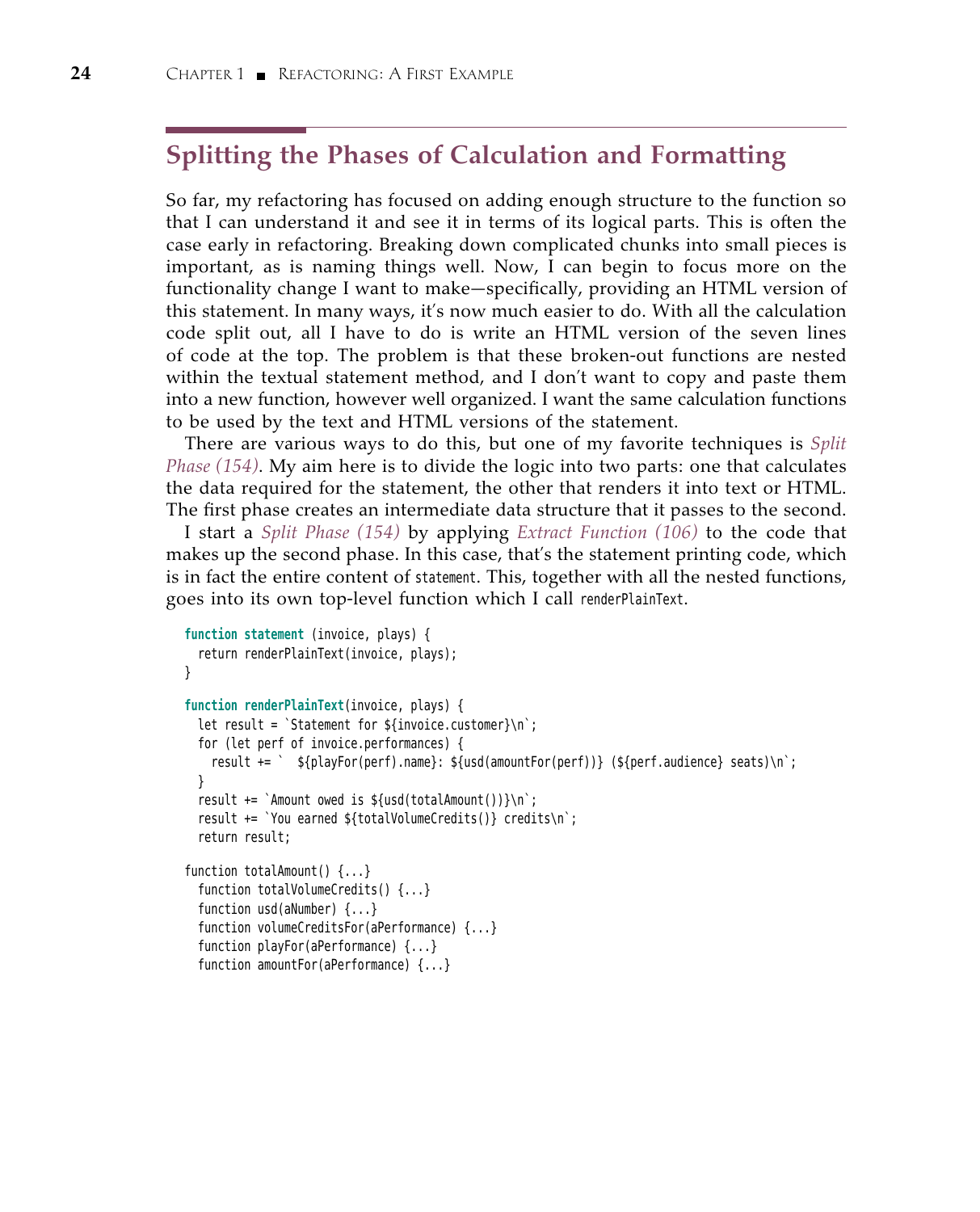I do my usual compile-test-commit, then create an object that will act as my intermediate data structure between the two phases. I pass this data object in as an argument to renderPlainText (compile-test-commit).

```
function statement (invoice, plays) {
  const statementData = {};
  return renderPlainText(statementData, invoice, plays);
}
function renderPlainText(data, invoice, plays) {
   let result = `Statement for ${invoice.customer}\n`;
   for (let perf of invoice.performances) {
     result += ` ${playFor(perf).name}: ${usd(amountFor(perf))} (${perf.audience} seats)\n`;
 }
   result += `Amount owed is ${usd(totalAmount())}\n`;
   result += `You earned ${totalVolumeCredits()} credits\n`;
   return result;
function totalAmount() {...}
  function totalVolumeCredits() {...}
   function usd(aNumber) {...}
   function volumeCreditsFor(aPerformance) {...}
   function playFor(aPerformance) {...}
   function amountFor(aPerformance) {...}
```
I now examine the other arguments used by renderPlainText. I want to move the data that comes from them into the intermediate data structure, so that all the calculation code moves into the statement function and renderPlainText operates solely on data passed to it through the data parameter.

My first move is to take the customer and add it to the intermediate object (compile-test-commit).

```
function statement (invoice, plays) {
  const statementData = {};
  statementData.customer = invoice.customer;
  return renderPlainText(statementData, invoice, plays);
}
function renderPlainText(data, invoice, plays) {
  let result = `Statement for {\{data.customer\}};
   for (let perf of invoice.performances) {
     result += ` ${playFor(perf).name}: ${usd(amountFor(perf))} (${perf.audience} seats)\n`;
 }
   result += `Amount owed is ${usd(totalAmount())}\n`;
   result += `You earned ${totalVolumeCredits()} credits\n`;
   return result;
```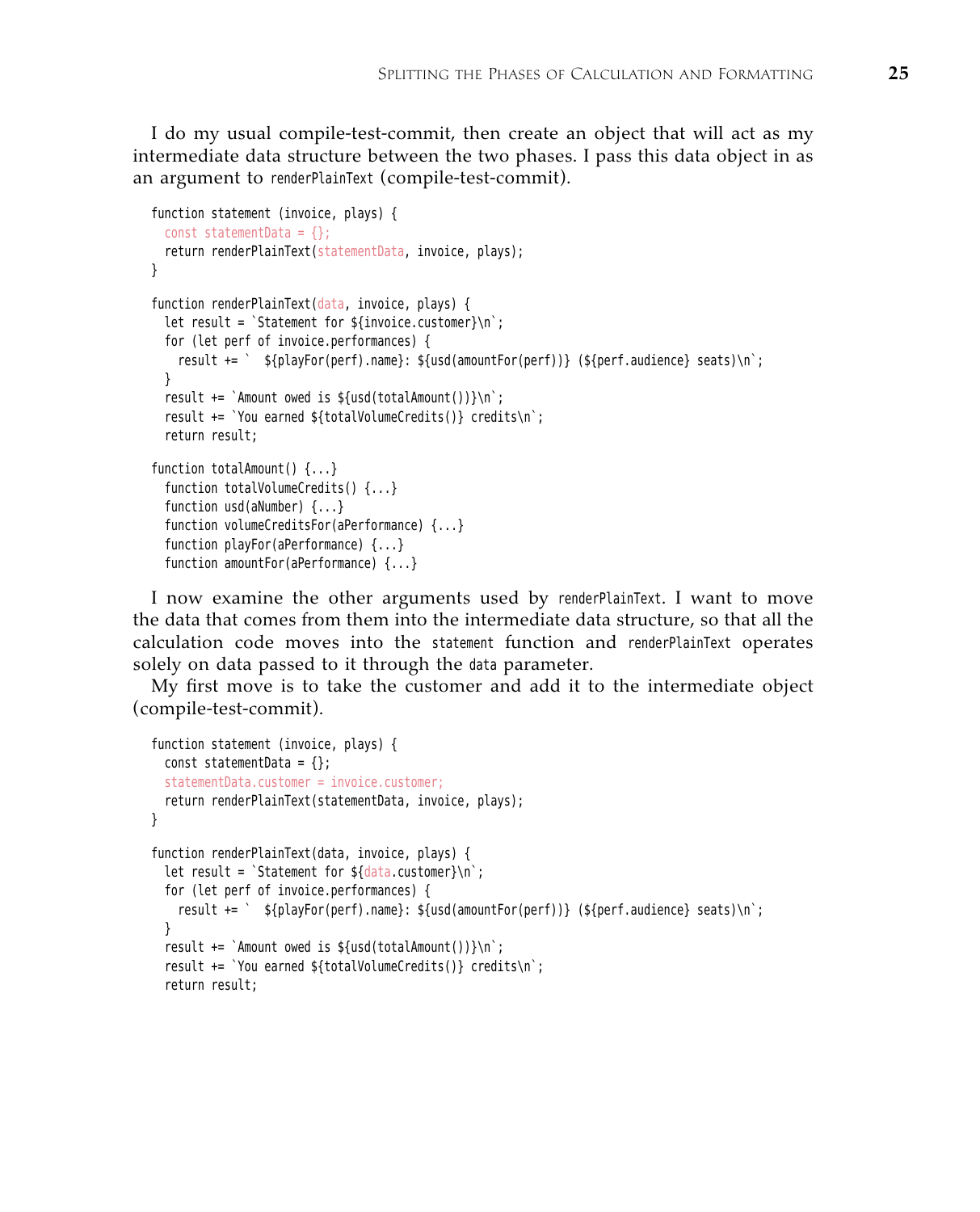Similarly, I add the performances, which allows me to delete the invoice parameter to renderPlainText (compile-test-commit).

```
top level…
    function statement (invoice, plays) {
      const statementData = {};
      statementData.customer = invoice.customer;
      statementData.performances = invoice.performances;
     return renderPlainText(statementData, invoice, plays);
    }
    function renderPlainText(data, plays) {
      let result = `Statement for ${data.customer}\n`;
      for (let perf of data.performances) {
        result += ` ${playFor(perf).name}: ${usd(amountFor(perf))} (${perf.audience} seats)\n`;
      }
     result += `Amount owed is \frac{1}{3} {usd(totalAmount())}\n`;
      result += `You earned ${totalVolumeCredits()} credits\n`;
      return result;
function renderPlainText…
    function totalAmount() {
     let result = 0:
      for (let perf of data.performances) {
        result += amountFor(perf);
      }
      return result;
```
Now I'd like the play name to come from the intermediate data. To do this, I

need to enrich the performance record with data from the play (compile-testcommit).

function totalVolumeCredits() {

 for (let perf of data.performances) { result += volumeCreditsFor(perf);

let result = 0;

return result;

}

}

}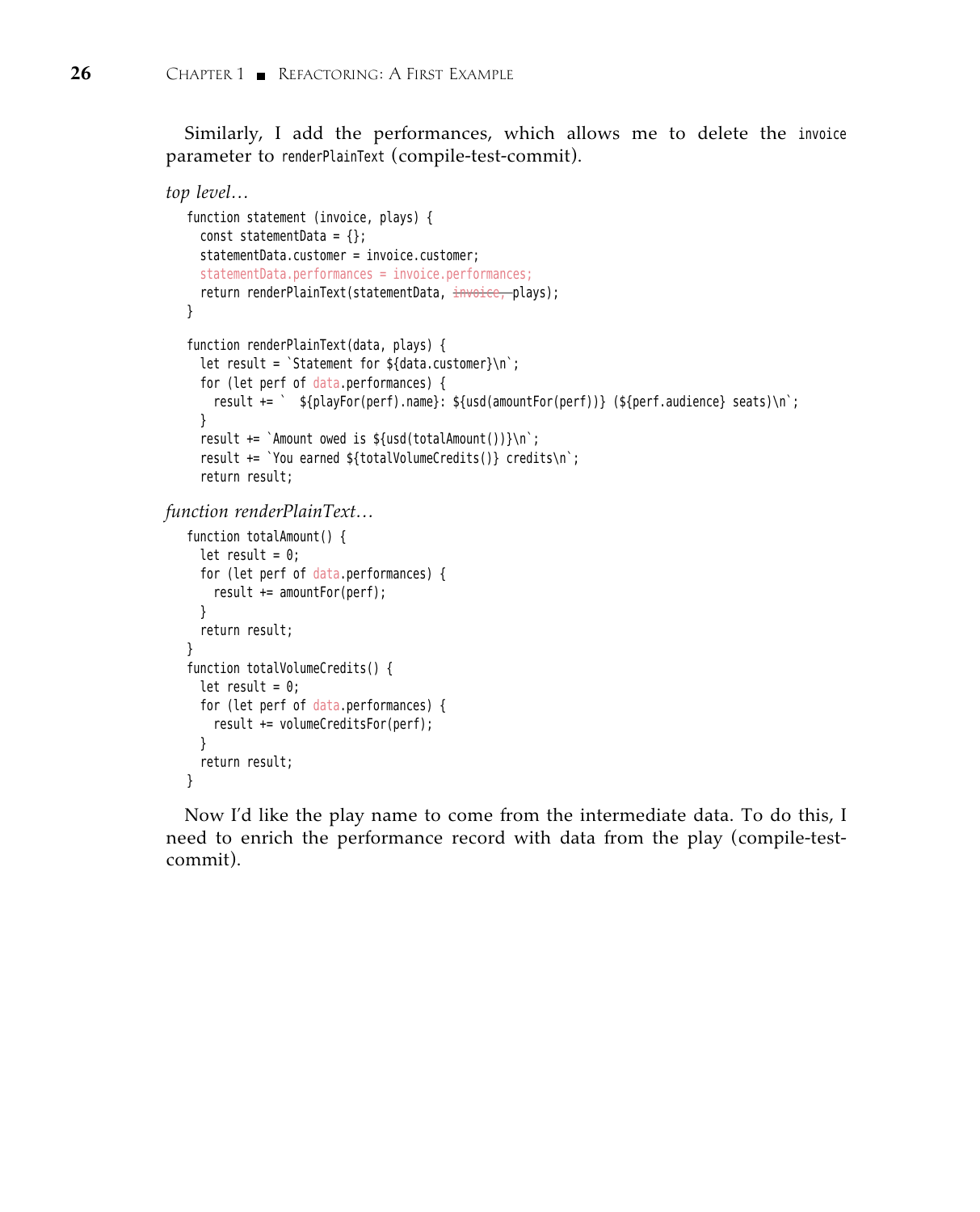```
function statement (invoice, plays) {
  const statementData = {};
 statementData.customer = invoice.customer:
 statementData.performances = invoice.performances.map(enrichPerformance);
  return renderPlainText(statementData, plays);
  function enrichPerformance(aPerformance) {
    const result = Object.assign({}, aPerformance);
    return result;
  }
```
At the moment, I'm just making a copy of the performance object, but I'll shortly add data to this new record. I take a copy because I don't want to modify the data passed into the function. I prefer to treat data as immutable as much as I can—mutable state quickly becomes something rotten.

The idiom result = 0bject.assign( $\{\}$ , aPerformance) looks very odd to people unfamiliar to JavaScript. It performs a shallow copy. I'd prefer to have a function for this, but it's one of those cases where the idiom is so baked into JavaScript usage that writing my own function would look out of place for JavaScript programmers.

Now I have a spot for the play, I need to add it. To do that, I need to apply *Move Function (198)* to playFor and statement (compile-test-commit).

```
function statement…
```

```
 function enrichPerformance(aPerformance) {
  const result = Object.assign({}, aPerformance);
  result.play = playFor(result);
  return result;
 }
function playFor(aPerformance) {
   return plays[aPerformance.playID];
 }
```
I then replace all the references to playFor in renderPlainText to use the data instead (compile-test-commit).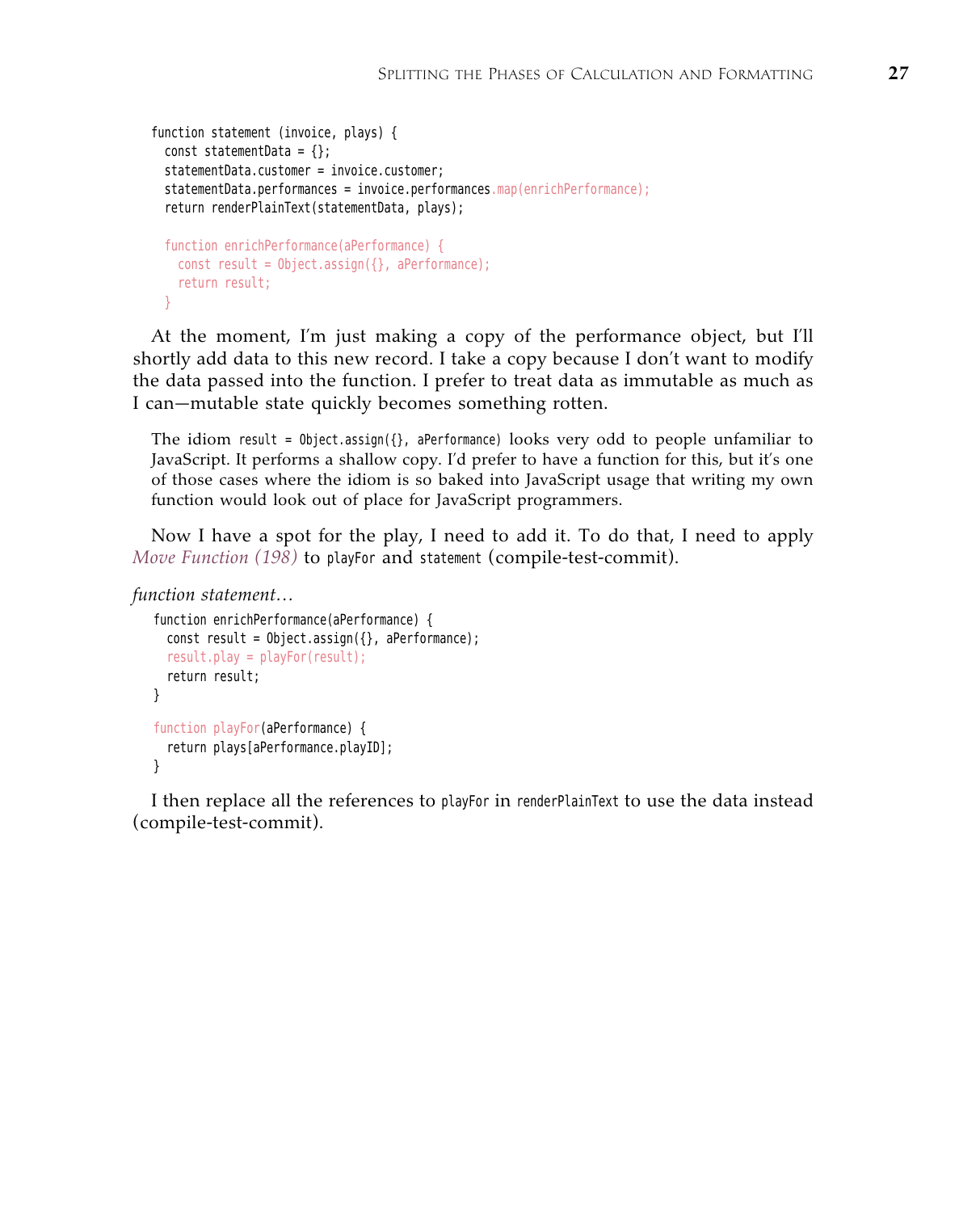```
function renderPlainText…
     let result = `Statement for ${data.customer}\n`;
     for (let perf of data.performances) {
       result += ` ${perf.play.name}: ${usd(amountFor(perf))} (${perf.audience} seats)\n`;
     }
     result += `Amount owed is ${usd(totalAmount())}\n`;
     result += `You earned ${totalVolumeCredits()} credits\n`;
     return result;
    function volumeCreditsFor(aPerformance) {
     let result = 0;
      result += Math.max(aPerformance.audience - 30, 0);
     if ("comedy" === aPerformance.play.type) result += Math.floor(aPerformance.audience / 5);
      return result;
    }
    function amountFor(aPerformance) {
     let result = 0;
     switch (aPerformance.play.type) {
      case "tragedy":
       result = 40000: if (aPerformance.audience > 30) {
          result += 1000 * (aPerformance.audience - 30);
        }
        break;
      case "comedy":
        result = 30000;
        if (aPerformance.audience > 20) {
          result += 10000 + 500 * (aPerformance.audience - 20);
        }
        result += 300 * aPerformance.audience;
        break;
      default:
          throw new Error(`unknown type: ${aPerformance.play.type}`);
      }
      return result;
    }
```
I then move amountFor in a similar way (compile-test-commit).

```
function statement…
```

```
 function enrichPerformance(aPerformance) {
   const result = Object.assign({}, aPerformance);
   result.play = playFor(result);
   result.amount = amountFor(result);
   return result;
 }
function amountFor(aPerformance) {...}
```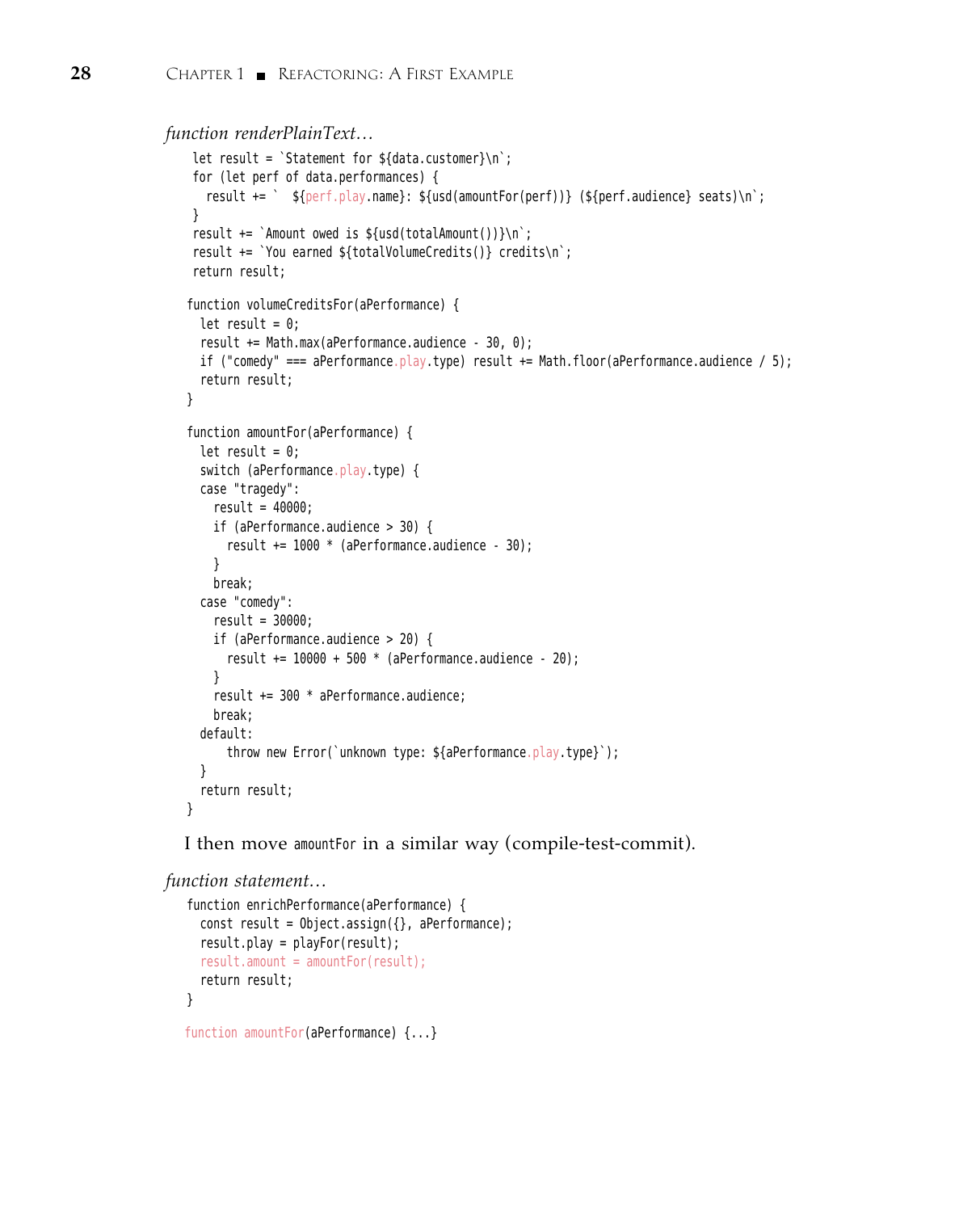*function renderPlainText…*

```
 let result = `Statement for ${data.customer}\n`;
 for (let perf of data.performances) {
   result += ` ${perf.play.name}: ${usd(perf.amount)} (${perf.audience} seats)\n`;
 }
 result += `Amount owed is ${usd(totalAmount())}\n`;
 result += `You earned ${totalVolumeCredits()} credits\n`;
 return result;
 function totalAmount() {
 let result = 0;
  for (let perf of data.performances) {
     result += perf.amount;
  }
  return result;
 }
```
Next, I move the volume credits calculation (compile-test-commit).

```
function statement…
```

```
 function enrichPerformance(aPerformance) {
   const result = Object.assign({}, aPerformance);
   result.play = playFor(result);
   result.amount = amountFor(result);
   result.volumeCredits = volumeCreditsFor(result);
   return result;
 }
function volumeCreditsFor(aPerformance) {...}
```
*function renderPlainText…*

```
 function totalVolumeCredits() {
 let result = 0;
  for (let perf of data.performances) {
     result += perf.volumeCredits;
  }
  return result;
 }
```
Finally, I move the two calculations of the totals.

```
function statement…
```

```
 const statementData = {};
 statementData.customer = invoice.customer;
statementData.performances = invoice.performances.map(enrichPerformance);
statementData.totalAmount = totalAmount(statementData);
statementData.totalVolumeCredits = totalVolumeCredits(statementData);
 return renderPlainText(statementData, plays);
 function totalAmount(data) {...}
```

```
 function totalVolumeCredits(data) {...}
```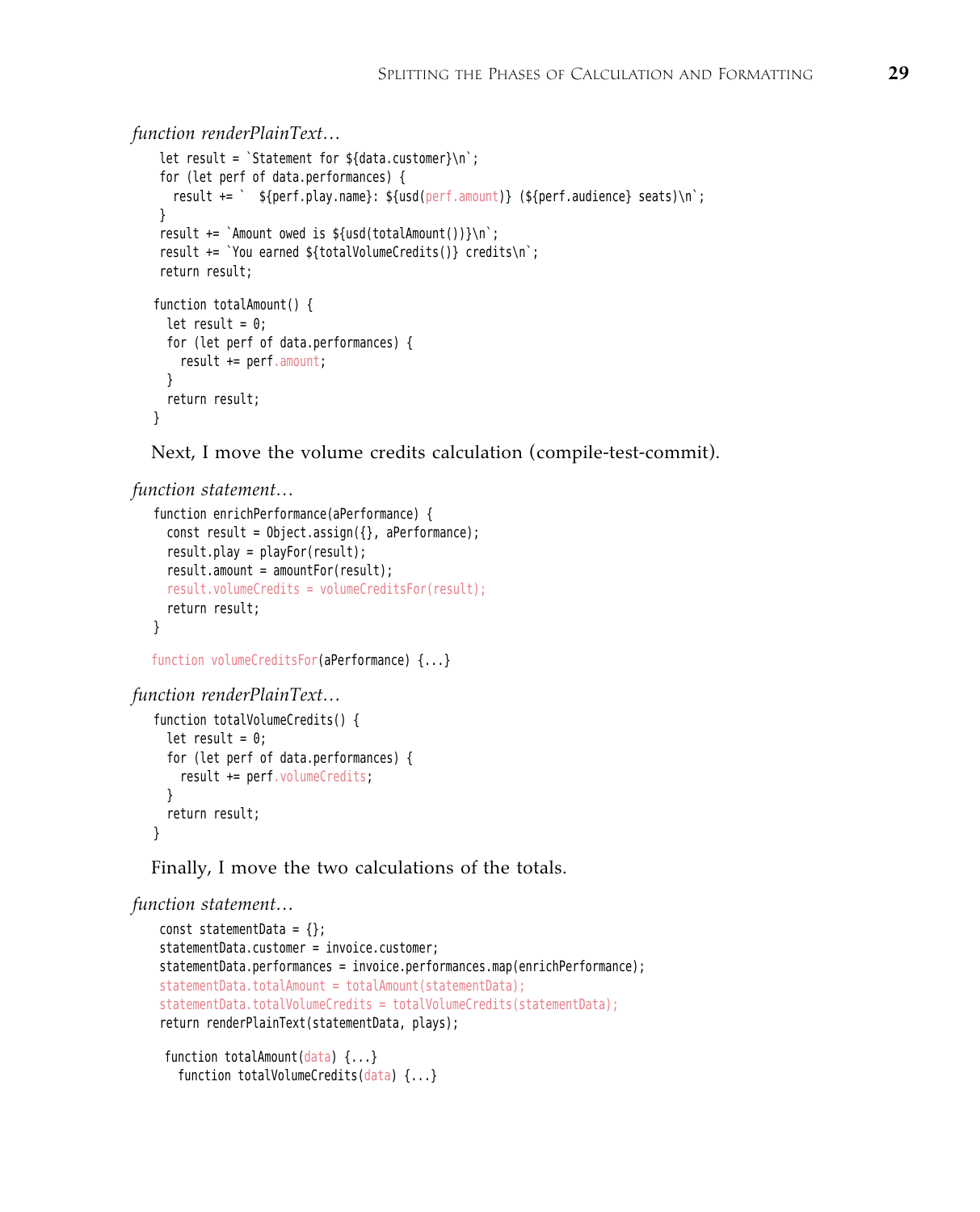#### *function renderPlainText…*

```
 let result = `Statement for ${data.customer}\n`;
 for (let perf of data.performances) {
 result += ` ${perf.play.name}: ${usd(perf.amount)} (${perf.audience} seats)\n`;
 }
result += `Amount owed is \frac{1}{3} (usd(data.totalAmount)}\n`;
 result += `You earned ${data.totalVolumeCredits} credits\n`;
 return result;
```
Although I could have modified the bodies of these totals functions to use the statementData variable (as it's within scope), I prefer to pass the explicit parameter.

And, once I'm done with compile-test-commit after the move, I can't resist a couple quick shots of *Replace Loop with Pipeline (231)*.

```
function renderPlainText…
```

```
 function totalAmount(data) {
   return data.performances
    .reduce((total, p) => total + p.amount, \theta);
 }
 function totalVolumeCredits(data) {
   return data.performances
    .reduce((total, p) => total + p.volumeCredits, \theta);
 }
```
I now extract all the first-phase code into its own function (compile-test-commit).

```
top level…
   function statement (invoice, plays) {
     return renderPlainText(createStatementData(invoice, plays));
   }
   function createStatementData(invoice, plays) {
     const statementData = {};
     statementData.customer = invoice.customer;
    statementData.performances = invoice.performances.map(enrichPerformance);
    statementData.totalAmount = totalAmount(statementData);
      statementData.totalVolumeCredits = totalVolumeCredits(statementData);
     return statementData;
```
Since it's clearly separate now, I move it to its own file (and alter the name of the returned result to match my usual convention).

```
statement.js…
```

```
 import createStatementData from './createStatementData.js';
```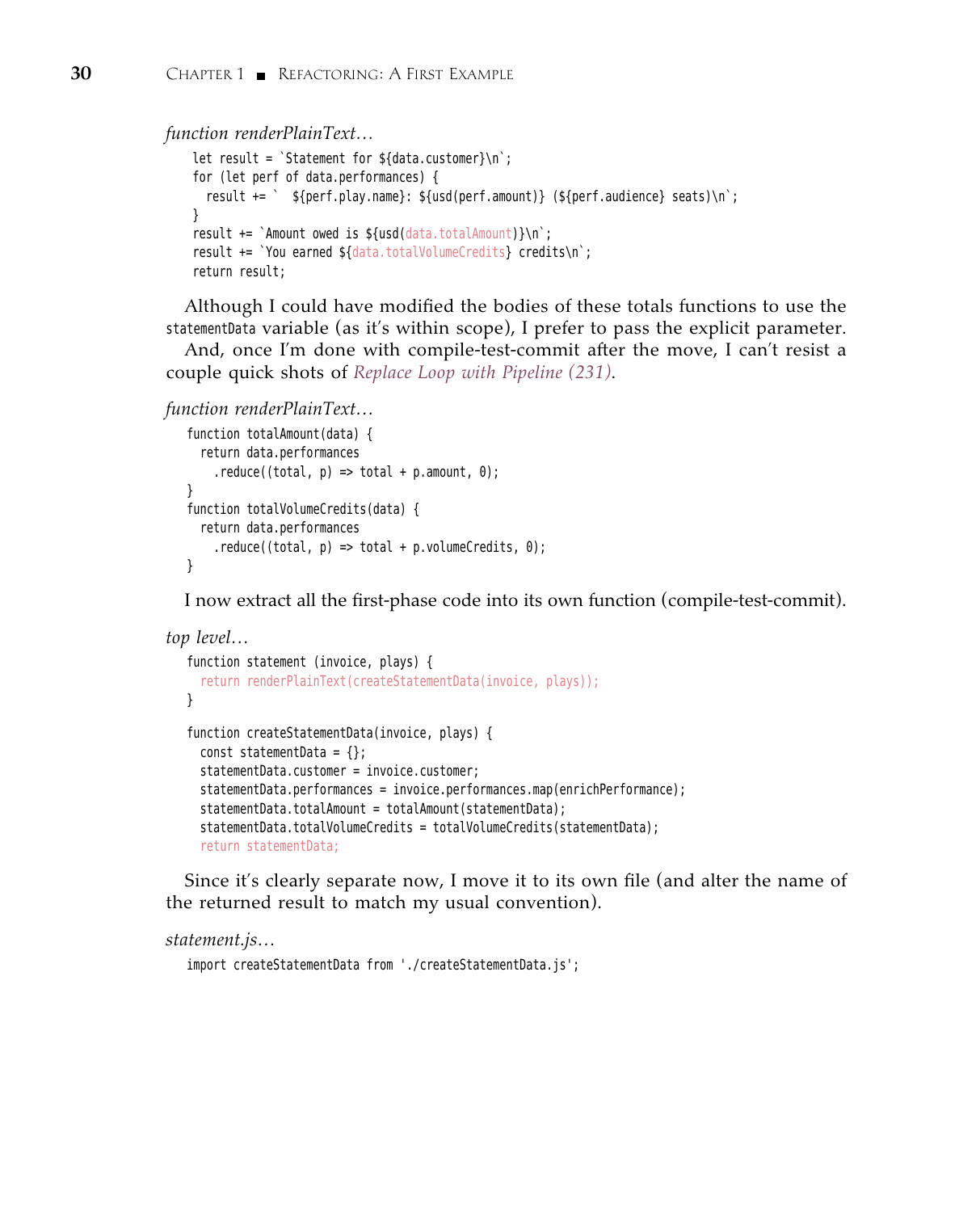```
createStatementData.js…
```

```
 export default function createStatementData(invoice, plays) {
  const result = \{\}:
   result.customer = invoice.customer;
   result.performances = invoice.performances.map(enrichPerformance);
   result.totalAmount = totalAmount(result);
   result.totalVolumeCredits = totalVolumeCredits(result);
   return result;
  function enrichPerformance(aPerformance) {...}
    function playFor(aPerformance) {...}
    function amountFor(aPerformance) {...}
    function volumeCreditsFor(aPerformance) {...}
    function totalAmount(data) {...}
    function totalVolumeCredits(data) {...}
```
One final swing of compile-test-commit—and now it's easy to write an HTML version.

```
statement.js…
    function htmlStatement (invoice, plays) {
      return renderHtml(createStatementData(invoice, plays));
    }
    function renderHtml (data) {
      let result = `<h1>Statement for ${data.customer}</h1>\n`;
      result += "<table>\n";
     result += "<tr>>th>play</th><th>seats</th><th>cost</th></tr>";
      for (let perf of data.performances) {
        result += ` <tr><td>${perf.play.name}</td><td>${perf.audience}</td>`;
       result += \text{td}>${usd(perf.amount)}</td></tr>\n`;
      }
     result += "</table>\n";
      result += `<p>Amount owed is <em>${usd(data.totalAmount)}</em></p>\n`;
      result += `<p>You earned <em>${data.totalVolumeCredits}</em> credits</p>\n`;
      return result;
    }
   function usd(aNumber) {...}
```
(I moved usd to the top level, so that renderHtml could use it.)

# **Status: Separated into Two Files (and Phases)**

This is a good moment to take stock again and think about where the code is now. I have two files of code.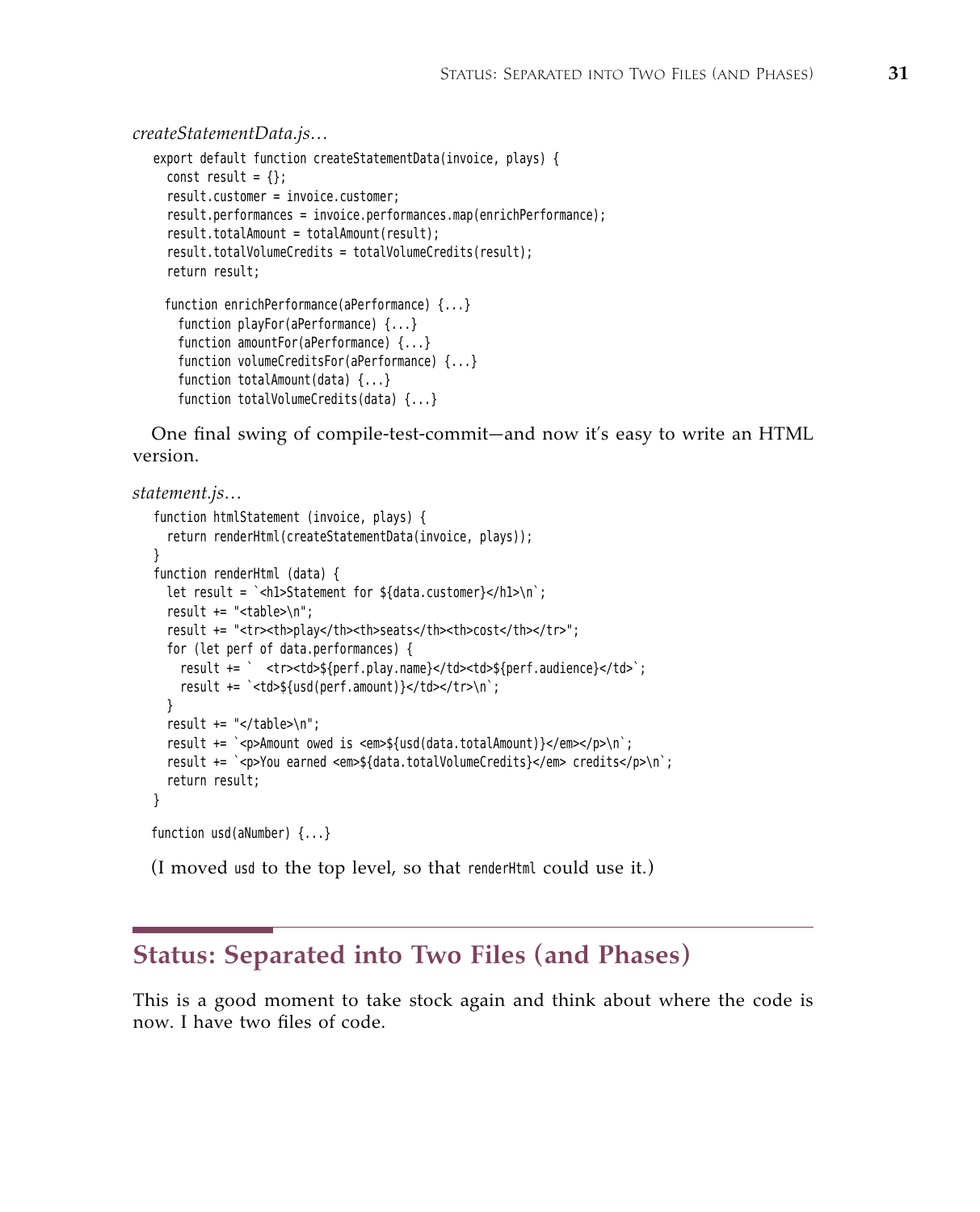```
statement.js
    import createStatementData from './createStatementData.js';
   function statement (invoice, plays) {
      return renderPlainText(createStatementData(invoice, plays));
    }
   function renderPlainText(data, plays) {
      let result = `Statement for ${data.customer}\n`;
      for (let perf of data.performances) {
        result += ` ${perf.play.name}: ${usd(perf.amount)} (${perf.audience} seats)\n`;
      }
     result += `Amount owed is \frac{1}{3} (data.totalAmount)}\n`;
      result += `You earned ${data.totalVolumeCredits} credits\n`;
      return result;
    }
   function htmlStatement (invoice, plays) {
      return renderHtml(createStatementData(invoice, plays));
    }
   function renderHtml (data) {
      let result = `<h1>Statement for ${data.customer}</h1>\n`;
      result += "<table>\n";
     result += "<tr>>th>play</th><th>seats</th><th><ost</th></tr>";
      for (let perf of data.performances) {
        result += ` <tr><td>${perf.play.name}</td><td>${perf.audience}</td>`;
       result += \text{K}(1) -td>${usd(perf.amount)}</td></tr>
      }
      result += "</table>\n";
      result += `<p>Amount owed is <em>${usd(data.totalAmount)}</em></p>\n`;
      result += `<p>You earned <em>${data.totalVolumeCredits}</em> credits</p>\n`;
      return result;
  }
   function usd(aNumber) {
      return new Intl.NumberFormat("en-US",
                                    { style: "currency", currency: "USD",
                                     minimumFractionDigits: 2 }).format(aNumber/100):
    }
createStatementData.js
    export default function createStatementData(invoice, plays) {
     const result = \{\};
      result.customer = invoice.customer;
      result.performances = invoice.performances.map(enrichPerformance);
      result.totalAmount = totalAmount(result);
      result.totalVolumeCredits = totalVolumeCredits(result);
      return result;
     function enrichPerformance(aPerformance) {
       const result = Object.assign({}, aPerformance);
        result.play = playFor(result);
        result.amount = amountFor(result);
```
result.volumeCredits = volumeCreditsFor(result);

return result;

}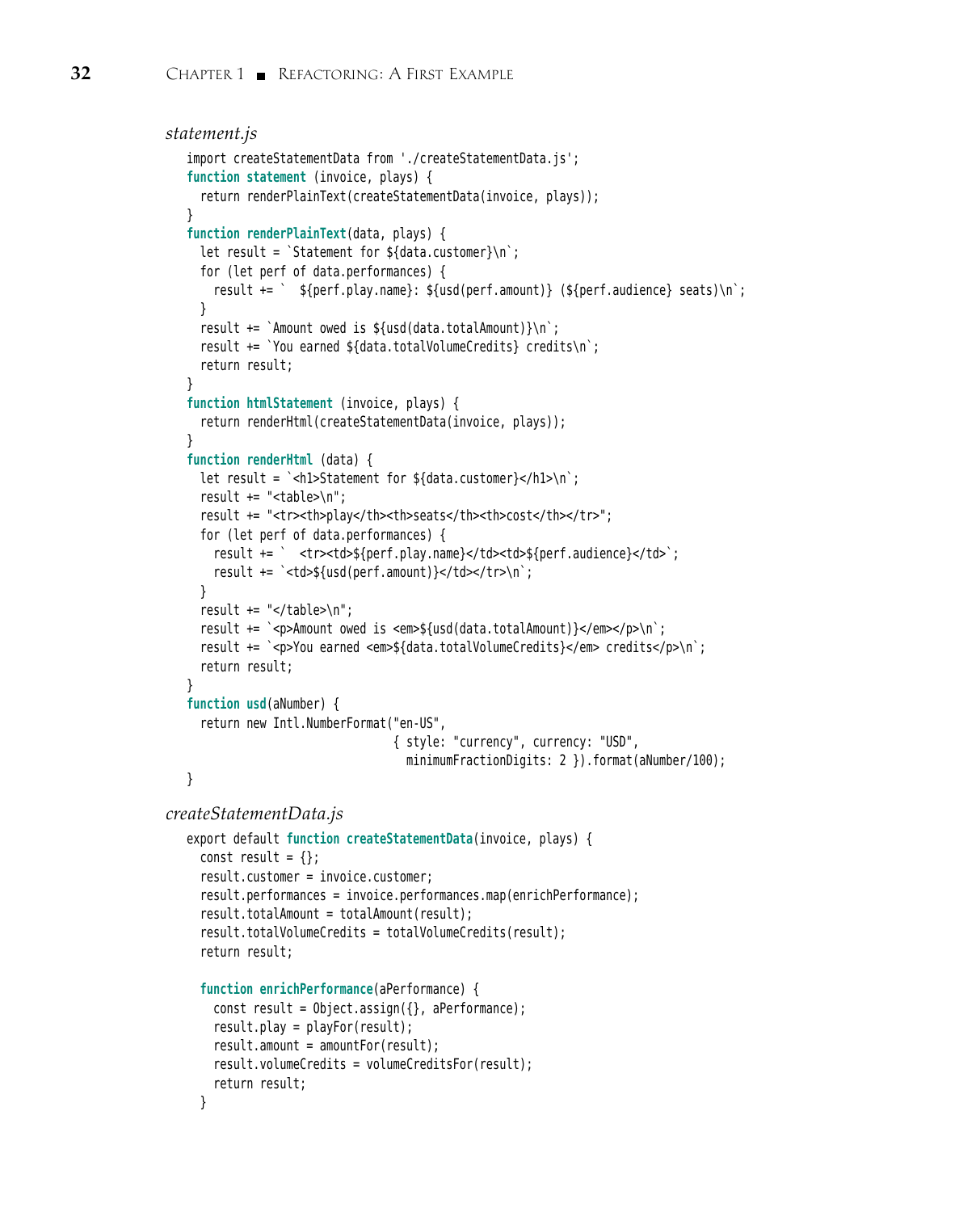```
function playFor(aPerformance) {
       return plays[aPerformance.playID] 
 }
   function amountFor(aPerformance) {
     let result = 0:
      switch (aPerformance.play.type) {
      case "tragedy":
        result = 40000;
        if (aPerformance.audience > 30) {
          result += 1000 * (aPerformance.audience - 30);
 }
        break;
       case "comedy":
        result = 30000;
        if (aPerformance.audience > 20) {
          result += 10000 + 500 * (aPerformance.audience - 20);
        }
        result += 300 * aPerformance.audience;
        break;
      default:
           throw new Error(`unknown type: ${aPerformance.play.type}`);
       }
      return result;
    }
   function volumeCreditsFor(aPerformance) {
     let result = 0;
      result += Math.max(aPerformance.audience - 30, 0);
      if ("comedy" === aPerformance.play.type) result += Math.floor(aPerformance.audience / 5);
      return result;
    }
   function totalAmount(data) {
      return data.performances
        .reduce((total, p) => total + p.amount, \theta);
 }
   function totalVolumeCredits(data) {
      return data.performances
       .reduce((total, p) => total + p.volumeCredits, \theta);
    }
```
I have more code than I did when I started: 70 lines (not counting htmlStatement) as opposed to 44, mostly due to the extra wrapping involved in putting things in functions. If all else is equal, more code is bad—but rarely is all else equal. The extra code breaks up the logic into identifiable parts, separating the calculations of the statements from the layout. This modularity makes it easier for me to understand the parts of the code and how they fit together. Brevity is the soul of wit, but clarity is the soul of evolvable software. Adding this modularity allows to me to support the HTML version of the code without any duplication of the calculations.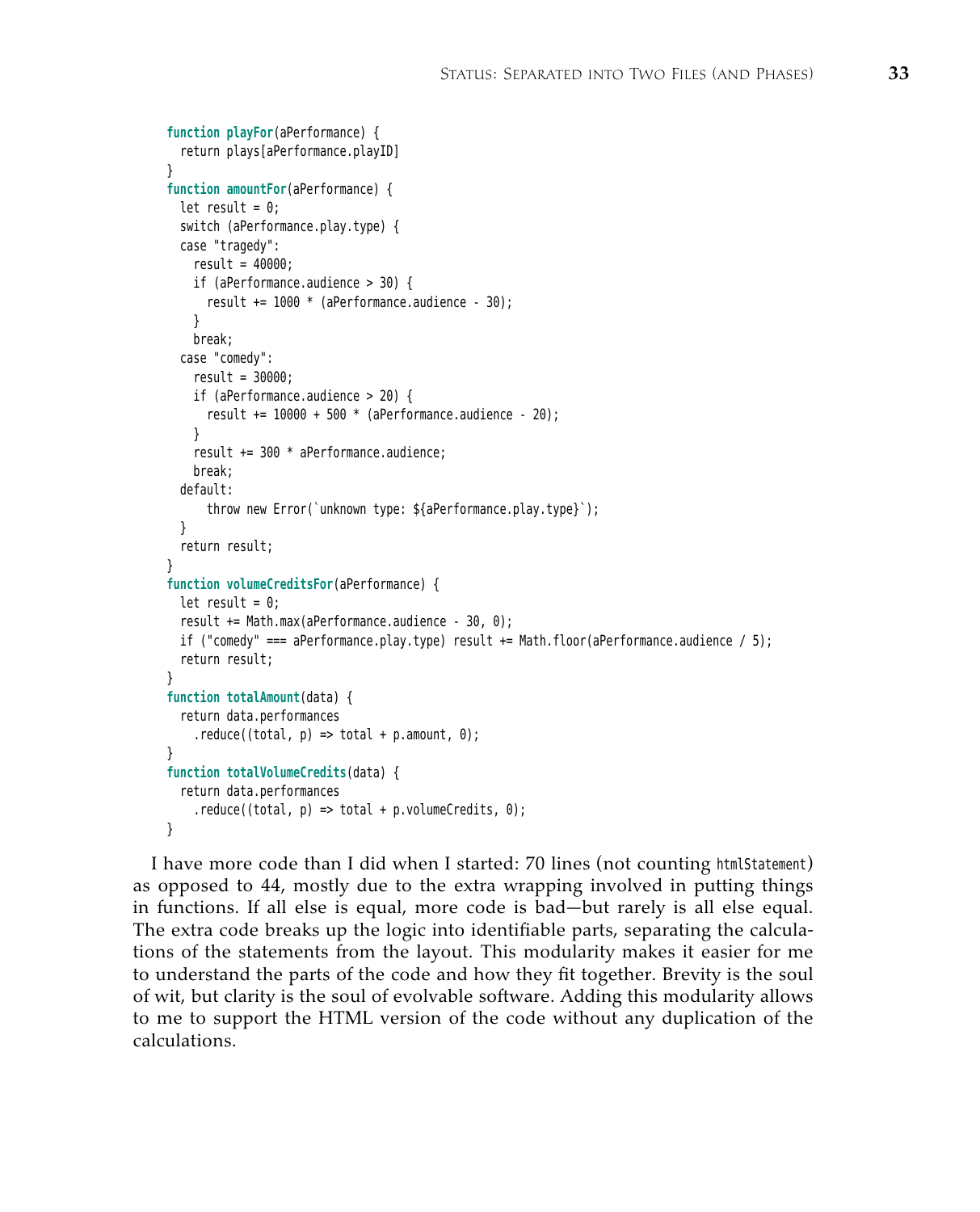*When programming, follow the camping rule: Always leave the code base healthier than when you found it.*

There are more things I could do to simplify the printing logic, but this will do for the moment. I always have to strike a balance between all the refactorings I could do and adding new features. At the moment, most people underprioritize refactoring—but there still is a balance. My rule is a variation on the

camping rule: Always leave the code base healthier than when you found it. It will never be perfect, but it should be better.

## **Reorganizing the Calculations by Type**

Now I'll turn my attention to the next feature change: supporting more categories of plays, each with its own charging and volume credits calculations. At the moment, to make changes here I have to go into the calculation functions and edit the conditions in there. The amountFor function highlights the central role the type of play has in the choice of calculations—but conditional logic like this tends to decay as further modifications are made unless it's reinforced by more structural elements of the programming language.

There are various ways to introduce structure to make this explicit, but in this case a natural approach is type polymorphism—a prominent feature of classical object-orientation. Classical OO has long been a controversial feature in the JavaScript world, but the ECMAScript 2015 version provides a sound syntax and structure for it. So it makes sense to use it in a right situation—like this one.

My overall plan is to set up an inheritance hierarchy with comedy and tragedy subclasses that contain the calculation logic for those cases. Callers call a polymorphic amount function that the language will dispatch to the different calculations for the comedies and tragedies. I'll make a similar structure for the volume credits calculation. To do this, I utilize a couple of refactorings. The core refactoring is *Replace Conditional with Polymorphism (272)*, which changes a hunk of conditional code with polymorphism. But before I can do *Replace Conditional with Polymorphism (272)*, I need to create an inheritance structure of some kind. I need to create a class to host the amount and volume credit functions.

I begin by reviewing the calculation code. (One of the pleasant consequences of the previous refactoring is that I can now ignore the formatting code, so long as I produce the same output data structure. I can further support this by adding tests that probe the intermediate data structure.)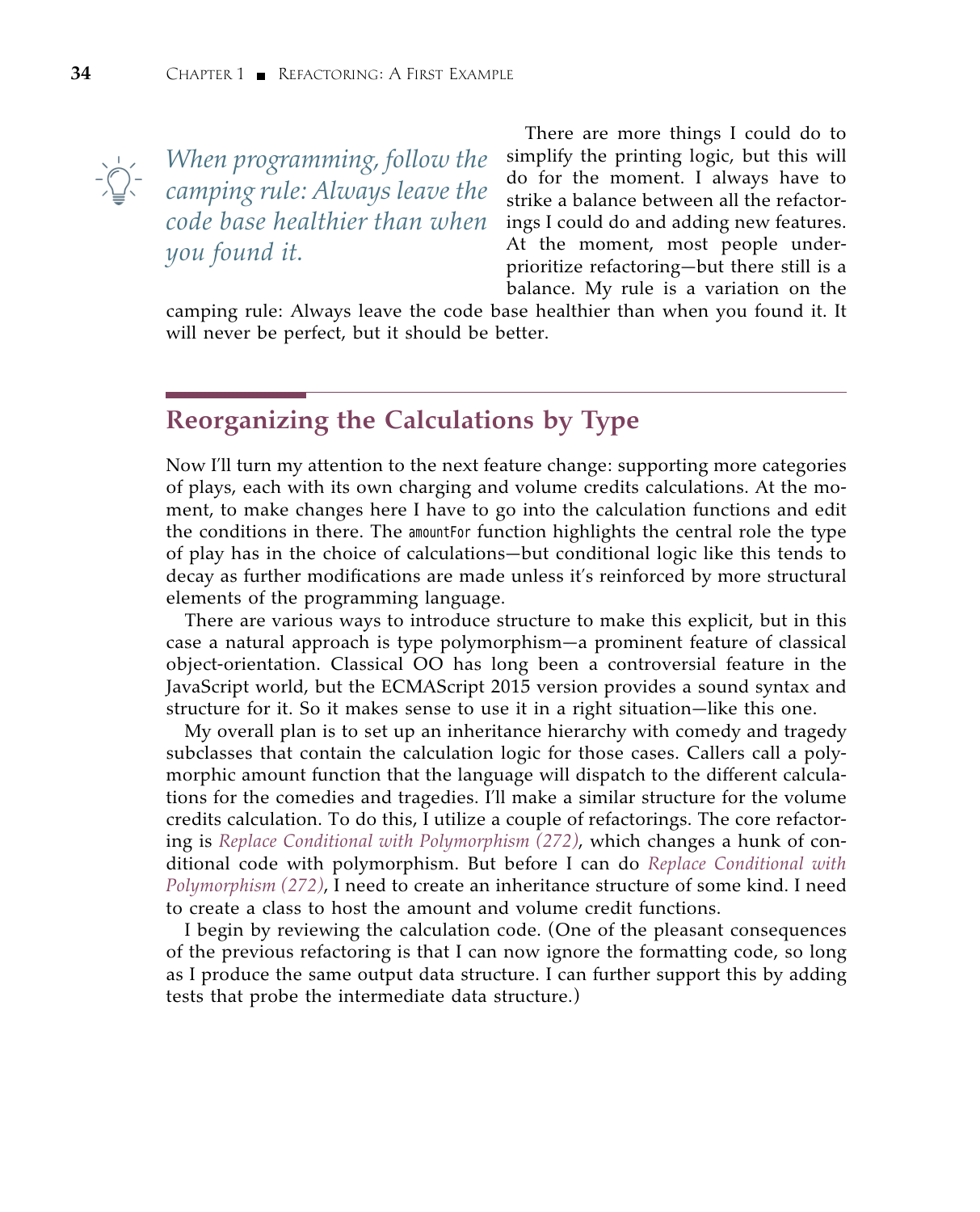```
createStatementData.js…
    export default function createStatementData(invoice, plays) {
     const result = \{\}:
      result.customer = invoice.customer;
      result.performances = invoice.performances.map(enrichPerformance);
      result.totalAmount = totalAmount(result);
      result.totalVolumeCredits = totalVolumeCredits(result);
      return result;
     function enrichPerformance(aPerformance) {
        const result = Object.assign({}, aPerformance);
        result.play = playFor(result);
        result.amount = amountFor(result);
        result.volumeCredits = volumeCreditsFor(result);
        return result;
  }
     function playFor(aPerformance) {
        return plays[aPerformance.playID] 
      }
     function amountFor(aPerformance) {
       let result = 0;
        switch (aPerformance.play.type) {
        case "tragedy":
          result = 40000;
          if (aPerformance.audience > 30) {
            result += 1000 * (aPerformance.audience - 30);
          }
          break;
        case "comedy":
          result = 30000;
          if (aPerformance.audience > 20) {
           result += 10000 + 500 * (aPerformance.audience - 20); }
          result += 300 * aPerformance.audience;
          break;
        default:
            throw new Error(`unknown type: ${aPerformance.play.type}`);
        }
        return result;
      }
     function volumeCreditsFor(aPerformance) {
       let result = 0;
        result += Math.max(aPerformance.audience - 30, 0);
        if ("comedy" === aPerformance.play.type) result += Math.floor(aPerformance.audience / 5);
        return result;
  }
     function totalAmount(data) {
        return data.performances
         .reduce((total, p) => total + p.amount, \theta);
      }
```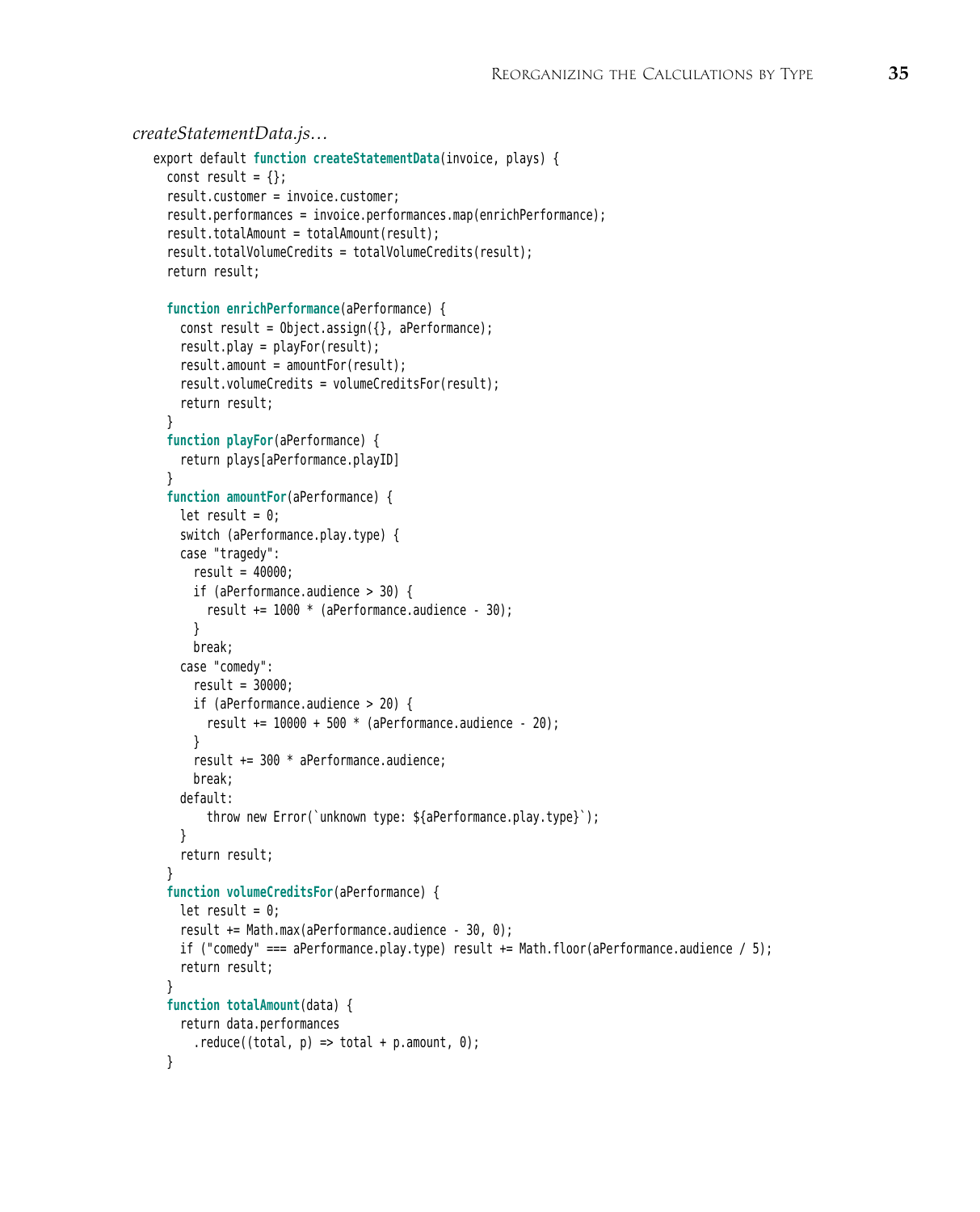```
function totalVolumeCredits(data) {
   return data.performances
    .reduce((total, p) => total + p.volumeCredits, \theta);
 }
```
#### **Creating a Performance Calculator**

The enrichPerformance function is the key, since it populates the intermediate data structure with the data for each performance. Currently, it calls the conditional functions for amount and volume credits. What I need it to do is call those functions on a host class. Since that class hosts functions for calculating data about performances, I'll call it a performance calculator.

```
function createStatementData…
```

```
 function enrichPerformance(aPerformance) {
      const calculator = new PerformanceCalculator(aPerformance);
      const result = Object.assign({}, aPerformance);
      result.play = playFor(result);
      result.amount = amountFor(result);
      result.volumeCredits = volumeCreditsFor(result);
      return result;
    }
top level…
     class PerformanceCalculator {
       constructor(aPerformance) {
         this.performance = aPerformance;
       }
     }
```
So far, this new object isn't doing anything. I want to move behavior into it—and I'd like to start with the simplest thing to move, which is the play record. Strictly, I don't need to do this, as it's not varying polymorphically, but this way I'll keep all the data transforms in one place, and that consistency will make the code clearer.

To make this work, I will use *Change Function Declaration (124)* to pass the performance's play into the calculator.

```
function createStatementData…
```

```
 function enrichPerformance(aPerformance) {
  const calculator = new PerformanceCalculator(aPerformance, playFor(aPerformance));
   const result = Object.assign({}, aPerformance);
  result.play = calculator.play;
   result.amount = amountFor(result);
   result.volumeCredits = volumeCreditsFor(result);
  return result;
 }
```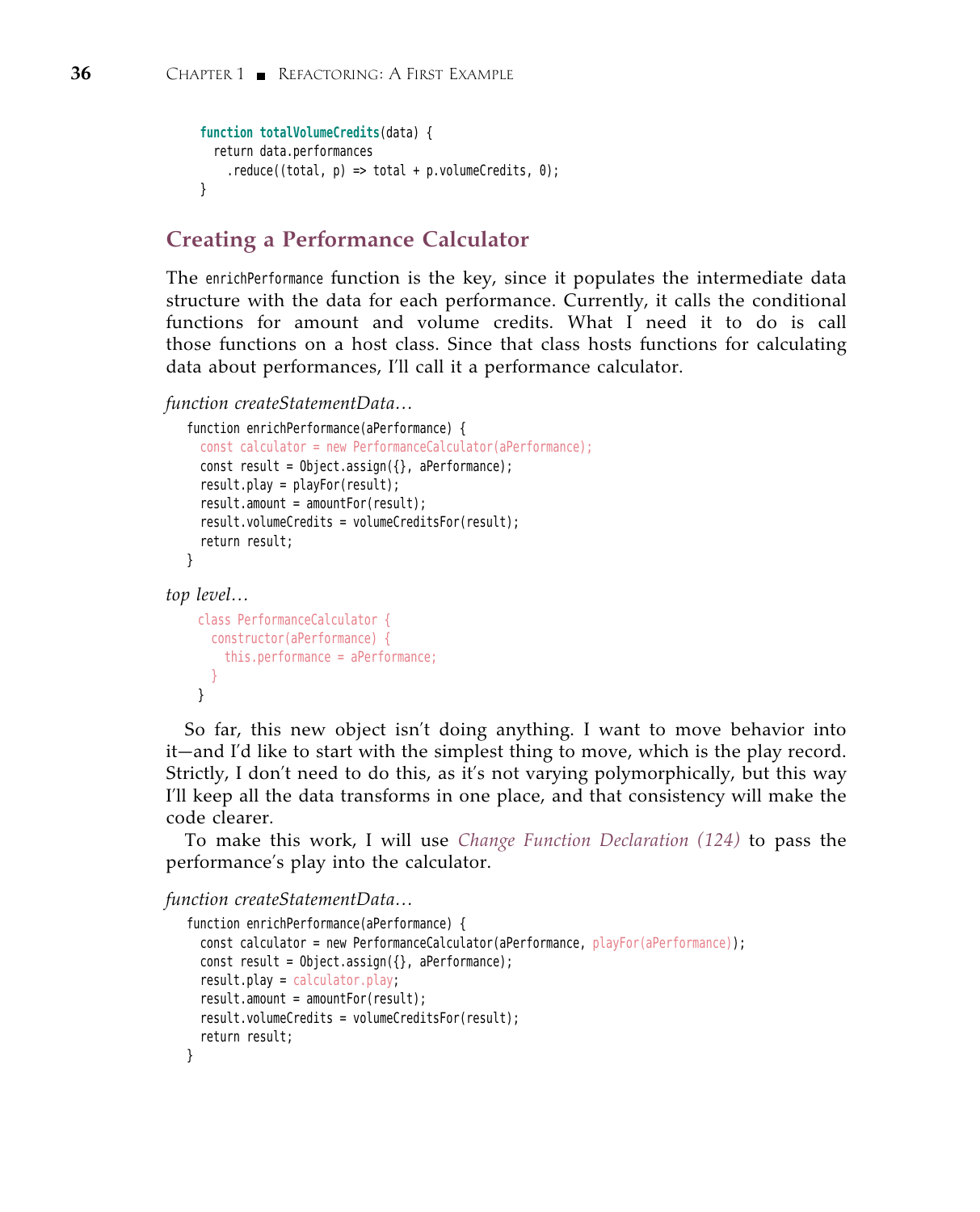```
class PerformanceCalculator…
    class PerformanceCalculator {
      constructor(aPerformance, aPlay) {
        this.performance = aPerformance;
        this.play = aPlay;
      }
   }
```
(I'm not saying compile-test-commit all the time any more, as I suspect you're getting tired of reading it. But I still do it at every opportunity. I do sometimes get tired of doing it—and give mistakes the chance to bite me. Then I learn and get back into the rhythm.)

#### **Moving Functions into the Calculator**

The next bit of logic I move is rather more substantial for calculating the amount for a performance. I've moved functions around casually while rearranging nested functions—but this is a deeper change in the context of the function, so I'll step through the *Move Function (198)* refactoring. The first part of this refactoring is to copy the logic over to its new context—the calculator class. Then, I adjust the code to fit into its new home, changing aPerformance to this.performance and playFor(aPerformance) to this.play.

*class PerformanceCalculator…*

```
 get amount() {
 let result = 0;
   switch (this.play.type) {
     case "tragedy":
       result = 40000;
       if (this.performance.audience > 30) {
         result += 1000 * (this.performance.audience - 30);
       }
       break;
     case "comedy":
       result = 30000;
       if (this.performance.audience > 20) {
         result += 10000 + 500 * (this.performance.audience - 20);
       }
       result += 300 * this.performance.audience;
       break;
     default:
       throw new Error(`unknown type: ${this.play.type}`);
   }
   return result;
 }
```
I can compile at this point to check for any compile-time errors. "Compiling" in my development environment occurs as I execute the code, so what I actually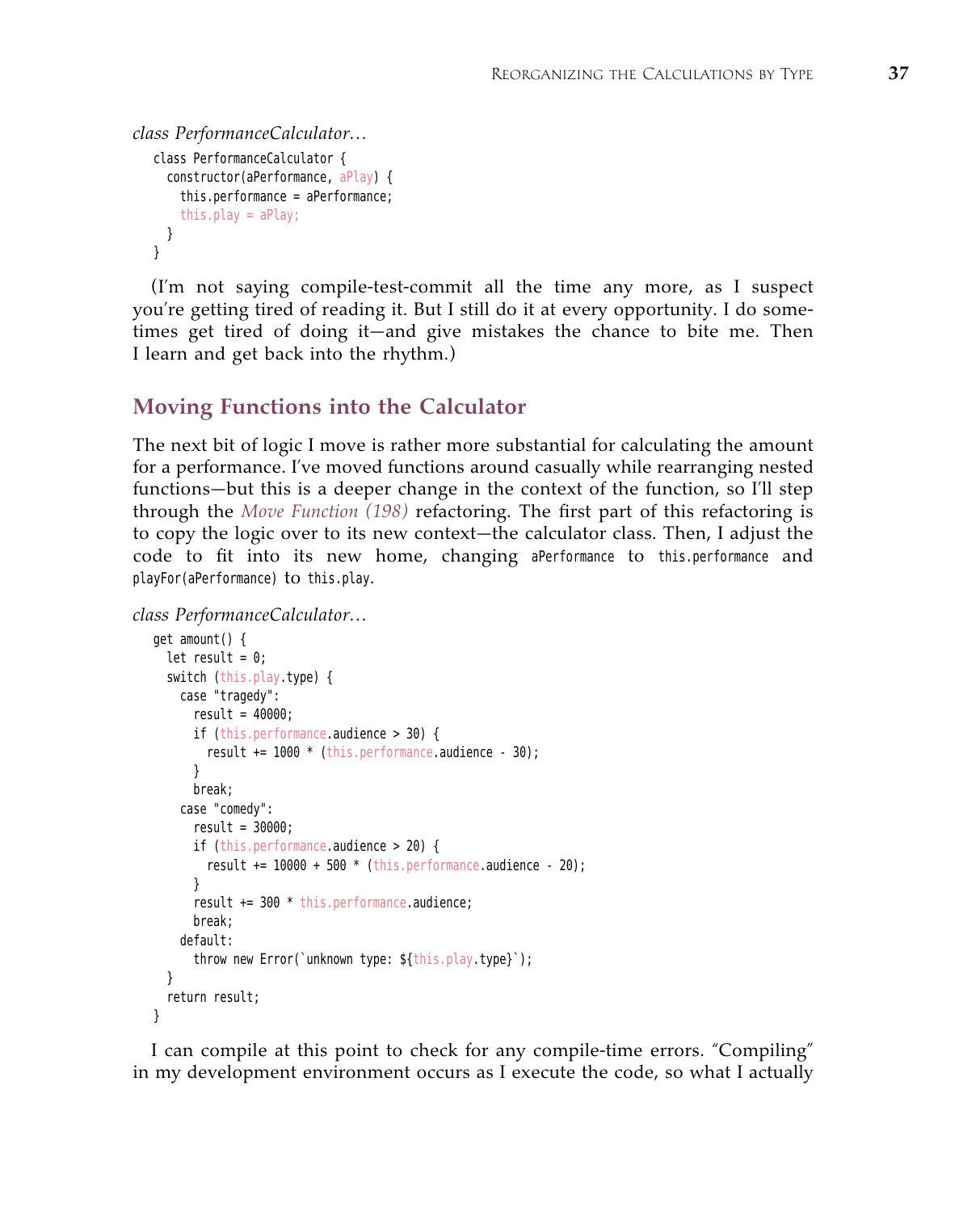do is run Babel [babel]. That will be enough to catch any syntax errors in the new function—but little more than that. Even so, that can be a useful step.

Once the new function fits its home, I take the original function and turn it into a delegating function so it calls the new function.

```
function createStatementData…
```

```
 function amountFor(aPerformance) {
   return new PerformanceCalculator(aPerformance, playFor(aPerformance)).amount;
 }
```
Now I can compile-test-commit to ensure the code is working properly in its new home. With that done, I use *Inline Function (115)* to call the new function directly (compile-test-commit).

*function createStatementData…*

```
 function enrichPerformance(aPerformance) {
   const calculator = new PerformanceCalculator(aPerformance, playFor(aPerformance));
   const result = Object.assign({}, aPerformance);
  result.play = calculator.play;
  result.amount = calculator.amount;
  result.volumeCredits = volumeCreditsFor(result);
  return result;
 }
```
I repeat the same process to move the volume credits calculation.

*function createStatementData…*

```
 function enrichPerformance(aPerformance) {
   const calculator = new PerformanceCalculator(aPerformance, playFor(aPerformance));
   const result = Object.assign({}, aPerformance);
  result.play = calculator.play;
   result.amount = calculator.amount;
  result.volumeCredits = calculator.volumeCredits;
  return result;
 }
```
*class PerformanceCalculator…*

```
 get volumeCredits() {
 let result = 0:
  result += Math.max(this.performance.audience - 30, 0);
 if ("comedy" === this.play.type) result += Math.floor(this.performance.audience / 5);
   return result;
 }
```
#### **Making the Performance Calculator Polymorphic**

Now that I have the logic in a class, it's time to apply the polymorphism. The first step is to use *Replace Type Code with Subclasses (362)* to introduce subclasses instead of the type code. For this, I need to create subclasses of the performance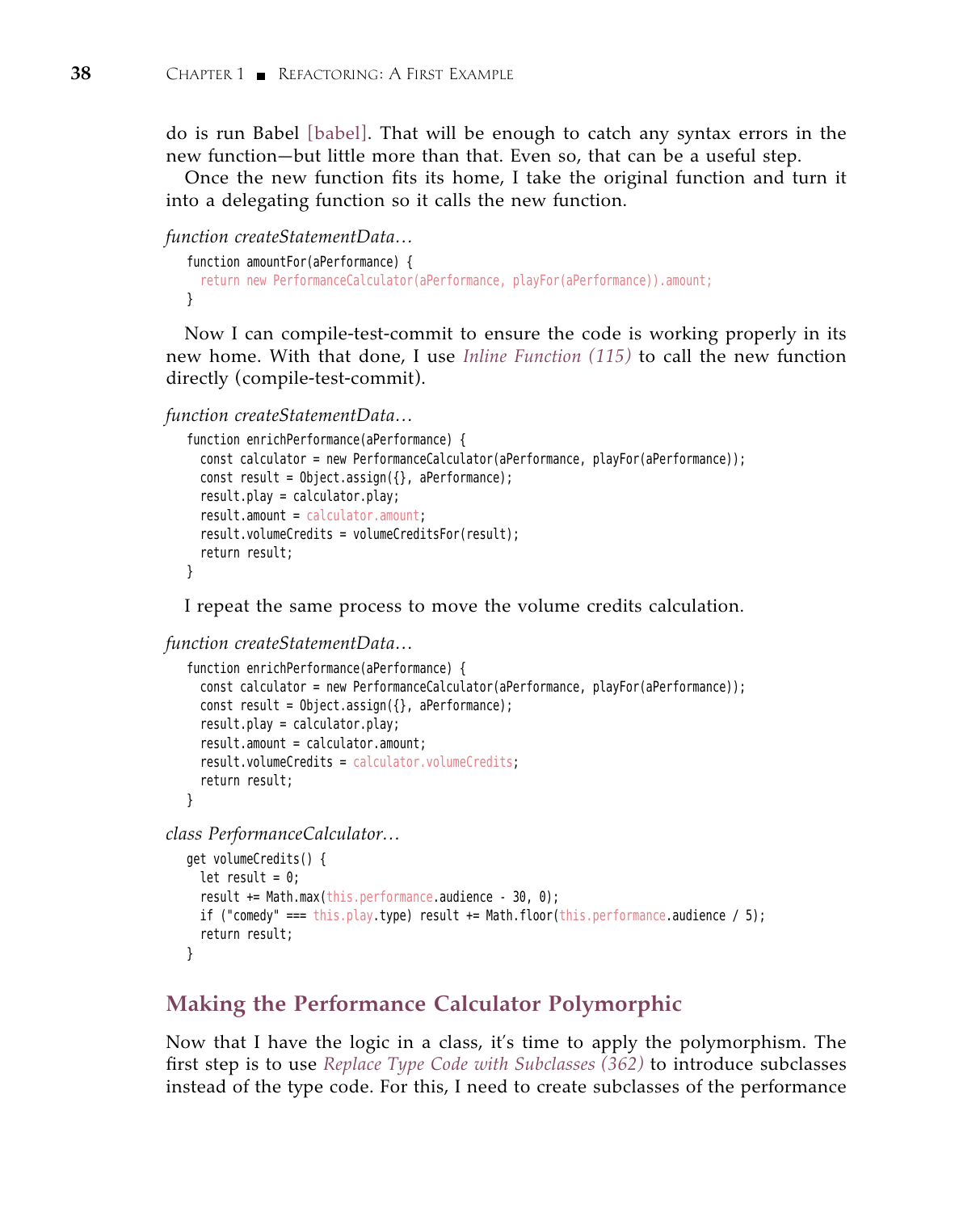calculator and use the appropriate subclass in createPerformanceData. In order to get the right subclass, I need to replace the constructor call with a function, since JavaScript constructors can't return subclasses. So I use *Replace Constructor with Factory Function (334)*.

```
function createStatementData…
```

```
 function enrichPerformance(aPerformance) {
  const calculator = createPerformanceCalculator(aPerformance, playFor(aPerformance));
   const result = Object.assign({}, aPerformance);
   result.play = calculator.play;
   result.amount = calculator.amount;
   result.volumeCredits = calculator.volumeCredits;
   return result;
 }
```
*top level…*

```
 function createPerformanceCalculator(aPerformance, aPlay) {
  return new PerformanceCalculator(aPerformance, aPlay);
 }
```
With that now a function, I can create subclasses of the performance calculator and get the creation function to select which one to return.

*top level…*

```
 function createPerformanceCalculator(aPerformance, aPlay) {
      switch(aPlay.type) {
      case "tragedy": return new TragedyCalculator(aPerformance, aPlay);
      case "comedy" : return new ComedyCalculator(aPerformance, aPlay);
      default:
           throw new Error(`unknown type: ${aPlay.type}`);
      }
  }
  class TragedyCalculator extends PerformanceCalculator {
 }
  class ComedyCalculator extends PerformanceCalculator {
  }
```
This sets up the structure for the polymorphism, so I can now move on to *Replace Conditional with Polymorphism (272)*.

I start with the calculation of the amount for tragedies.

*class TragedyCalculator…*

```
 get amount() {
 let result = 40000:
   if (this.performance.audience > 30) {
     result += 1000 * (this.performance.audience - 30);
  }
  return result;
 }
```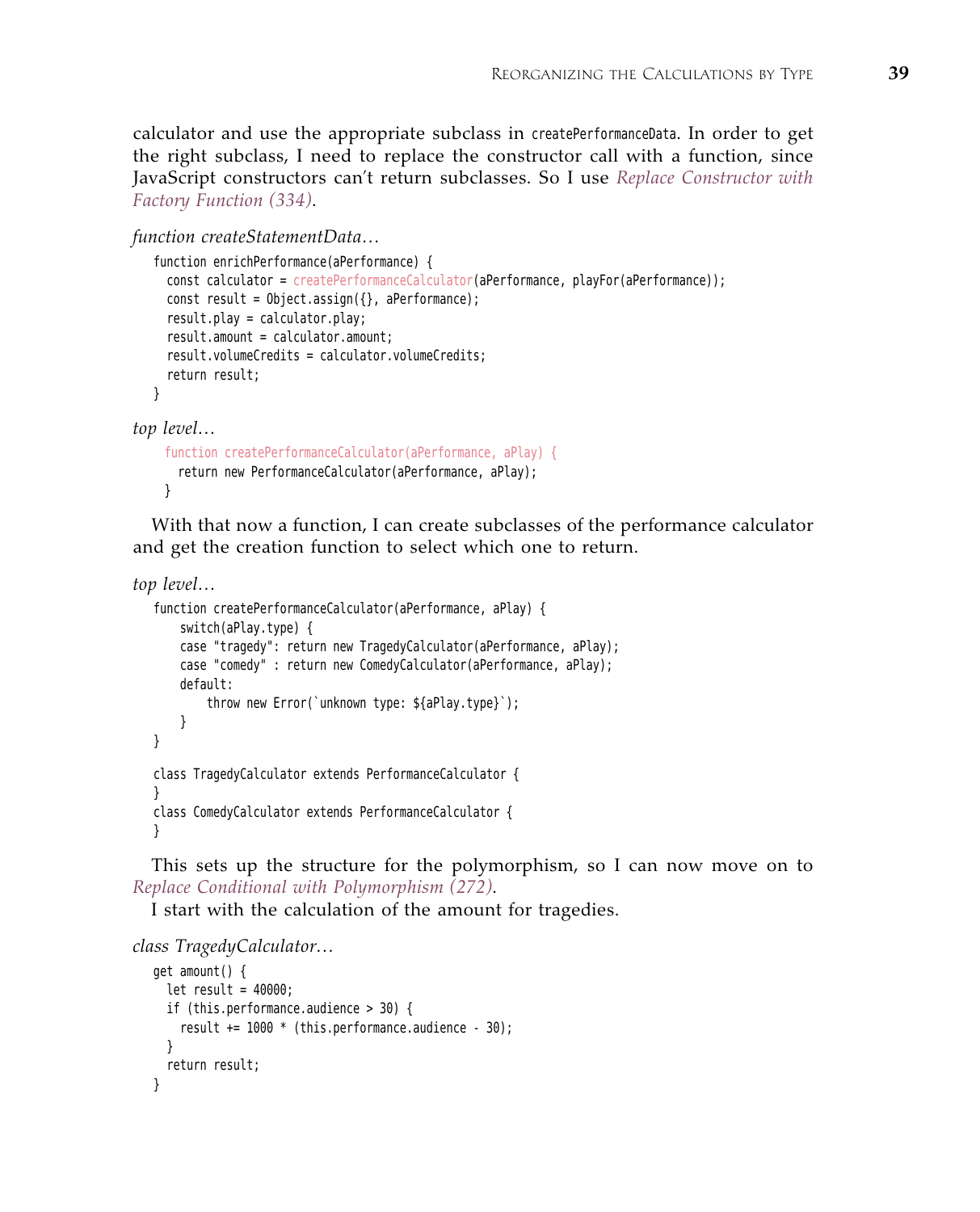Just having this method in the subclass is enough to override the superclass conditional. But if you're as paranoid as I am, you might do this:

```
class PerformanceCalculator…
```

```
 get amount() {
  let result = 0;
  switch (this.play.type) {
    case "tragedy":
      throw 'bad thing';
    case "comedy":
       result = 30000;
       if (this.performance.audience > 20) {
        result += 10000 + 500 * (this.performance.audience - 20);
       }
       result += 300 * this.performance.audience;
       break;
     default:
       throw new Error(`unknown type: ${this.play.type}`);
  }
   return result;
 }
```
I could have removed the case for tragedy and let the default branch throw an error. But I like the explicit throw—and it will only be there for a couple more minutes (which is why I threw a string, not a better error object).

After a compile-test-commit of that, I move the comedy case down too.

```
class ComedyCalculator…
```

```
 get amount() {
  let result = 30000;
  if (this.performance.audience > 20) {
    result += 10000 + 500 * (this.performance.audience - 20);
  }
  result += 300 * this.performance.audience;
  return result;
 }
```
I can now remove the superclass amount method, as it should never be called. But it's kinder to my future self to leave a tombstone.

```
class PerformanceCalculator…
```

```
 get amount() {
    throw new Error('subclass responsibility');
 }
```
The next conditional to replace is the volume credits calculation. Looking at the discussion of future categories of plays, I notice that most plays expect to check if audience is above 30, with only some categories introducing a variation. So it makes sense to leave the more common case on the superclass as a default,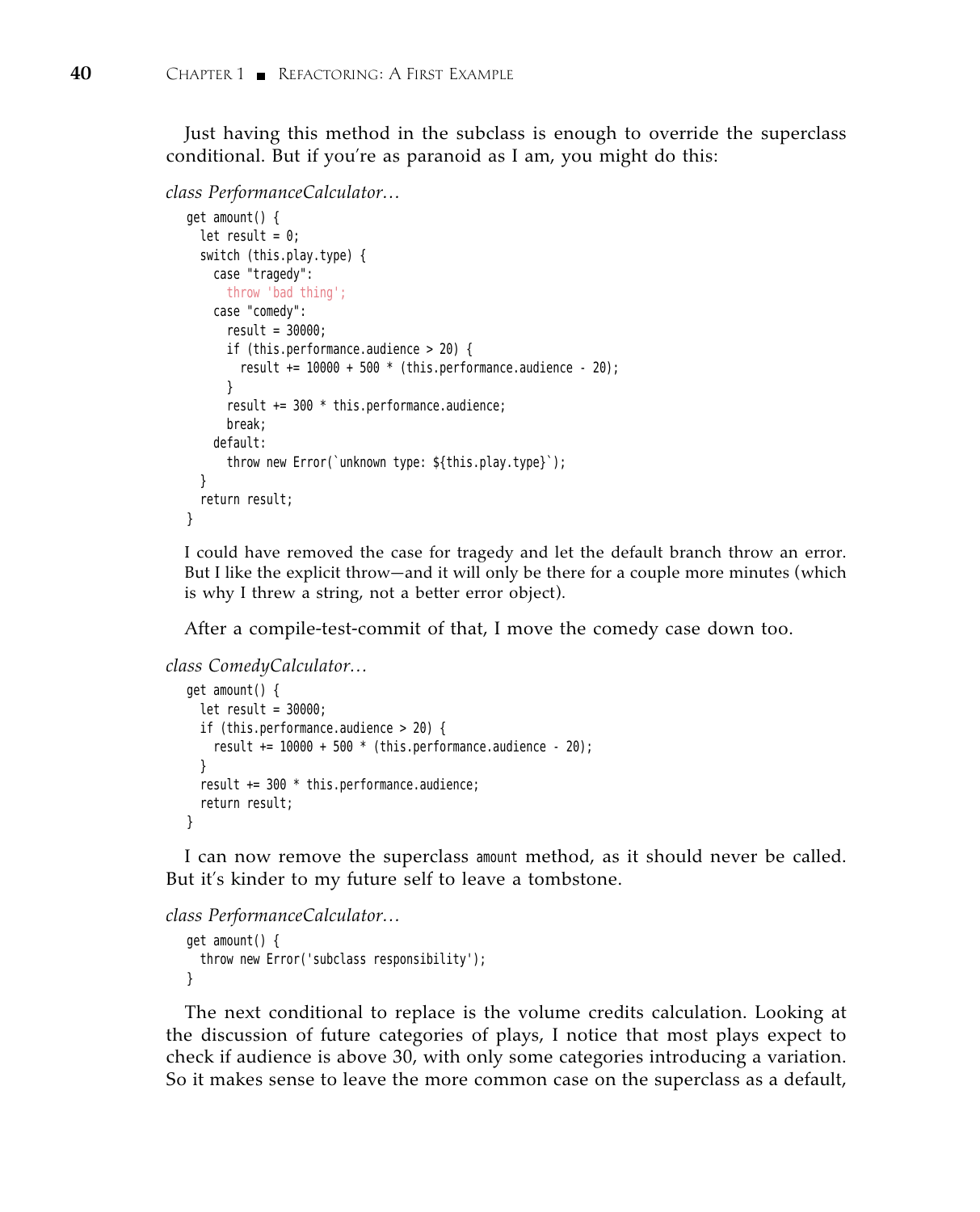and let the variations override it as necessary. So I just push down the case for comedies:

```
class PerformanceCalculator…
    get volumeCredits() {
      return Math.max(this.performance.audience - 30, 0);
    }
class ComedyCalculator…
    get volumeCredits() {
      return super.volumeCredits + Math.floor(this.performance.audience / 5);
    }
```
# **Status: Creating the Data with the Polymorphic Calculator**

Time to reflect on what introducing the polymorphic calculator did to the code.

```
createStatementData.js
```

```
 export default function createStatementData(invoice, plays) {
   const result = \{\}:
    result.customer = invoice.customer;
    result.performances = invoice.performances.map(enrichPerformance);
    result.totalAmount = totalAmount(result);
    result.totalVolumeCredits = totalVolumeCredits(result);
    return result;
   function enrichPerformance(aPerformance) {
     const calculator = createPerformanceCalculator(aPerformance, playFor(aPerformance));
      const result = Object.assign({}, aPerformance);
      result.play = calculator.play;
       result.amount = calculator.amount;
       result.volumeCredits = calculator.volumeCredits;
      return result;
    }
   function playFor(aPerformance) {
       return plays[aPerformance.playID]
 }
   function totalAmount(data) {
      return data.performances
        .reduce((total, p) => total + p.amount, \theta);
    }
   function totalVolumeCredits(data) {
       return data.performances
        .reduce((total, p) => total + p.volumeCredits, \theta);
    }
  }
```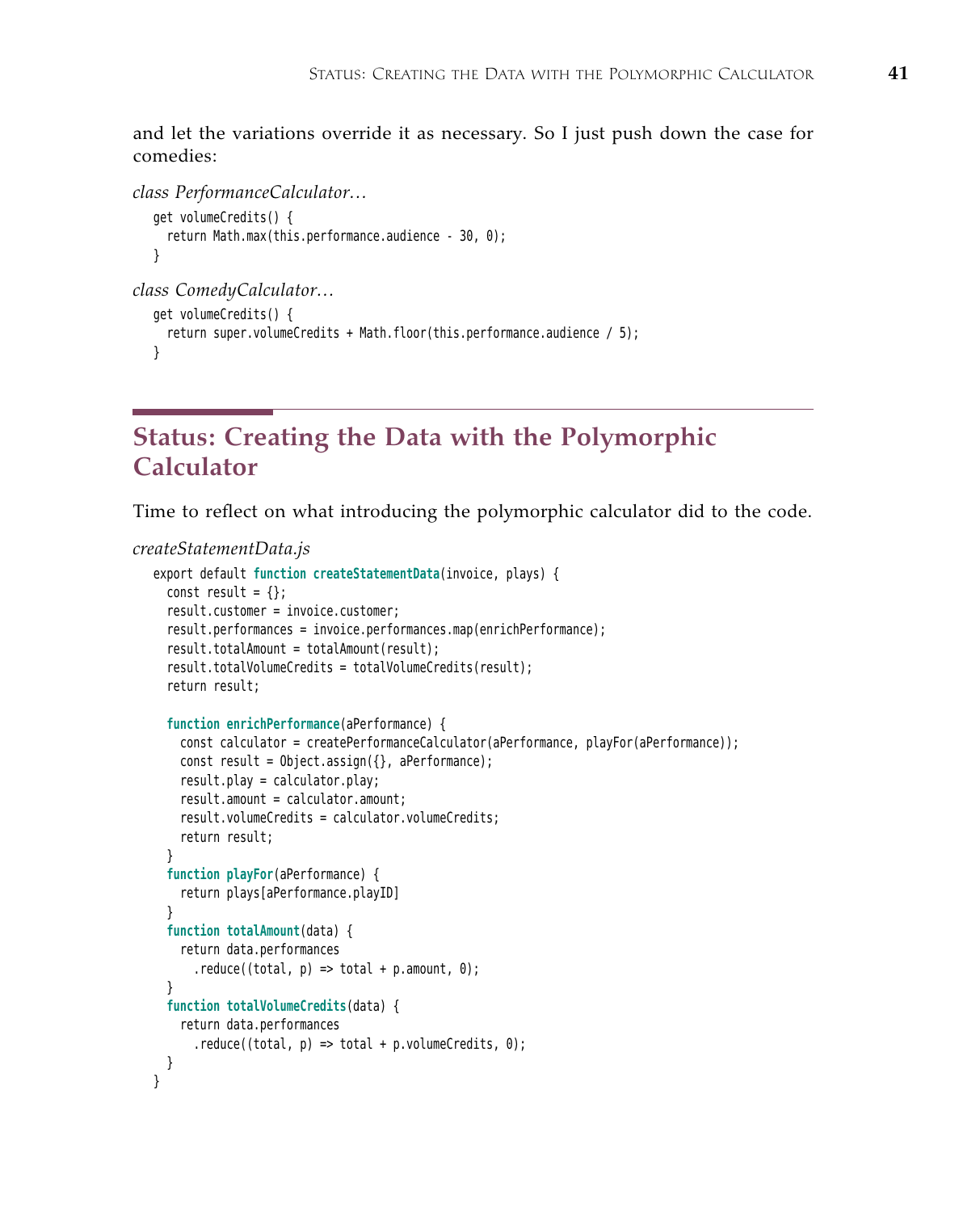```
function createPerformanceCalculator(aPerformance, aPlay) {
     switch(aPlay.type) {
     case "tragedy": return new TragedyCalculator(aPerformance, aPlay);
     case "comedy" : return new ComedyCalculator(aPerformance, aPlay);
     default:
         throw new Error(`unknown type: ${aPlay.type}`);
     }
 }
class PerformanceCalculator {
  constructor(aPerformance, aPlay) {
     this.performance = aPerformance;
     this.play = aPlay;
   }
  get amount() {
     throw new Error('subclass responsibility');
   }
  get volumeCredits() {
     return Math.max(this.performance.audience - 30, 0);
  }
 }
class TragedyCalculator extends PerformanceCalculator {
 get amount() {
     let result = 40000;
     if (this.performance.audience > 30) {
       result += 1000 * (this.performance.audience - 30);
     }
     return result;
  }
 }
class ComedyCalculator extends PerformanceCalculator {
  get amount() {
    let result = 30000;
     if (this.performance.audience > 20) {
      result += 10000 + 500 * (this.performance.audience - 20);
     }
     result += 300 * this.performance.audience;
     return result;
  }
  get volumeCredits() {
     return super.volumeCredits + Math.floor(this.performance.audience / 5);
  }
 }
```
Again, the code has increased in size as I've introduced structure. The benefit here is that the calculations for each kind of play are grouped together. If most of the changes will be to this code, it will be helpful to have it clearly separated like this. Adding a new kind of play requires writing a new subclass and adding it to the creation function.

The example gives some insight as to when using subclasses like this is useful. Here, I've moved the conditional lookup from two functions (amountFor and volumeCreditsFor) to a single constructor function createPerformanceCalculator. The more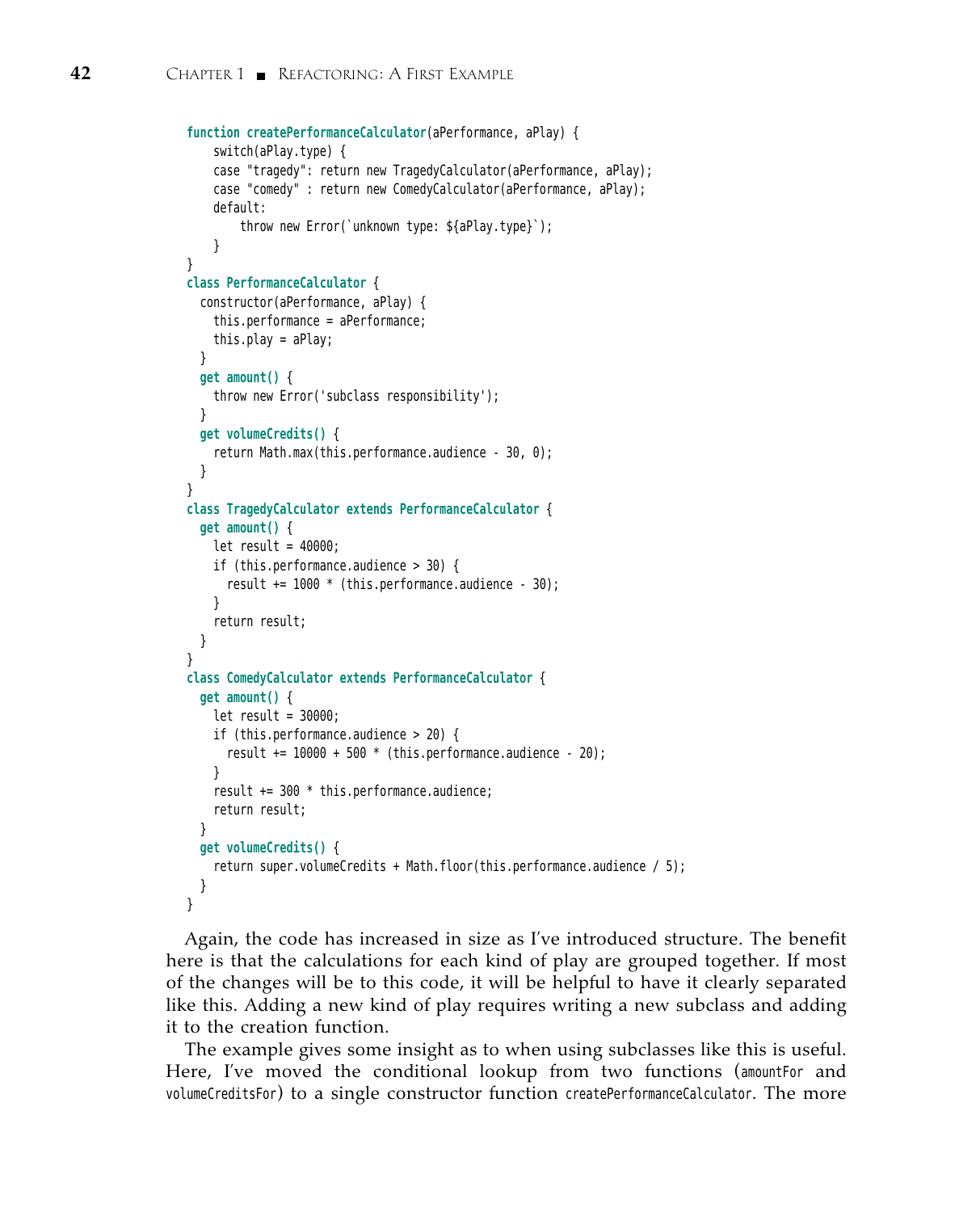functions there are that depend on the same type of polymorphism, the more useful this approach becomes.

An alternative to what I've done here would be to have createPerformanceData return the calculator itself, instead of the calculator populating the intermediate data structure. One of the nice features of JavaScript's class system is that with it, using getters looks like regular data access. My choice on whether to return the instance or calculate separate output data depends on who is using the downstream data structure. In this case, I preferred to show how to use the intermediate data structure to hide the decision to use a polymorphic calculator.

#### **Final Thoughts**

This is a simple example, but I hope it will give you a feeling for what refactoring is like. I've used several refactorings, including *Extract Function (106)*, *Inline Variable (123)*, *Move Function (198)*, and *Replace Conditional with Polymorphism (272)*.

There were three major stages to this refactoring episode: decomposing the original function into a set of nested functions, using *Split Phase (154)* to separate the calculation and printing code, and finally introducing a polymorphic calculator for the calculation logic. Each of these added structure to the code, enabling me to better communicate what the code was doing.

As is often the case with refactoring, the early stages were mostly driven by trying to understand what was going on. A common sequence is: Read the code, gain some insight, and use refactoring to move that insight from your head back into the code. The clearer code then makes it easier to understand it, leading to deeper insights and a beneficial positive feedback loop. There are still some improvements I could make, but I feel I've done enough to pass my test of leaving the code significantly better than how I found it.

I'm talking about improving the code—but programmers love to argue about what good code looks like. I know some people object to my preference for small, well-named functions. If we con-

*The true test of good code is how easy it is to change it.*

sider this to be a matter of aesthetics, where nothing is either good or bad but thinking makes it so, we lack any guide but personal taste. I believe, however, that we can go beyond taste and say that the true test of good code is how easy it is to change it. Code should be obvious: When someone needs to make a change, they should be able to find the code to be changed easily and to make the change quickly without introducing any errors. A healthy code base maximizes our productivity, allowing us to build more features for our users both faster and more cheaply. To keep code healthy, pay attention to what is getting between the programming team and that ideal, then refactor to get closer to the ideal.